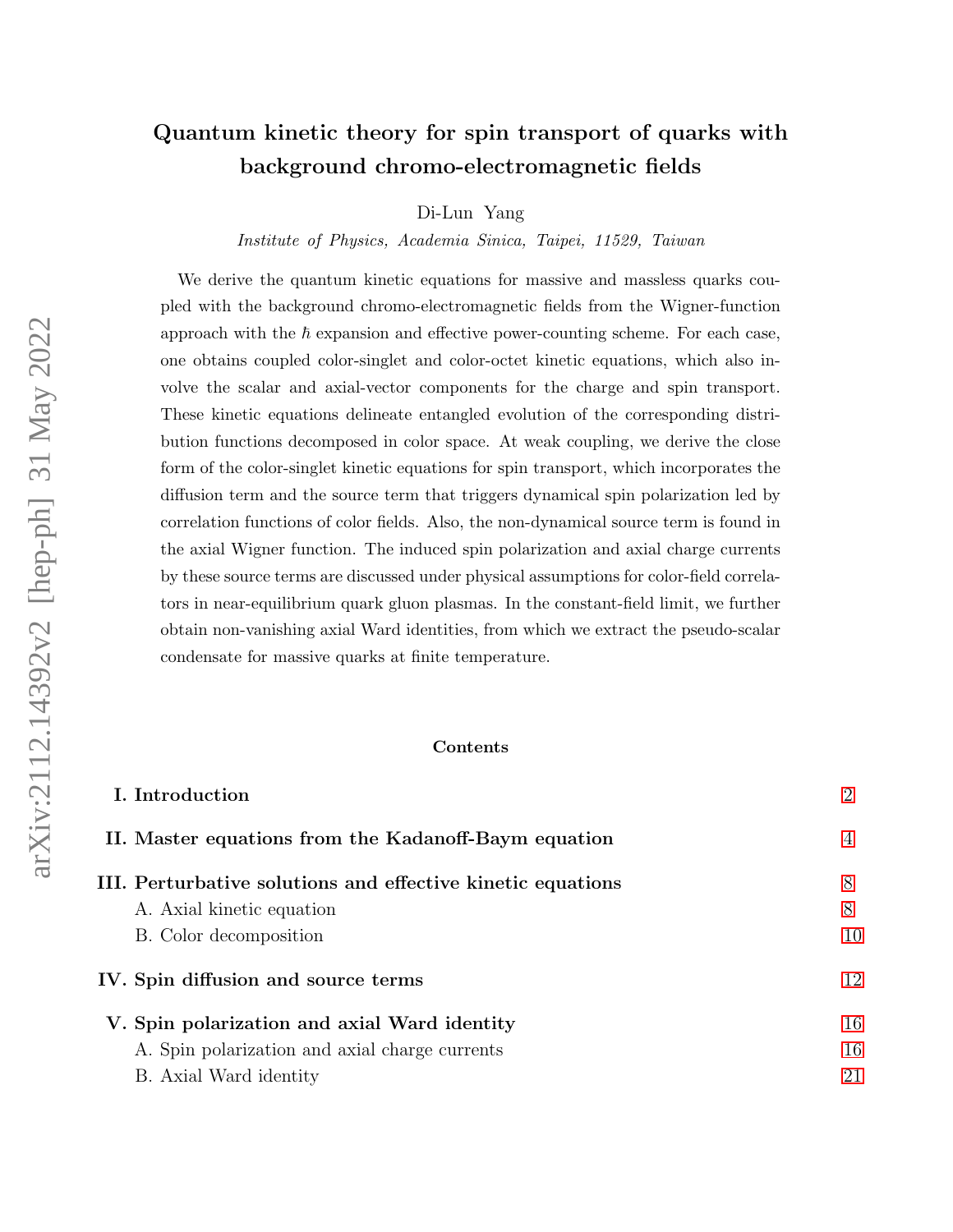| VI. Massless fermions                                                | 24 |
|----------------------------------------------------------------------|----|
| A. Derivation of the effective AKE                                   | 25 |
| B. Spin diffusion and source terms                                   | 28 |
| C. Spin polarization, axial charge currents, and axial Ward identity | 30 |
| VII. Summary and discussions                                         | 31 |
| Acknowledgments                                                      | 32 |
| A. Details of integration                                            | 32 |
| References                                                           | 35 |

2

## <span id="page-1-0"></span>I. INTRODUCTION

In recent years, there have been intensive studies on the developments and applications of quantum kinetic theory (QKT) for spin transport of relativistic fermions. In order to study nonequilibrium transport phenomena beyond e.g. the renown chiral magnetic effect (CME)  $[1-6]$  $[1-6]$ and chiral vortical effect (CVE) [\[7](#page-35-1)[–11\]](#page-35-2) in chiral matter composed of massless Weyl fermions, the chiral kinetic theory (CKT) as a QKT that captures the chiral anomaly [\[12,](#page-35-3) [13\]](#page-35-4) and spin-orbit interaction could be constructed by introducing the Berry phase as quantum corrections from the adiabatic approximation [\[14](#page-35-5)[–18\]](#page-35-6). Alternatively, by employing the Wigner-function approach based on quantum field theories with the  $\hbar$  expansion [\[19–](#page-35-7)[21\]](#page-35-8), the covariant CKT with systematic inclusions of both background electromagnetic fields and collisions involving quantum corrections has been later obtained [\[22,](#page-35-9) [23\]](#page-35-10). There is a considerable number of related and follow-up work [\[24–](#page-35-11)[38\]](#page-36-0). In phenomenology, the CKT was broadly applied to relativistic heavy ion collisions [\[39–](#page-36-1)[41\]](#page-36-2), Weyl semimetals [\[42–](#page-36-3)[44\]](#page-36-4), and neutrino transport in core-collapse supernovae [\[45,](#page-36-5) [46\]](#page-36-6).

On the other hand, due to the observations of spin polarization of Lambda hyperons and spin alignments of vector mesons in heavy-ion experiments at RHIC and LHC [\[47–](#page-36-7)[50\]](#page-36-8) motivated by Refs. [\[51–](#page-36-9)[53\]](#page-36-10) in theory, further studies on the generalization of CKT to the QKT for massive fermions has been carried out in order to understand the dynamical spin polarization of strange quarks traveling through the quark gluon plasmas (QGP). In light of the Wignerfunction approaches, such a collisionless QKT to track entangled spin and charge transport has been derived in Refs. [\[54–](#page-36-11)[57\]](#page-36-12). Later, the systematic inclusion of collisions with quantum corrections was achieved by using the Kadanoff-Baym approach [\[58,](#page-36-13) [59\]](#page-36-14) and the extended phase space with non-local collisions [\[60,](#page-36-15) [61\]](#page-36-16). See also Refs. [\[62](#page-36-17)[–68\]](#page-37-0) for related studies of QKT and spin transport. In particular, from detailed balance of effective models, the vanishing collision term in QKT yields the Wigner function with vorticity correction that gives rise to spin polarization in global equilibrium [\[60,](#page-36-15) [67\]](#page-37-1). Such a result matches the one previously found from different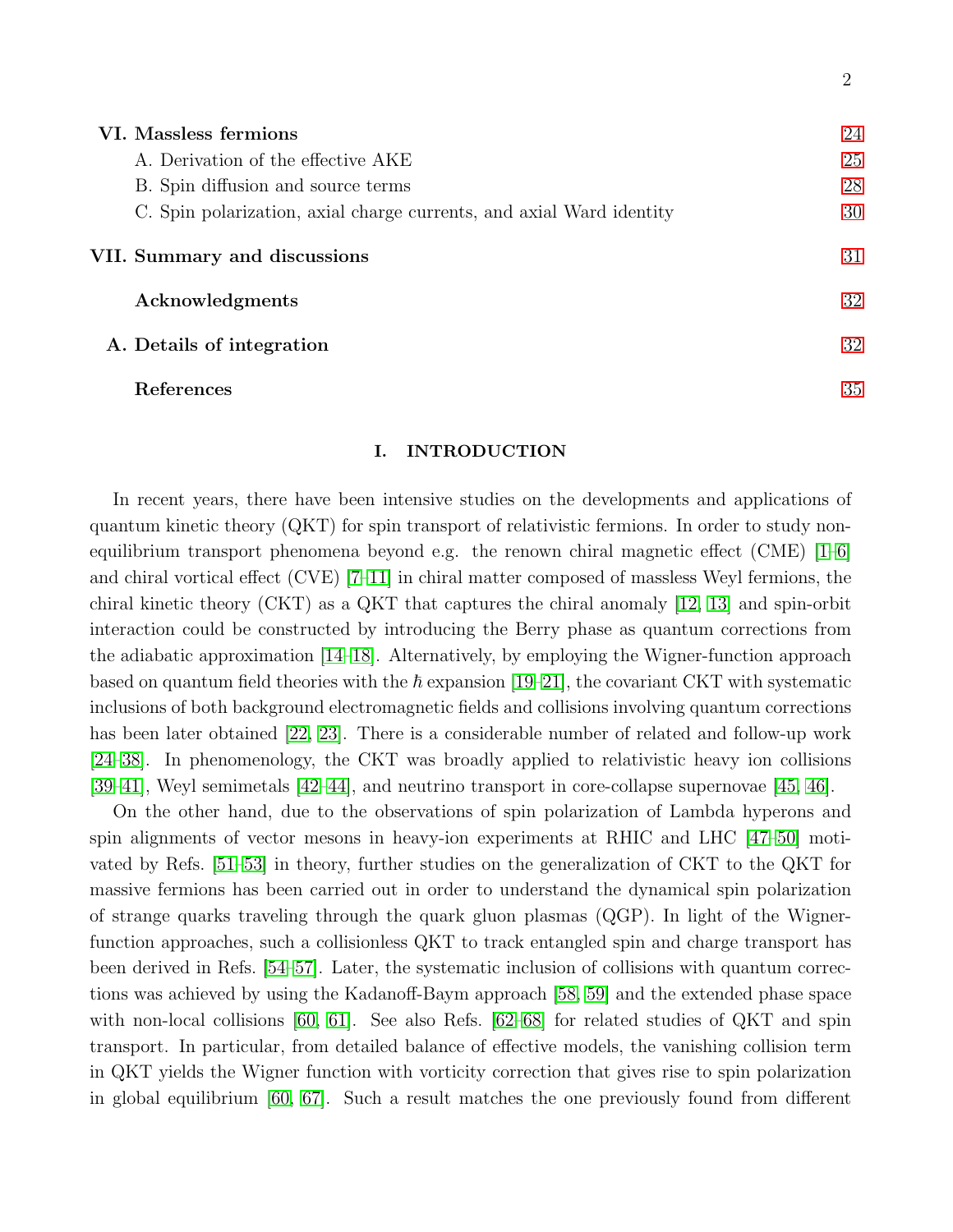methods [\[53,](#page-36-10) [69\]](#page-37-2) that provides the modified Cooper-Frye formula dictated by thermal vorticity, which successfully describes the global spin polarization observed by STAR collaboration after implementing numerical simulations [\[70](#page-37-3)[–74\]](#page-37-4). In fact, the vanishing collision term of the CKT with Coulomb scattering yields the Wigner functions in local equilibrium, which incorporates extra corrections such as shear and chemical-potential gradient effects [\[23\]](#page-35-10). These corrections for massive fermions were later obtained by using the linear response theory [\[75,](#page-37-5) [76\]](#page-37-6) and the statistical-field theory [\[77\]](#page-37-7) (see also Refs.[\[78,](#page-37-8) [79\]](#page-37-9)). Especially, the shear correction could lead to a substantial contributions on local spin polarization [\[78,](#page-37-8) [80–](#page-37-10)[84\]](#page-37-11), which is crucial to explain the experimental measurements [\[48\]](#page-36-18). However, it is also found that the local polarization is sensitive to the equation of state and freeze-out temperature [\[78,](#page-37-8) [81\]](#page-37-12). Therefore, further studies involving non-equilibrium corrections from collisions are still required.

Nevertheless, the role of gluons or color degrees of freedom that may potentially affect the spin transport of quarks has been relatively overlooked in previous studies. Even though the thermalized gluons could lead to the spin diffusion through classical collisional effects shown in Refs. [\[58,](#page-36-13) [66\]](#page-37-13), the quantum correction as a source term triggering the spin polarization from gluons is currently unknown<sup>1</sup>. On the other hand, in addition to the scattering with on-shell gluons, there exist dynamically generated chromo-electromagnetic fields originating from Weibel-type instabilities in expanding QGP [\[87–](#page-37-14)[89\]](#page-37-15) that may potentially influence the spin transport of quarks in heavy ion collisions. Such color fields could result in anomalous dissipative transport that may dominate over the collisional effects in weakly coupled quantum chromodynamics (QCD) as proposed in Refs. [\[90,](#page-37-16) [91\]](#page-37-17). See also Refs. [\[92,](#page-37-18) [93\]](#page-37-19) for the analogous effect upon heavy-quark transport. The possible impact upon spin transport of quarks from color fields has been recently found by using a similar analysis [\[94\]](#page-37-20), which in particular stems from the parity-odd correlators of color fields that could be potentially generated in different phases of heavy ion collisions from distinct mechanisms [\[95–](#page-37-21)[99\]](#page-38-0). In this paper, we present the derivation of QKT for massive quarks coupled with background color fields applied in Ref. [\[94\]](#page-37-20) via the Wigner-function approach and effective power counting. More general results and details for the derivation of source terms in color-singlet Wigner functions and kinetic equations responsible for spin polarization are shown. Furthermore, we investigate the axial Ward identity from the axial charge current led by parityodd color-field correlators in the constant-field limit. In addition, we perform a similar analysis for massless quarks by utilizing the CKT with background color fields constructed in Ref. [\[37\]](#page-36-19).

Since the application of the derived QKT to QGP relies on several assumptions, here we briefly summarize the validity and critical approximations of our approach. Similar to the generic QKT with  $\hbar$  expansion, it is required the energy of a quasi-particle is much larger than the gradient scale,  $\epsilon_p \gg \mathcal{O}(\partial)$ . For the QKT of massive quarks derived in Sec. [III,](#page-7-0) it is further subject to

<sup>1</sup> There are studies for the construction of the QKT for polarized photons with possible generalization to weaklycoupled gluons [\[85,](#page-37-22) [86\]](#page-37-23), while the direct application to QGP is not yet feasible.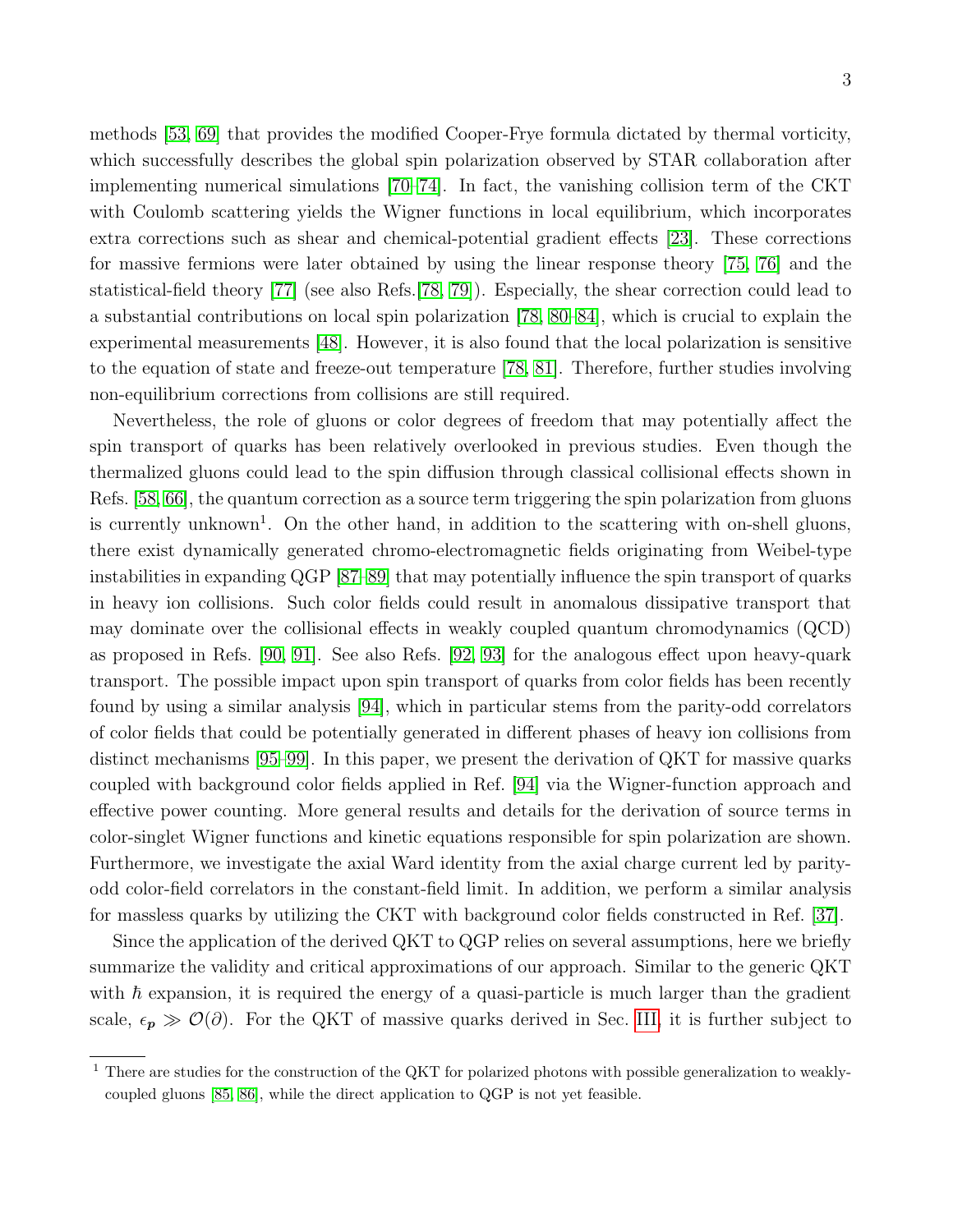$m \gg O(\partial)$  with m being the quark mass due to a technical reason. Our approach is applicable to weakly coupled QCD and the collision term is assumed to be suppressed by sufficiently strong background color fields. Moreover, the other sources for spin polarization pertinent to the fluid properties such as thermal vorticity are assumed to be relatively small and thus neglected. In order to further solve for dynamical spin polarization from kinetic equations, we further assume the correlation function of color fields takes a Gaussian form depending on only the time difference in light of space-time translational invariance and propose a hierarchy for different color-field correlators according to the screening of chromo-electric fields.

This article is organized as follows: In Sec. [II,](#page-3-0) we derive the master equations from freestreaming Kadanoff-Baym equation for massive quarks under background color fields. In Sec. [III,](#page-7-0) we solve for the perturbative solution and kinetic equations up to  $\mathcal{O}(\hbar)$  with effective power counting and further perform the color decomposition to separate the color-singlet and coloroctet components. In Sec. [IV,](#page-11-0) the spin diffusion and source terms for the color-singlet kinetic equations and associated Wigner functions are obtained in weak coupling. In Sec. [V,](#page-15-0) the spin polarization, axial charge current, and axial Ward identity are investigated based on postulated color-field correlators. In Sec. [VI,](#page-23-0) similar analyses for massless quarks are shown. Finally, in Sec. [VII,](#page-30-0) we make the summary and discussions.

Throughout this paper we use the mostly minus signature of the Minkowski metric  $\eta^{\mu\nu}$  =  $diag(1, -1, -1, -1)$  and the completely antisymmetric tensor  $\epsilon^{\mu\nu\rho\lambda}$  with  $\epsilon^{0123} = 1$ . We use the notations  $A^{(\mu}B^{\nu)} \equiv A^{\mu}B^{\nu} + A^{\nu}B^{\mu}$  and  $A^{[\mu}B^{\nu]} \equiv A^{\mu}B^{\nu} - A^{\nu}B^{\mu}$ . We also define  $\tilde{F}^{\mu\nu} \equiv \epsilon^{\mu\nu\alpha\beta}F_{\alpha\beta}/2$ .

#### <span id="page-3-0"></span>II. MASTER EQUATIONS FROM THE KADANOFF-BAYM EQUATION

To track the dynamical spin polarization for quarks in heavy ion collisions with non-Abelian color fields in quark gluon plasmas (QGP) or even pre-equilibrium phases, we generalize the so-called axial kinetic theory (AKT) constructed in Refs. [\[56,](#page-36-20) [58\]](#page-36-13), as a quantum kinetic theory (QKT) to delineate the intertwined dynamics between charge and spin evolution of relativistic fermions, to the case with background color fields in QCD. The AKT incorporates a scalar kinetic equation (SKE) and an axial-vector kinetic equation (AKE) obtained from the Wignerfunction approach with the  $\hbar$  expansion generally equivalent to a gradient expansion capturing quantum corrections. In addition, we apply a slightly different approach based on Ref. [\[100\]](#page-38-1) by deriving the perturbative solution for Wigner operators and the corresponding kinetic equations in operator form first, while taking ensemble average to obtain the Wigner functions and the quantum-averaged kinetic equations in the end of calculations.

To consider a more rigorous generalization for the AKT from quantum electrodynamics (QED) to QCD, we have to introduce extended Wigner functions incorporating color degrees of freedom.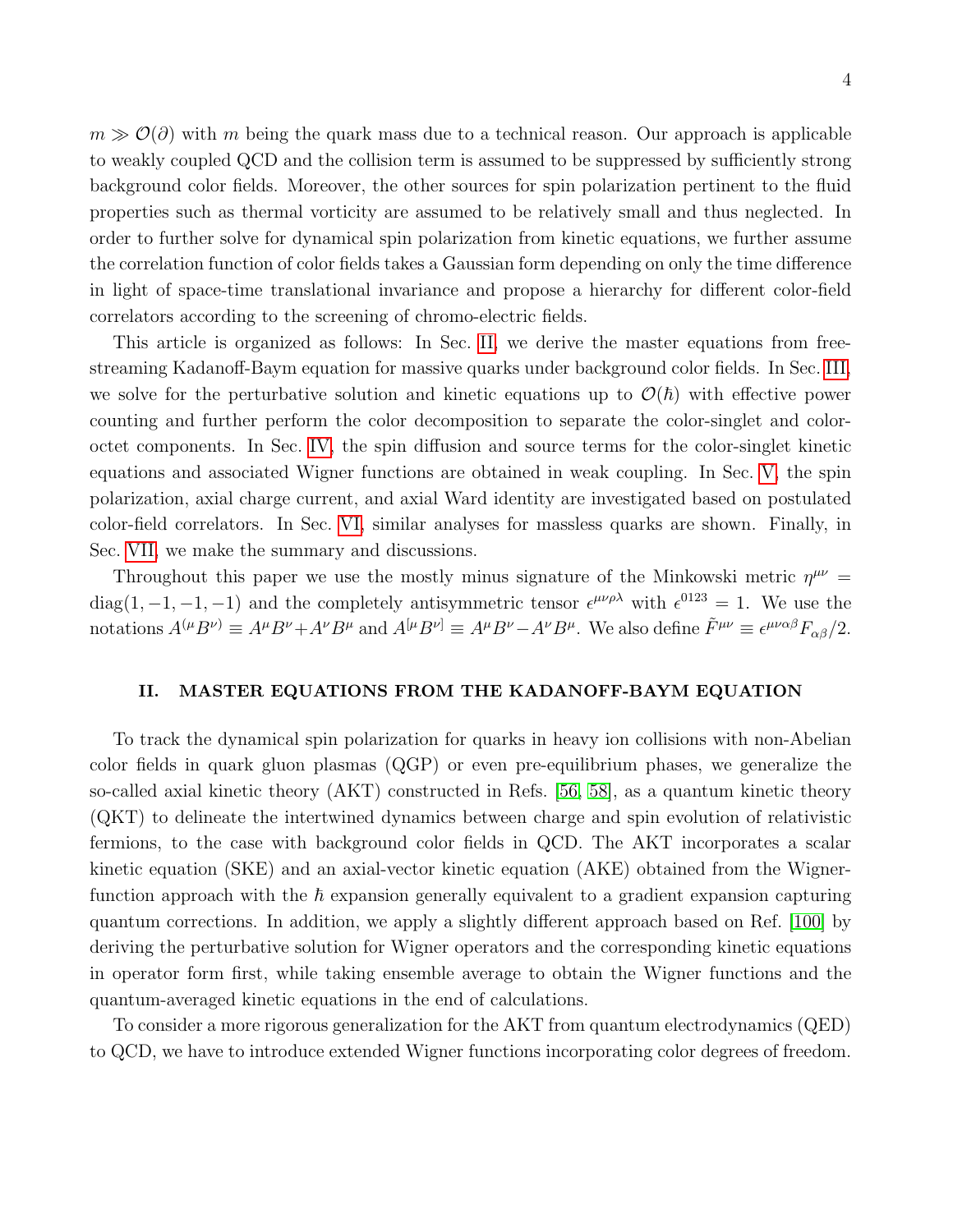According to Ref. [\[100\]](#page-38-1), the gauge-covariant Wigner operator of quarks is defined as

$$
\dot{S}^{<}(p, X) = \int \frac{d^4 Y}{(2\pi)^4} e^{\frac{ip \cdot Y}{\hbar}} S^{<}(X, Y), \tag{1}
$$

where

$$
S^{<}(X,Y) = \bar{\psi}\left(X - \frac{Y}{2}\right)U\left(-\frac{Y}{2},X\right) \otimes U\left(X,X + \frac{Y}{2}\right)\psi\left(X + \frac{Y}{2}\right) \tag{2}
$$

as a two-point operator for Dirac fermions. The quantum expectation value of the Wigner operator,  $\langle \hat{S}^{\leq}(p, X) \rangle$ , by taking the ensemble average corresponds to the Wigner function. Here  $U(x_2, x_1)$  denotes the gauge link with the path integration along a straight line between two end points,  $x_2$  and  $x_1$ , and the tensor product  $\otimes$  implies that  $S<sup>lt</sup>(X, Y)$  is a matrix in spinor and color spaces. Also,  $p_{\mu}$  represents the kinetic momentum. We will focus on the lesser propagators of quarks throughout this paper and hence add the superscript <sup>&</sup>lt; for the Wigner operator. On the other hand, the dynamics of  $\hat{S}^{\le}$  is governed by the Kadanoff-Baym equation (See Ref. [\[101\]](#page-38-2) for a review),

$$
\left(\gamma^{\mu}\hat{\Pi}_{\mu} - m + \frac{i\hbar}{2}\gamma^{\mu}\hat{\nabla}_{\mu}\right)\hat{S}^{<} = \frac{i\hbar}{2}\left(\Sigma^{<}\star S^{>} - \Sigma^{>}\star S^{<}\right),\tag{3}
$$

where  $\Sigma^{\le}$  and  $\Sigma^{\ge}$  represent the lesser and greater self energies in operator form, which characterize the collisional effects. The notation  $\star$  denotes the Moyal product, whereas its explicit definition is unimportant here. The explicit expressions of the operators,  $\hat{\Pi}_{\mu}$  and  $\hat{\nabla}_{\mu}$ , will be shown later. In the absence of background fields, they simply reduce to  $\hat{\Pi}_{\mu} = p_{\mu}$  and  $\hat{\nabla}_{\mu} = \partial_{\mu}$ . Here we also neglect the real part of the retarded Wigner operator and of the retarded self energy. The former is dropped for the quasi-particle approximation, while the latter is omitted for simplicity<sup>2</sup> At weak coupling, the collision term is of  $\mathcal{O}(g^4 \ln g)$  (e.g. [\[58,](#page-36-13) [66\]](#page-37-13)), which could be suppressed by sufficiently strong background color fields, superficially of  $\mathcal{O}(q)$  and more precisely of  $\mathcal{O}(g^2)$  as will be shown in this work, giving rise to the Lorentz force and anomalous force from the  $\hbar$  correction. We hence focus on the collisionless case in the present work. Now, the free-streaming Kadanoff-Baym equation in QCD, dictating the dynamical evolution of Wigner

<sup>&</sup>lt;sup>2</sup> The real part of the retarded self energy leads to the modification on the dispersion relation such as the thermal mass. It may further yield a potential term in the kinetic equation when it depends on  $X$ . See Ref. [\[101\]](#page-38-2) for detailed discussions. How such a term could possibly affect the spin transport requires further studies, which is beyond the scope of current work.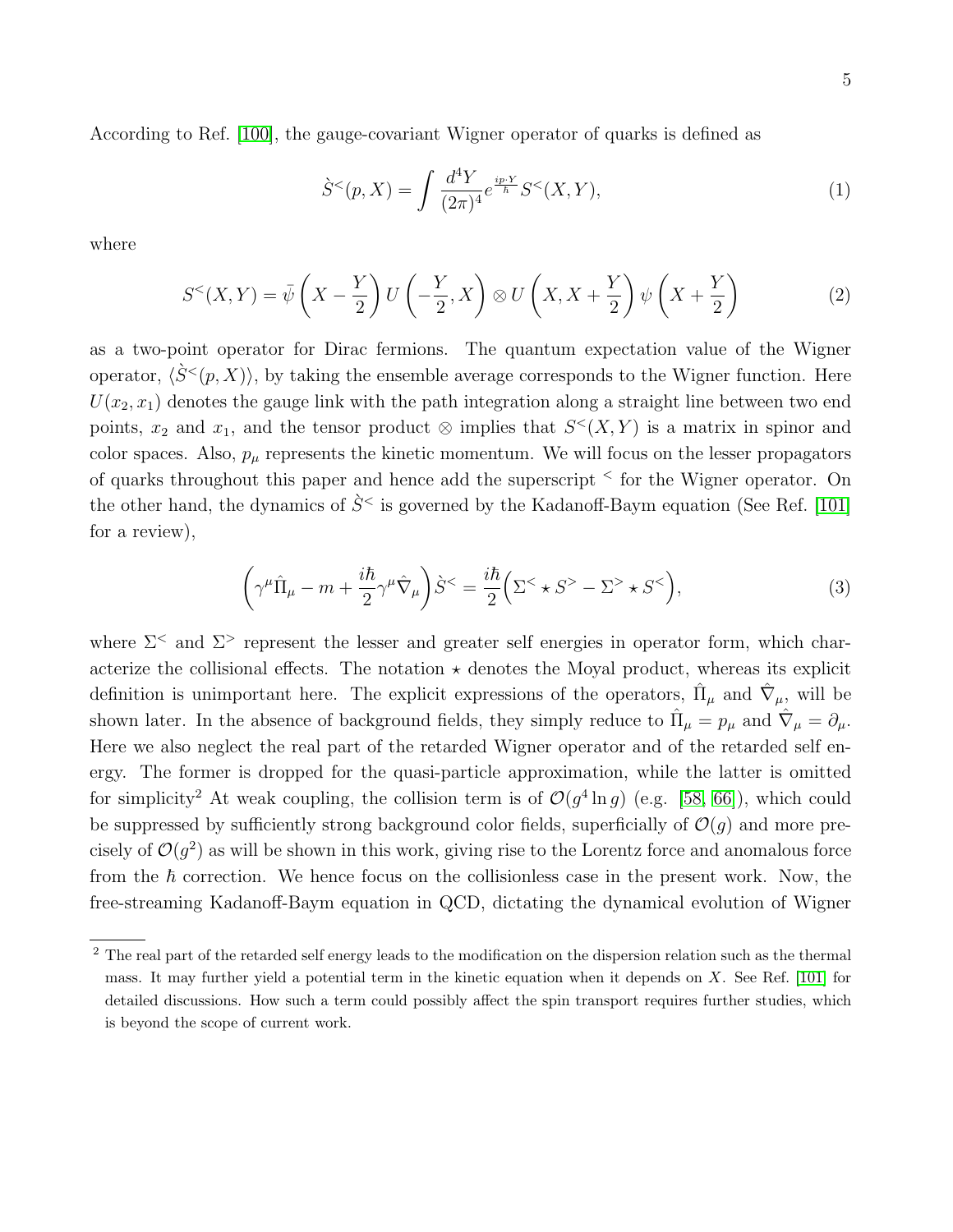operators, takes the form [\[100\]](#page-38-1)

$$
\left(\gamma^{\mu}p_{\mu}-m+\frac{i\hbar}{2}\gamma^{\mu}D_{\mu}\right)\dot{S}^{<}\n= -\frac{i\hbar}{2}\partial_{p}^{\nu}\left(\int_{0}^{1}ds\left(1-\frac{s}{2}\right)\left[e^{-\frac{i\hbar}{2}(1-s)\partial_{p}\cdot D}F_{\nu\mu}\right]\dot{S}^{<}+\dot{S}^{<}\int_{0}^{1}ds\frac{(1-s)}{2}\left[e^{\frac{i\hbar}{2}s\partial_{p}\cdot D}F_{\nu\mu}\right]\right)\n= -\frac{i\hbar}{2}\partial_{p}^{\nu}\gamma^{\mu}\left(F_{\nu\mu}\dot{S}^{<}-\frac{1}{4}\left[F_{\nu\mu},\dot{S}^{<}\right]_{c}-\frac{i\hbar}{6}\left(\partial_{p}\cdot DF_{\nu\mu}\right)\dot{S}^{<}-\frac{i\hbar}{24}\left[(\partial_{p}\cdot DF_{\nu\mu}),\dot{S}^{<}\right]_{c}\right)+\mathcal{O}(\hbar^{3}),
$$
\n(4)

which can be rearranged as

$$
\left(\gamma^{\mu}\hat{\Pi}_{\mu} - m + \frac{i\hbar}{2}\gamma^{\mu}\hat{\nabla}_{\mu}\right)\hat{S}^{<} = 0,
$$
\n(5)

where

$$
\hat{\Pi}_{\mu}\dot{S}^{<} = p_{\mu}\dot{S}^{<} + \frac{i\hbar}{8} [F_{\nu\mu}, \partial_{p}^{\nu}\dot{S}^{<}]_{c} + \frac{\hbar^{2}}{12} (\partial_{p} \cdot DF_{\nu\mu}) \partial_{p}^{\nu}\dot{S}^{<} + \mathcal{O}(\hbar^{3}),
$$
\n
$$
\hat{\nabla}_{\mu}\dot{S}^{<} = D_{\mu}\dot{S}^{<} + \frac{1}{2} \{F_{\nu\mu}, \partial_{p}^{\nu}\dot{S}^{<}\}_{c} - \frac{i\hbar}{24} [(\partial_{p} \cdot DF_{\nu\mu}), \partial_{p}^{\nu}\dot{S}^{<}]_{c} + \mathcal{O}(\hbar^{2}).
$$
\n(6)

Here  $D_{\mu}O = \partial_{\mu}O + i[A_{\mu}, O]_{c}$ ,  $A_{\mu} = t^{a}A_{\mu}^{a}$ ,  $F_{\nu\mu} = t^{a}F_{\nu\mu}^{a}$ , and  $t^{a} = \lambda^{a}/2$  with  $\lambda^{a}$  the Gell-Mann matrices. Also,  $\{\, ,\, \}_c$  and  $\,[\, ,\, ]_c$  denote the anti-commutation and commutation relations in color space. The collision term is of the higher order at weak coupling and hence omitted.

We then apply the decomposition based on the Clifford algebra [\[102\]](#page-38-3) in spinor space,

$$
\dot{S}^{<} = S + i\mathcal{P}\gamma^{5} + \mathcal{V}^{\mu}\gamma_{\mu} + \mathcal{A}^{\mu}\gamma^{5}\gamma_{\mu} + \frac{\mathcal{S}^{\mu\nu}}{2} \Sigma_{\mu\nu},\tag{7}
$$

where  $\Sigma_{\mu\nu} = i[\gamma_\mu, \gamma_\nu]/2$  and  $\gamma^5 = i\gamma^0 \gamma^1 \gamma^2 \gamma^3$ . In particular, the vector and axial-vector components,  $\mathcal{V}^{\mu}(p,X)$  and  $\mathcal{A}^{\mu}(p,X)$ , directly contributes to the vector charge current and the axial charge current (also spin polarization), receptively. We hence focus on the derivation of these two components. Inserting  $\hat{S}^{\lt}$  with the decomposition above into the Kadanoff-Baym equation, one should derive 10 master equations. We can further write  $S$ ,  $P$ , and  $S_{\mu\nu}$  in terms of  $V_{\mu}$  and  $\mathcal{A}_{\mu}$  via three of the master equations,

$$
m\mathcal{S} = \hat{\Pi} \cdot \mathcal{V},\tag{8}
$$

$$
m\mathcal{P} = -\frac{\hbar}{2}\hat{\nabla}_{\mu}\mathcal{A}^{\mu},\tag{9}
$$

$$
m\mathcal{S}_{\mu\nu} = -\epsilon_{\mu\nu\rho\sigma} \hat{\Pi}^{\rho} \mathcal{A}^{\sigma} + \frac{\hbar}{2} \hat{\nabla}_{[\mu} \mathcal{V}_{\nu]}.
$$
\n(10)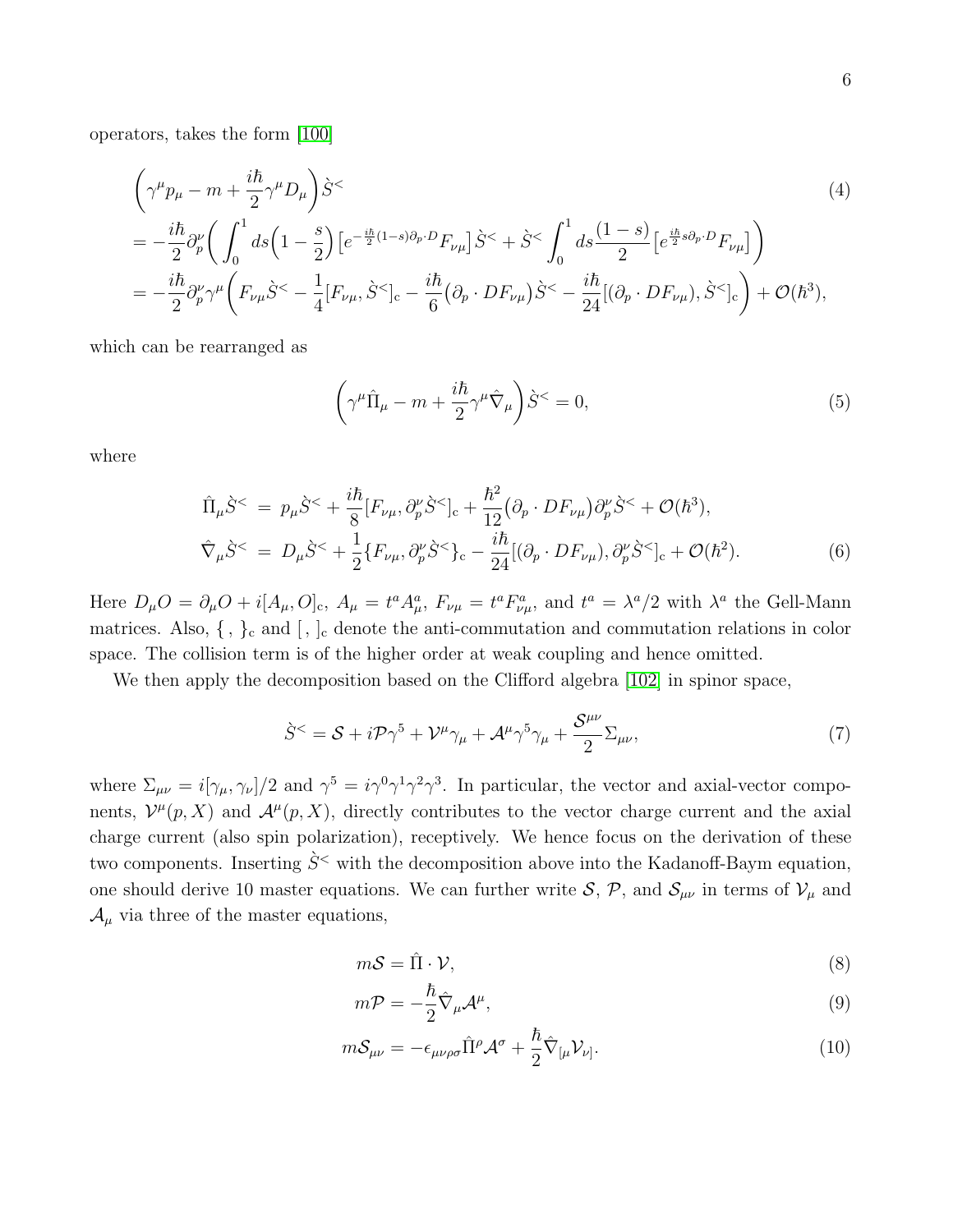We accordingly obtain the rest of master equations as

<span id="page-6-0"></span>
$$
\hat{\nabla} \cdot \mathcal{V} = 0,\tag{11}
$$

$$
(\hat{\Pi}_{\mu}\hat{\Pi}\cdot\mathcal{V}-m^2\mathcal{V}_{\mu})=-\frac{\hbar}{2}\epsilon_{\nu\mu\rho\sigma}\hat{\nabla}^{\nu}\hat{\Pi}^{\rho}\mathcal{A}^{\sigma}+\frac{\hbar^2}{4}\hat{\nabla}^{\nu}\hat{\nabla}_{\left[\nu\right.}\mathcal{V}_{\mu]},\tag{12}
$$

$$
\hat{\Pi} \cdot \mathcal{A} = 0,\tag{13}
$$

$$
\hat{\Pi}_{\nu} \mathcal{V}_{\mu} - \hat{\Pi}_{\mu} \mathcal{V}_{\nu} = \frac{\hbar}{2} \epsilon_{\mu\nu\rho\sigma} \hat{\nabla}^{\rho} \mathcal{A}^{\sigma},\tag{14}
$$

$$
(\hat{\Pi}^2 - m^2)\mathcal{A}^{\mu} - \hat{\Pi}_{\sigma}\hat{\Pi}^{\mu}\mathcal{A}^{\sigma} = \frac{\hbar}{2}\epsilon^{\mu\nu\rho\sigma}\hat{\Pi}_{\sigma}\hat{\nabla}_{\nu}\mathcal{V}_{\rho} - \frac{\hbar^2}{4}\hat{\nabla}^{\mu}\hat{\nabla}\cdot\mathcal{A},\tag{15}
$$

$$
\hbar \hat{\nabla}_{\sigma} \hat{\Pi}^{\sigma} \mathcal{A}^{\mu} - \hbar \hat{\nabla}_{\sigma} \hat{\Pi}^{\mu} \mathcal{A}^{\sigma} + \hbar \hat{\Pi}^{\mu} \hat{\nabla}_{\sigma} \mathcal{A}^{\sigma} = \frac{\hbar^2}{4} \epsilon^{\mu \nu \rho \sigma} \hat{\nabla}_{\sigma} \hat{\nabla}_{[\nu} \mathcal{V}_{\rho]}, \tag{16}
$$

$$
\hbar \left( \hat{\Pi} \cdot \hat{\nabla} \mathcal{V}_{\mu} + \hat{\nabla}_{\mu} \hat{\Pi}^{\nu} \mathcal{V}_{\nu} - \hat{\Pi}^{\nu} \hat{\nabla}_{\mu} \mathcal{V}_{\nu} \right) = 2 \epsilon_{\nu \mu \rho \sigma} (\hat{\Pi}^{\nu} \hat{\Pi}^{\rho}) \mathcal{A}^{\sigma}.
$$
 (17)

See e.g. Refs. [\[56,](#page-36-20) [58\]](#page-36-13) for an analogous derivation in QED. However, for further simplification in QCD, we may adopt the power counting in Ref. [\[58\]](#page-36-13) such that  $\mathcal{V}^{\mu} \sim \mathcal{O}(\hbar^0)$  and  $\mathcal{A}^{\mu} \sim \mathcal{O}(\hbar)$ due to the quantum nature of  $\mathcal{A}^{\mu}$  as the spin-current density in phase space and retain only the leading-order contribution in the  $\hbar$  expansion. The master equations then reduce to

<span id="page-6-1"></span>
$$
\tilde{\Delta} \cdot \mathcal{V} = 0,\tag{18}
$$

$$
p_{\mu}p \cdot \mathcal{V} - m^2 \mathcal{V}_{\mu} = 0,\tag{19}
$$

$$
p_{\left[\nu\right.}\mathcal{V}_{\mu]}=0,\tag{20}
$$

$$
p \cdot \mathcal{A} = 0,\tag{21}
$$

$$
(p^2 - m^2)\mathcal{A}^{\mu} = \frac{\hbar}{2} \epsilon^{\mu\nu\rho\sigma} p_{\sigma} \tilde{\Delta}_{\nu} \mathcal{V}_{\rho}, \qquad (22)
$$

$$
p \cdot \tilde{\Delta} \mathcal{A}^{\mu} + \frac{1}{2} \{ F^{\nu \mu}, \mathcal{A}_{\nu} \}_{c} = \frac{\hbar}{2} \epsilon^{\mu \nu \rho \sigma} \tilde{\Delta}_{\sigma} \tilde{\Delta}_{\nu} \mathcal{V}_{\rho}, \tag{23}
$$

where  $\tilde{\Delta}_{\mu}O = D_{\mu}O + \{F_{\nu\mu}\partial_{p}^{\nu},O\}_{c}/2$  and we have dropped Eq. [\(17\)](#page-6-0) as a redundant equation that can be obtained from the combination of other master equations. Eqs. [\(18\)](#page-6-1)-[\(23\)](#page-6-1) are same as those in QED by simply replacing the operator  $\Delta_{\mu} = \partial_{\mu} + F_{\nu\mu}\partial_{p}^{\nu}$  in QED by  $\tilde{\Delta}_{\mu}$  except for further corrections on Eq. [\(23\)](#page-6-1). By using

$$
D_{\lbrack\sigma}D_{\nu\rbrack}O = i[F_{\sigma\nu},O]_{c}, \quad D_{\lbrack\sigma}\{F_{\beta\nu\rbrack},\partial_{p}^{\beta},O\}_{c} + \{F_{\beta\lbrack\sigma},D_{\nu\rbrack}\partial_{p}^{\beta}O\} = \{(D_{\lbrack\sigma}F_{\beta\nu\rbrack}),\partial_{p}^{\beta}O\}_{c},{F_{\alpha\lbrack\sigma},\{F_{\beta\nu\rbrack},\partial_{p}^{\alpha}\partial_{p}^{\beta}O\}}_{c} = [F_{\alpha\lbrack\sigma}F_{\beta\nu\rbrack},\partial_{p}^{\alpha}\partial_{p}^{\beta}O]_{c},
$$
\n(24)

and hence

$$
\tilde{\Delta}_{\left[\sigma}\tilde{\Delta}_{\nu\right]}O = i[F_{\sigma\nu},O]_{c} + \frac{1}{2}\{(D_{\left[\sigma}F_{\beta\nu\right]}),\partial_{p}^{\beta}O\}_{c} + \frac{1}{4}[F_{\alpha\left[\sigma}F_{\beta\nu\right]},\partial_{p}^{\alpha}\partial_{p}^{\beta}O]_{c},\tag{25}
$$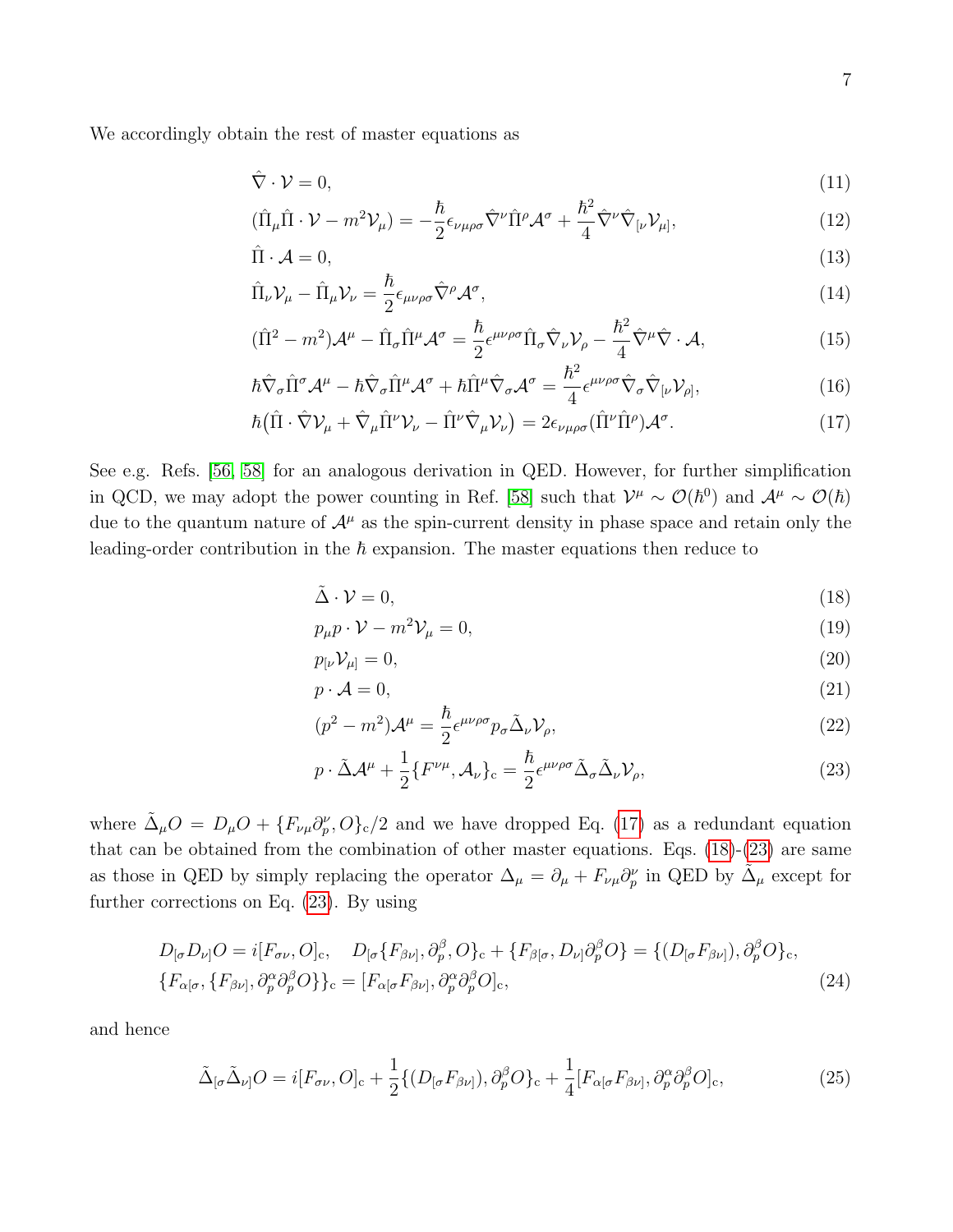Eq. [\(23\)](#page-6-1) becomes

<span id="page-7-3"></span>
$$
p \cdot \tilde{\Delta} \mathcal{A}^{\mu} + \frac{1}{2} \{ F^{\nu \mu}, \mathcal{A}_{\nu} \}_{c} = \frac{\hbar}{4} \epsilon^{\mu \nu \rho \sigma} \Big( \{ (D_{\nu} F_{\beta \rho}), \partial_{p}^{\beta} \mathcal{V}_{\sigma} \}_{c} + i [F_{\nu \rho}, \mathcal{V}_{\sigma}]_{c} + \frac{1}{2} [F_{\alpha \nu} F_{\beta \rho}, \partial_{p}^{\alpha} \partial_{p}^{\beta} \mathcal{V}_{\sigma}]_{c} \Big). (26)
$$

Following Ref. [\[56\]](#page-36-20), we can then apply the master equations to derive a perturbative solution of Wigner operators and corresponding kinetic equations.

## <span id="page-7-0"></span>III. PERTURBATIVE SOLUTIONS AND EFFECTIVE KINETIC EQUATIONS

By using Eqs. [\(18\)](#page-6-1)-[\(23\)](#page-6-1), we will derive the leading-order solution of  $\mathcal{V}^{\mu}$  and  $\mathcal{A}^{\mu}$  and the corresponding SKE and AKE. Note that we will keep  $\hbar$  as a parameter to specify the quantum corrections while taking the power counting for  $\mathcal{V}^{\mu} \sim \mathcal{O}(\hbar^0)$  and  $\mathcal{A}^{\mu} \sim \mathcal{O}(\hbar)$ . Hereafter all terms in equations will be of the same order of the  $\hbar$  expansion unless specified otherwise.

#### <span id="page-7-1"></span>A. Axial kinetic equation

From Eqs. [\(19\)](#page-6-1) and [\(20\)](#page-6-1), the vector component now takes the bookkeeping form<sup>3</sup>

$$
\mathcal{V}^{\mu} = 2\pi\delta(p^2 - m^2)p^{\mu}\hat{f}_V,\tag{27}
$$

and the SKE from Eq. [\(18\)](#page-6-1) reads

<span id="page-7-4"></span>
$$
\delta(p^2 - m^2)p^{\mu}\left(D_{\mu}\hat{f}_V + \frac{1}{2}\{F_{\nu\mu}, \partial_p^{\nu}\hat{f}_V\}_c\right) = 0,
$$
\n(28)

which corresponds to the classical kinetic equation in Ref. [\[100\]](#page-38-1). Here  $\hat{f}_V(p, X)$  denotes the vectorcharge operator, form which we have  $\langle \hat{f}_V(p,X) \rangle = f_V(p,X)$  as the vector charge distribution function in phase space by taking the ensemble average. In light of Refs. [\[56,](#page-36-20) [58\]](#page-36-13), from Eqs. [\(21\)](#page-6-1) and [\(22\)](#page-6-1), the axial charge component becomes

<span id="page-7-2"></span>
$$
\mathcal{A}^{\mu} = 2\pi \Big[ \delta(p^2 - m^2) \Big( \hat{a}^{\mu} + \hbar S^{\mu\nu}_{m(n)} \tilde{\Delta}_{\nu} \hat{f}_V \Big) + \frac{\hbar}{2} p_{\nu} \delta'(p^2 - m^2) \{ \tilde{F}^{\mu\nu}, \hat{f}_V \}_c \Big], \tag{29}
$$

where  $\delta'(x) \equiv \partial \delta(x)/\partial x$  and  $S_{m(n)}^{\mu\nu} = \epsilon^{\mu\nu\alpha\beta} p_\alpha n_\beta/(2(p \cdot n + m))$  represents the spin tensor and contributes to the magnetization-current term with  $n^{\mu}$  being a timelike frame vector coming from a choice of the spin basis <sup>4</sup>. Here  $\hat{a}^{\mu}(p, X)$  denotes the (effective) spin operator in phase space

<sup>&</sup>lt;sup>3</sup> For brevity, we omit the sign function of energy in front of the dispersion relation, which is required to incorporate the contributions from both fermions and anti-fermions.

<sup>4</sup> Such a choice does not affect physical observables. See e.g. Refs [\[22,](#page-35-9) [56\]](#page-36-20) for discussions.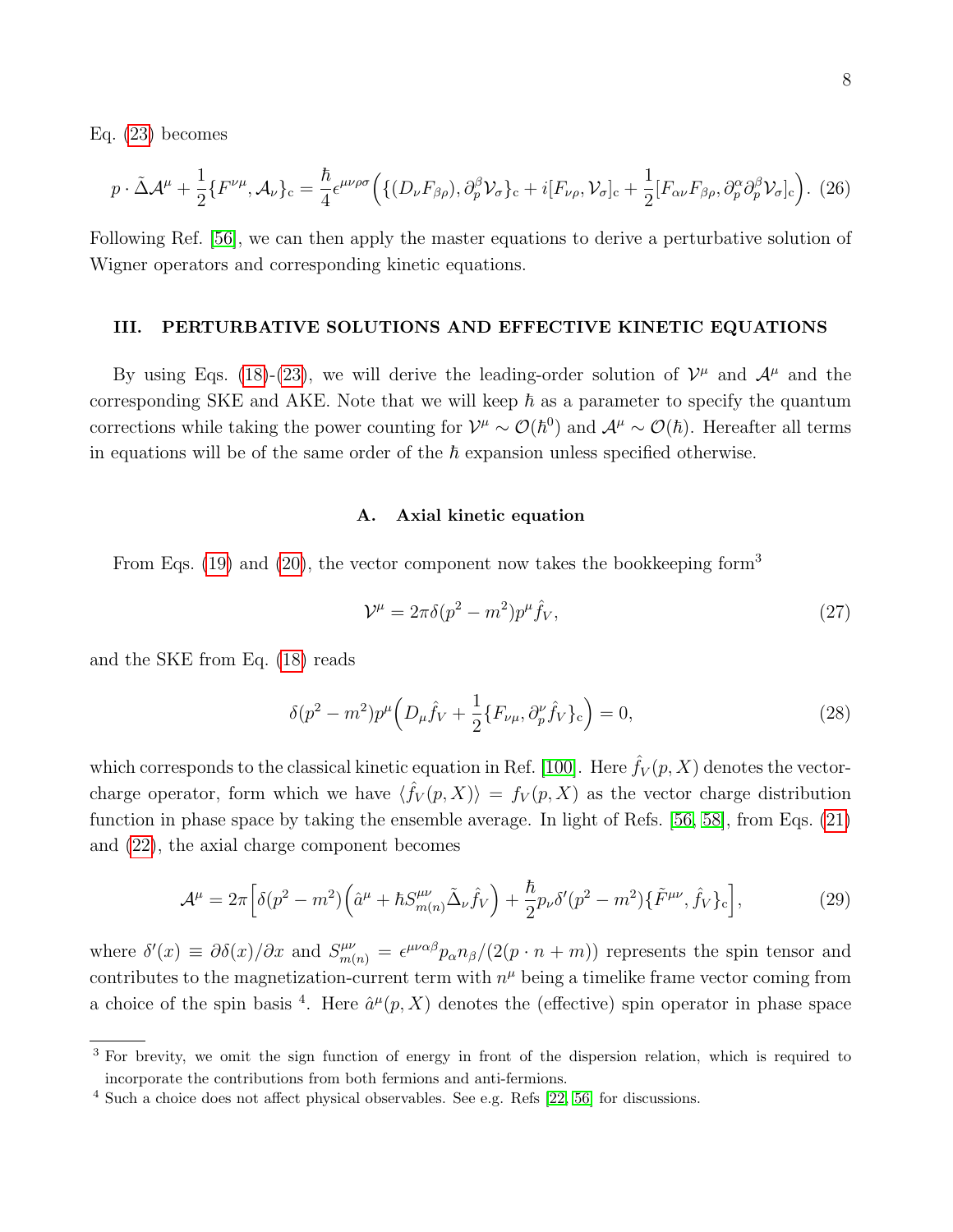with the constraint  $p \cdot \hat{a} = 0$  when the quark is on-shell <sup>5</sup>. Similarly, we have  $\langle \hat{a}^{\mu}(p, X) \rangle = \tilde{a}^{\mu}(p, X)$ as the (effective) spin four vector. Note that the magnetization-current term is actually obtained by generalization from the case without background fields as in the derivation for QED [\[56\]](#page-36-20). Accordingly, one may insert Eq. [\(29\)](#page-7-2) into Eq. [\(26\)](#page-7-3) to derive the AKE with a general frame vector  $n^{\mu} = n^{\mu}(X)$ , whereas the full kinetic equation is rather complicated.

Nonetheless, to simplify the problem, we may instead work in the rest frame of massive quarks by choosing  $n^{\mu} = n_r^{\mu}(p) = p^{\mu}/m$  [\[55\]](#page-36-21) albeit the validity for  $m \gg \mathcal{O}(\partial)$ . In the rest frame,  $S^{\mu\nu}_{m(n_r)} = 0$  and hence the magnetization-current term in Eq. [\(29\)](#page-7-2) vanishes. Here we compute the  $\hbar$  contributions on left-hand side of Eq. [\(26\)](#page-7-3),

$$
\frac{1}{2}p \cdot \tilde{\Delta}\Big(p_{\nu}\delta'(p^{2}-m^{2})\{\tilde{F}^{\mu\nu},\hat{f}_{V}\}_{c}\Big) + \frac{\delta'(p^{2}-m^{2})}{2}\{F^{\nu\mu},\{F_{\nu\rho}p^{\rho},\hat{f}_{V}\}\}_{c} \n= \frac{\delta'(p^{2}-m^{2})}{2}\Big(p_{\nu}\{(p\cdot D\tilde{F}^{\mu\nu}),\hat{f}_{V}\}_{c} + p_{\nu}\{\tilde{F}^{\mu\nu},p\cdot\tilde{\Delta}\hat{f}_{V}\} + \frac{p^{\rho}p^{\nu}}{2}[[F_{\sigma\rho},\tilde{F}_{\mu\nu}],\partial_{p\sigma}\hat{f}_{V}]_{c} \n+ \epsilon^{\mu\rho\alpha\beta}p_{\rho}\{F_{\alpha}^{\ \nu},\{F_{\beta\nu},\hat{f}_{V}\}\}_{c}\Big),
$$
\n(30)

where we employed

$$
\frac{1}{2}\{F_{\nu\rho},\{\tilde{F}^{\mu\nu},\hat{f}_V\}\}_c = \frac{1}{2}\{F^{\nu\mu},\{\tilde{F}_{\rho\nu},\hat{f}_V\}\}_c + \epsilon^{\mu\rho\alpha\beta}\{F_{\alpha}^{\ \nu},\{F_{\beta\nu},\hat{f}_V\}\}_c
$$
(31)

by using the Schouten identity. For the right-hand side, one could show

$$
\frac{p_{\sigma}p^{\beta}}{2}\delta'(p^{2}-m^{2})\epsilon^{\mu\nu\rho\sigma}\{(D_{\nu}F_{\beta\rho}),\hat{f}_{V}\}_{c}
$$
\n
$$
=\frac{1}{2}\delta'(p^{2}-m^{2})\Big(p_{\nu}\{(p\cdot D)\tilde{F}^{\mu\nu},\hat{f}_{V}\}_{c}+p_{\sigma}p^{\mu}\{D_{\nu}\tilde{F}^{\sigma\nu},\hat{f}_{V}\}_{c}\Big)-\frac{p^{2}}{2}\delta'(p^{2}-m^{2})\{D_{\nu}\tilde{F}^{\mu\nu},\hat{f}_{V}\}_{c}\Big).
$$
\n(32)

We then derive a free-streaming effective AKE for massive quarks coupled with background color fields,

<span id="page-8-0"></span>
$$
0 = \delta(p^2 - m^2) \Big( p \cdot \tilde{\Delta} \hat{a}^{\mu} + \frac{1}{2} \{ F^{\nu \mu}, \hat{a}_{\nu} \}_{c} - \frac{i \hbar}{2} [\tilde{F}^{\mu \nu} p_{\nu}, \hat{f}_{V}]_{c} - \frac{\hbar \epsilon^{\mu \nu \rho \sigma} p_{\sigma}}{8} [F_{\alpha \nu} F_{\beta \rho}, \partial_{\rho}^{\alpha} \partial_{\rho}^{\beta} \hat{f}_{V}]_{c} -\frac{\hbar}{4} \epsilon^{\mu \nu \rho \sigma} p_{\rho} \{ (D_{\sigma} F_{\beta \nu}), \partial_{p}^{\beta} \hat{f}_{V} \}_{c} \Big) + \frac{\hbar}{2} \delta'(p^2 - m^2) \Big( p_{\nu} \{ \tilde{F}^{\mu \nu}, p \cdot \tilde{\Delta} \hat{f}_{V} \}_{c} + \epsilon^{\mu \rho \alpha \beta} p_{\rho} \{ F_{\alpha}^{\nu}, \{ F_{\beta \nu}, \hat{f}_{V} \} \}_{c} +\frac{p^{\rho} p^{\nu}}{2} [[F_{\sigma \rho}, \tilde{F}_{\mu \nu}], \partial_{p}^{\sigma} \hat{f}_{V}]_{c} \Big), \tag{33}
$$

 $5$  Note that the number-density operator becomes a  $2 \times 2$  matrix in spin space, where the component proportional to an identity matrix corresponds to  $\hat{f}_V$  and the other independent components can be written as  $\sigma \cdot \hat{S}$ . Here  $\sigma^{\mu}$  is the Pauli matrix and  $\hat{S}^{\mu}$  is related to  $\hat{a}^{\mu}$ . We could combine  $p^{\mu}$  and  $\hat{S}^{\mu}$  to form  $\hat{a}^{\mu}$ . See Appendix C of Ref. [\[56\]](#page-36-20) for the details of construction.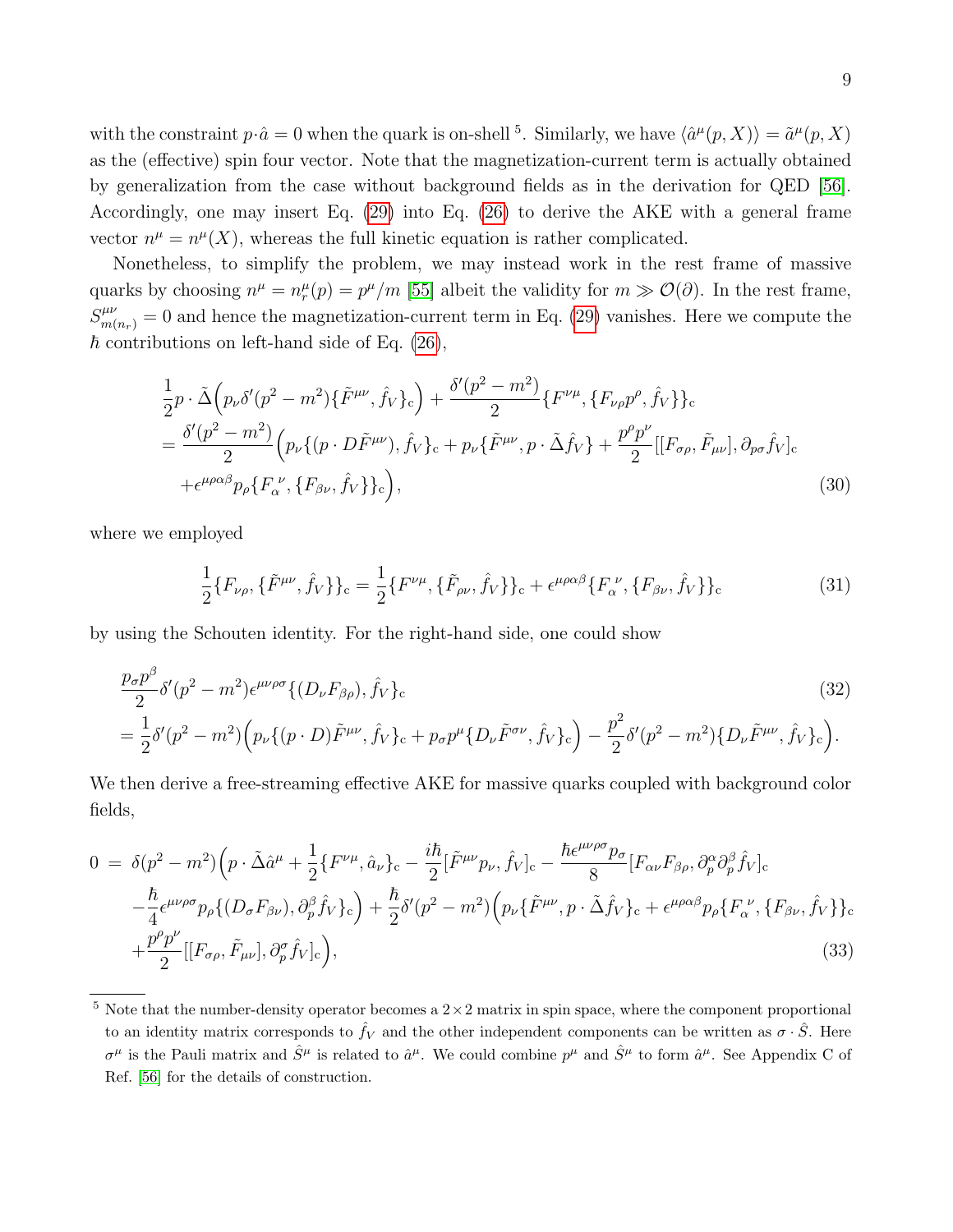where we took the Bianchi identity  $D_{\mu}\tilde{F}^{\mu\nu} = 0$  for non-Abelian gauge fields.

### <span id="page-9-0"></span>B. Color decomposition

Now, both the SKE and AKE in Eqs. [\(28\)](#page-7-4) and [\(33\)](#page-8-0) are matrix equations in color space. Nonetheless, only the color-single components of  $\mathcal{V}^{\mu}$  and  $\mathcal{A}^{\mu}$  ( $\hat{f}_V$  and  $\hat{a}^{\mu}$ ) directly contribute to physical observables. For example, the vector and axial charge currents are defined as

<span id="page-9-2"></span>
$$
J_V^{\mu} = 4 \int \frac{d^4 p}{(2\pi)^4} \text{tr}_c(\langle \mathcal{V}^{\mu} \rangle), \quad J_5^{\mu} = 4 \int \frac{d^4 p}{(2\pi)^4} \text{tr}_c(\langle \mathcal{A}^{\mu} \rangle), \tag{34}
$$

by taking the traces over color space and ensemble averages. Therefore, we may further adopt the color decomposition for kinetic equations. We first consider the SKE with color decomposition by taking  $\hat{f}_V = \hat{f}_V^s I + \hat{f}_V^a t^a$ , where I represents an identity matrix in color space. Using

$$
[t^a, t^b]_c = i f^{abc} t^c, \quad \{t^a, t^b\}_c = 2 \bar{C}_2 \delta^{ab} I + d^{abc} t^c, \quad t^a t^b = \bar{C}_2 \delta^{ab} I + (d^{abc} + i f^{abc}) \frac{t^c}{2}, \tag{35}
$$

with  $\bar{C}_2 = 1/(2N_c)$  and  $N_c = 3$  being number of colors, Eq. [\(28\)](#page-7-4) becomes

$$
0 = \delta(p^2 - m^2)p^{\mu}\Big(\partial_{\mu}(\hat{f}_V^s + \hat{f}_V^a t^a) - gf^{bca}t^a A_{\mu}^b \hat{f}_V^c + t^a F_{\nu\mu}^a \partial_p^{\nu} \hat{f}_V^s + \bar{C}_2 F_{\nu\mu}^a \partial_p^{\nu} \hat{f}_V^a + \frac{d^{bca}}{2} t^a F_{\nu\mu}^b \partial_p^{\nu} \hat{f}_V^c \Big),
$$
(36)

which yields

<span id="page-9-1"></span>
$$
\delta(p^2 - m^2) \mathcal{K}_s[\hat{f}_V] = 0,\tag{37}
$$

$$
\delta(p^2 - m^2) \mathcal{K}_o^a[\hat{f}_V] = 0,\tag{38}
$$

where

$$
\mathcal{K}_{\rm s}[O] \equiv p^{\mu} \Big( \partial_{\mu} O^{\rm s} + \bar{C}_2 F^a_{\nu \mu} \partial_p^{\nu} O^a \Big), \tag{39}
$$

$$
\mathcal{K}_o^a[O] \equiv p^\mu \Big( \partial_\mu O^a - f^{bca} A_\mu^b O^c + F^a_{\nu\mu} \partial_p^{\nu} O^s + \frac{d^{bca}}{2} F^b_{\nu\mu} \partial_p^{\nu} O^c \Big), \tag{40}
$$

for an arbitrary color object that can be decomposed into  $O = IO^s + t^a O^a$ . Eq. [\(37\)](#page-9-1) and [\(38\)](#page-9-1) correspond to the Vlasov equations for the color-singlet and color-octet components, respectively. Although the prefactors of the force terms in Eqs. [\(37\)](#page-9-1) and [\(38\)](#page-9-1) are distinct from those in Refs. [\[103,](#page-38-4) [104\]](#page-38-5) due to different color decompositions for  $\hat{f}_V$ , the combination of two kinetic equations still leads to equivalent results in physics.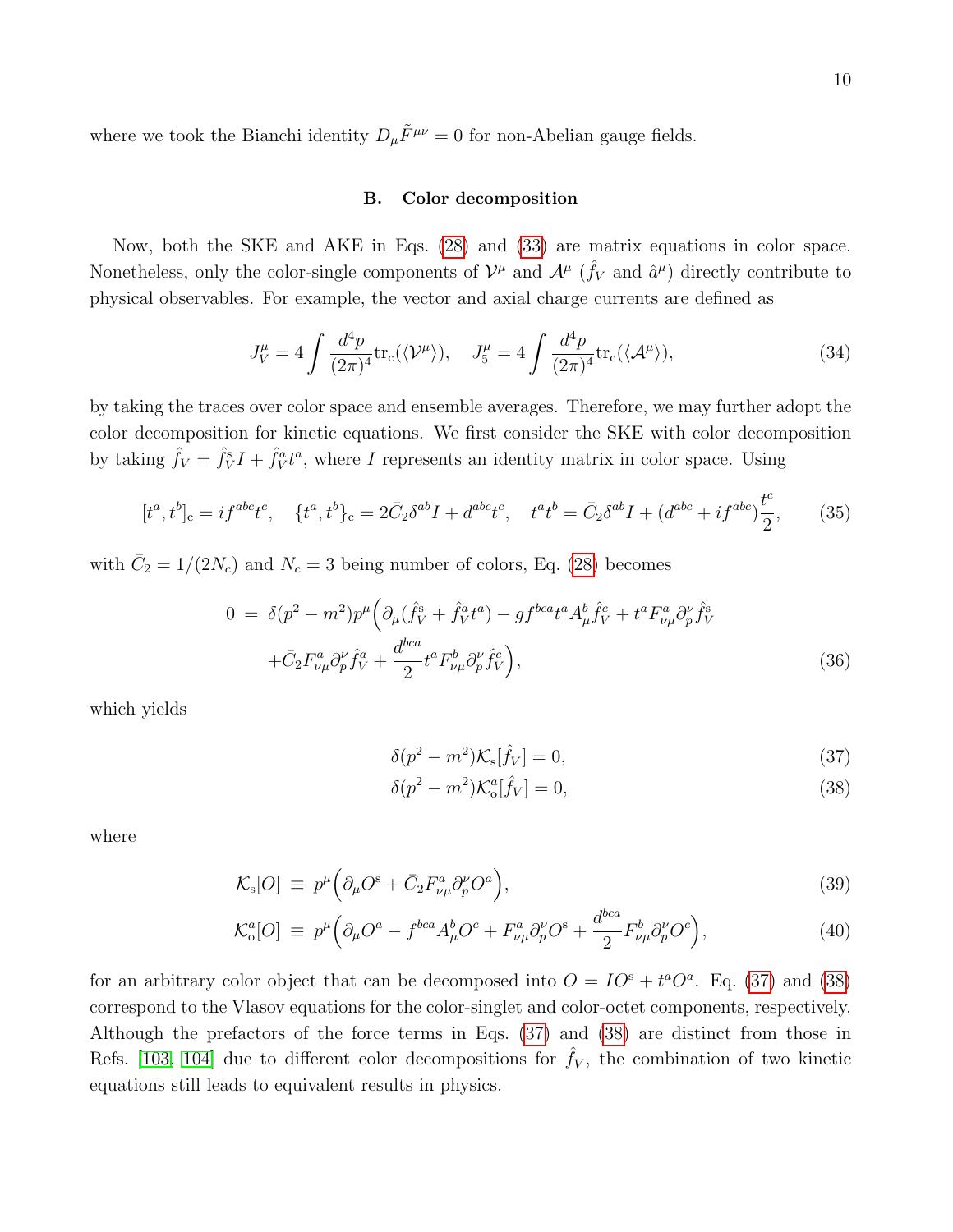Analogously, we may carry out the color decomposition for the AKE. For simplicity, we focus on the AKE in the rest frame. In addition, we may apply the off-shell solution of  $\hat{f}_V$  such that  $p \cdot \tilde{\Delta} \hat{f}_V = 0.6$  It is more convenient to denote Eq. [\(33\)](#page-8-0) in the following form,

$$
\delta(p^2 - m^2) \left( \hat{\Pi}^{\mu\nu} \hat{a}_{\nu} + \hbar \hat{\chi}^{\mu} \hat{f}_V \right) + \delta'(p^2 - m^2) \hbar \hat{\Theta}^{\mu} \hat{f}_V = 0, \tag{41}
$$

where

$$
\hat{\Pi}^{\mu\nu}\hat{a}_{\nu} = p \cdot \tilde{\Delta}\hat{a}^{\mu} + \frac{1}{2} \{F^{\nu\mu}, \hat{a}_{\nu}\}_{c}, \n\hat{\chi}^{\mu}\hat{f}_{V} = -\frac{1}{4} \Big( 2i[\tilde{F}^{\mu\nu}p_{\nu}, \hat{f}_{V}]_{c} + \frac{\epsilon^{\mu\nu\rho\sigma}p_{\sigma}}{2} [F_{\alpha\nu}F_{\beta\rho}, \partial_{\rho}^{\alpha}\partial_{\rho}^{\beta}\hat{f}_{V}]_{c} + \epsilon^{\mu\nu\rho\sigma}p_{\rho}\{ (D_{\sigma}F_{\beta\nu}), \partial_{\rho}^{\beta}\hat{f}_{V} \}_{c} \Big), \n\hat{\Theta}^{\mu}\hat{f}_{V} = \frac{\epsilon^{\mu\rho\alpha\beta}}{2} p_{\rho} \{ F_{\alpha}^{\ \nu}, \{F_{\beta\nu}, \hat{f}_{V} \} \}_{c} + \frac{p^{\rho}p^{\nu}}{4} [[F_{\sigma\rho}, \tilde{F}_{\mu\nu}], \partial_{\rho}^{\sigma}\hat{f}_{V}]_{c}.
$$
\n(42)

These terms above without and with  $\hbar$  correspond to the classical contributions and quantum corrections in the AKE <sup>7</sup> , although they are of the same order in our power counting. Taking  $\hat{a}^{\mu} = \hat{a}^{s\mu} I + \hat{a}^{a\mu} t^{a}$ , it is found

$$
\hat{\Pi}^{\mu\nu}\hat{a}_{\nu} = \left[ p \cdot \partial \left( \hat{a}^{s\mu} + \hat{a}^{a\mu} t^a \right) - t^a p^{\nu} f^{bca} A_{\nu}^b \hat{a}_{c}^{\mu} + \frac{p^{\nu}}{2} \left( 2t^a F^a_{\rho\nu} \partial^{\rho}_{p} \hat{a}^{s\mu} + 2 \bar{C}_2 F^a_{\rho\nu} \partial^{\rho}_{p} \hat{a}^{a\mu} \right) \right]
$$
\n
$$
+ d^{bca} t^a F^b_{\rho\nu} \partial^{\rho}_{p} \hat{a}_{c}^{\mu} \bigg]
$$
\n
$$
= \mathcal{K}_s[\hat{a}^{\mu}] + t^a \mathcal{K}_o^a[\hat{a}^{\mu}].
$$
\n(43)

For part of the quantum corrections, one finds

$$
\hat{\chi}^{\mu}\hat{f}_{V} = \frac{1}{4} \left\{ 2t^{a} f^{bca} \tilde{F}^{b\mu\nu} p_{\nu} \hat{f}_{V}^{c} + \frac{\epsilon^{\mu\nu\rho\sigma} p_{\sigma}}{4} t^{a} f^{dea} f^{bcd} F^{b}_{\alpha\nu} F^{c}_{\beta\rho} \partial_{p}^{\alpha} \partial_{p}^{\beta} \hat{f}_{V}^{e} - \epsilon^{\mu\nu\rho\sigma} p_{\rho} \left[ \left( (\partial_{\sigma} F^{a}_{\beta\nu}) - f^{bca} A^{b}_{\sigma} F^{c}_{\beta\nu} \right) t^{a} \partial_{p}^{\beta} \hat{f}_{V}^{s} + \left( (\partial_{\sigma} F^{d}_{\beta\nu}) - f^{bcd} A^{b}_{\sigma} F^{c}_{\beta\nu} \right) \left( 2 \bar{C}_{2} \partial_{p}^{\beta} \hat{f}_{V}^{d} \right) + d^{dea} t^{a} \partial_{p}^{\beta} \hat{f}_{V}^{e} \right] \right\},
$$
\n(44)

<sup>&</sup>lt;sup>6</sup> In practice, one has to solve for  $\hat{f}_V$  and  $\hat{a}^\mu$  from the kinetic equations and input them into Wigner operators to evaluate physical quantities. Introducing the on-shell  $\hat{f}_V$  and  $\hat{a}^\mu$  first in kinetic equations or later in Wigner operators should not affect the final results.

<sup>7</sup> More precisely, the quantum correction in our context refers to the gradient correction. The classical part mentioned here should implicitly encode the quantum effect that generates nonzero  $\hat{a}^{\mu}$ , while such a term could also exist if we assume there is an external source irrelevant to the quantities of  $\mathcal{O}(\partial)$ .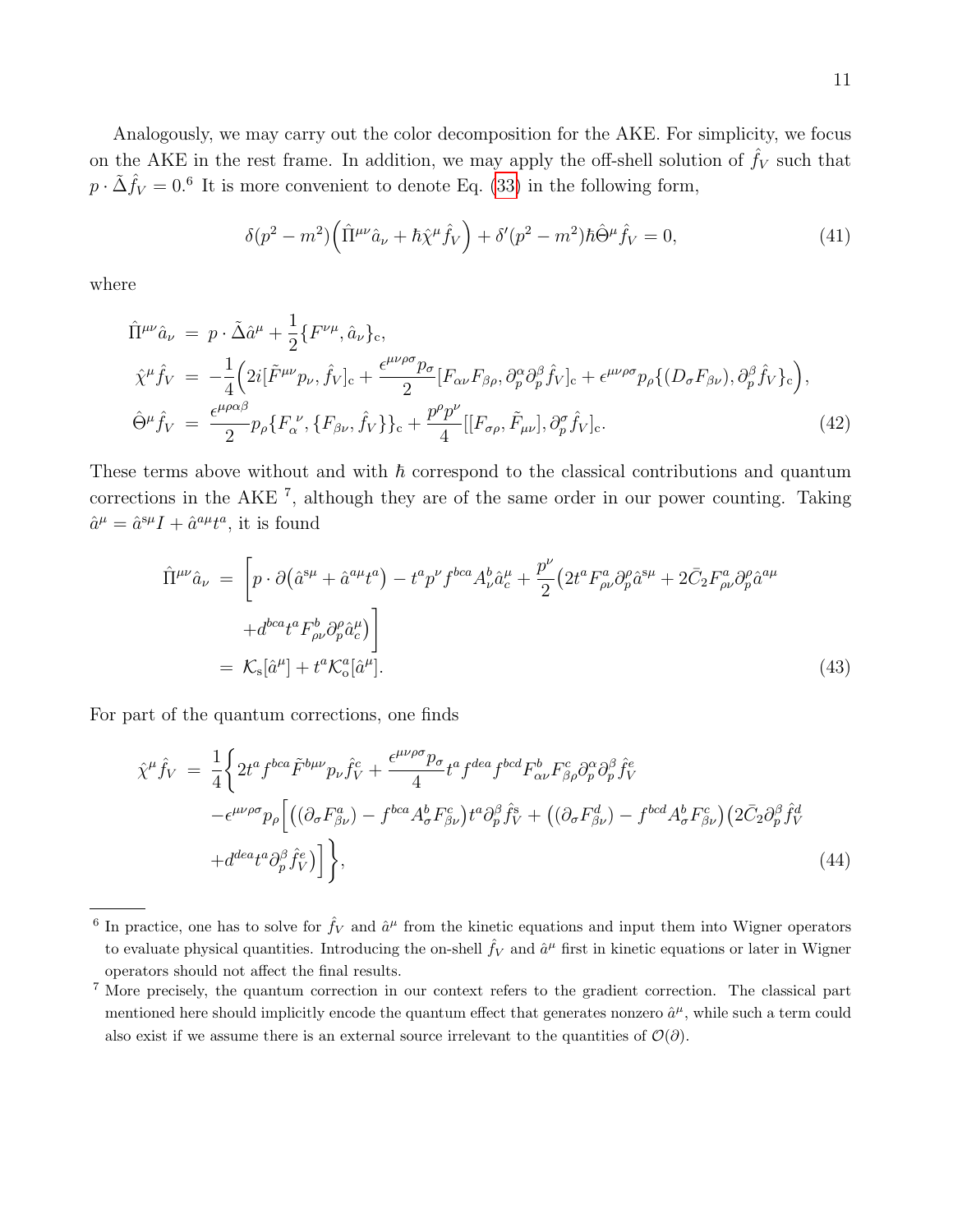which can be rearranged as

$$
\hat{\chi}^{\mu} f_V = \mathcal{Q}_s^{\mu} [\hat{f}_V] + t^a \mathcal{Q}_o^{a\mu} [\hat{f}_V], \qquad (45)
$$

where

$$
\mathcal{Q}_{s}^{\mu}[O] \equiv -\frac{1}{2} \left[ \epsilon^{\mu\nu\rho\sigma} p_{\rho} \left( (\partial_{\sigma} F_{\beta\nu}^{a}) - f^{bca} A_{\sigma}^{b} F_{\beta\nu}^{c} \right) \bar{C}_{2} \partial_{p}^{\beta} O^{a} \right],\tag{46}
$$

and

$$
\mathcal{Q}_{o}^{a\mu}[O] \equiv \frac{1}{4} \bigg[ 2f^{bca} \tilde{F}^{b\mu\nu} p_{\nu} O^c + \frac{\epsilon^{\mu\nu\rho\sigma} p_{\sigma}}{4} f^{dea} f^{bcd} F^{b}_{\alpha\nu} F^{c}_{\beta\rho} \partial^{\alpha}_{p} \partial^{\beta}_{p} O^e - \epsilon^{\mu\nu\rho\sigma} p_{\rho} \bigg( 2((\partial_{\sigma} F^{a}_{\beta\nu}) - f^{bca} A^{b}_{\sigma} F^{c}_{\beta\nu}) \partial^{\beta}_{p} O_s + ((\partial_{\sigma} F^{d}_{\beta\nu}) - f^{bcd} A^{b}_{\sigma} F^{c}_{\beta\nu}) d^{dea} \partial^{\beta}_{p} O^e \bigg) \bigg] . (47)
$$

Finally, it is found  $\hat{\Theta}^{\mu}\hat{f}_V = t^a \hat{\Theta}_o^{a\mu}[\hat{f}_V]$ , where

$$
\hat{\Theta}_{\text{o}}^{a\mu}[\hat{f}_V] = \frac{\epsilon^{\mu\rho\alpha\beta}}{2} p_\rho \left( 2\bar{C}_2 F^{\alpha\nu}_{\alpha} F^b_{\beta\nu} \hat{f}^b_V + d^{\text{abc}} d^{\text{dec}} F^{\text{b}\nu}_{\alpha} F^d_{\beta\nu} \hat{f}^e_V \right) - \frac{p^\rho p^\nu}{4} f^{\text{cd}a} f^{\text{eb}c} F^e_{\sigma\rho} F^b_{\mu\nu} \partial^\sigma_p \hat{f}^d_V. \tag{48}
$$

Here we have used the symmetric property of  $d^{abc}$  and it turns out that only part of the coloroctet components of  $\hat{\Theta}^{\mu} \hat{f}_V$  remains. Accordingly, the color-singlet and color-octet components of the AKE read

<span id="page-11-1"></span>
$$
\delta(p^2 - m^2) \left( \mathcal{K}_s[\hat{a}^\mu] + \hbar \mathcal{Q}_s^\mu[\hat{f}_V] \right) = 0,\tag{49}
$$

$$
\delta(p^2 - m^2) \left( \mathcal{K}_0^a [\hat{a}^\mu] + \hbar \mathcal{Q}_0^{a\mu} [\hat{f}_V] \right) + \hbar \delta'(p^2 - m^2) \hat{\Theta}_0^{a\mu} [\hat{f}_V] = 0. \tag{50}
$$

## <span id="page-11-0"></span>IV. SPIN DIFFUSION AND SOURCE TERMS

Given Eqs.  $(37)$ ,  $(38)$ ,  $(49)$ , and  $(50)$ , we may follow the approach in Refs. [\[90,](#page-37-16) [91\]](#page-37-17) to combine the color-singlet and color-octet kinetic equations into a single equation for  $\hat{f}_V^s$  or for  $\hat{a}^{s\mu}$  with effective diffusion terms and quantum corrections up to  $\mathcal{O}(\hbar)$  in weak coupling. The same derivation has been presented in Ref. [\[94\]](#page-37-20). More details for the derivation are shown below.

Considering QCD at weak coupling and assuming the color-octet distribution functions are subleading such that  $O^a \sim \mathcal{O}(g)$ , we may approximate

<span id="page-11-2"></span>
$$
\mathcal{K}_o^a[O] \approx p^{\mu} \Big( \partial_{\mu} O^a - f^{bca} A_{\mu}^b O^c + F_{\nu\mu}^a \partial_{p}^{\nu} O^s \Big), \tag{51}
$$

$$
\mathcal{Q}_o^{a\mu}[O] \approx -\frac{1}{2} \Big( \epsilon^{\mu\nu\rho\sigma} p_\rho (\partial_\sigma F^a_{\beta\nu}) \partial_p^\beta O^s \Big), \tag{52}
$$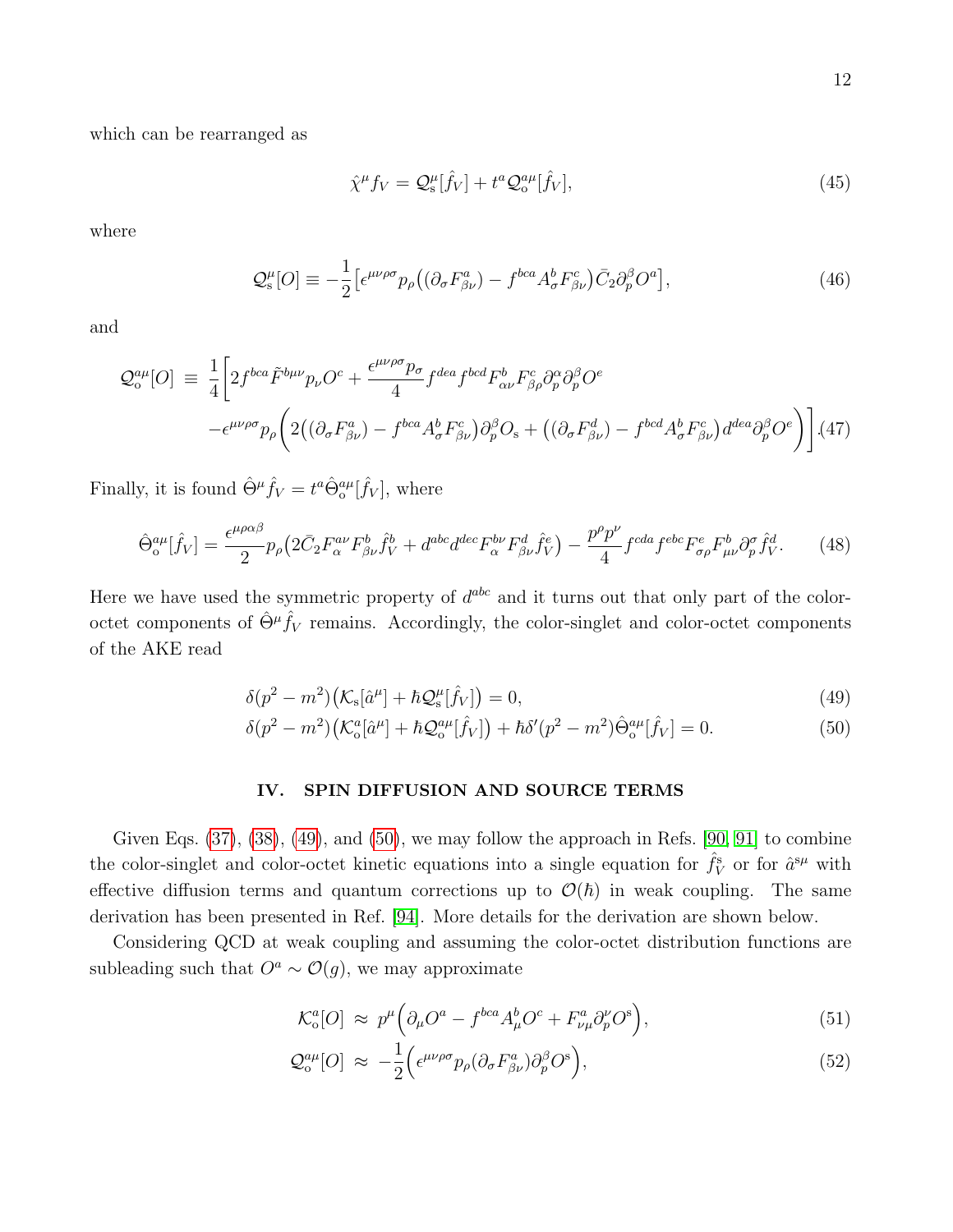up to  $\mathcal{O}(g)$  except for maintaining the  $f^{bca} A^b_\mu$  term associated with the gauge link. Whereby Eq. [\(38\)](#page-9-1) gives rise to

<span id="page-12-0"></span>
$$
\hat{f}_V^a(p,X) = -i \int d^4k \int \frac{d^4X'}{(2\pi)^4} U^{ab}(X,X') \frac{e^{ik \cdot (X'-X)}}{p \cdot k + i\epsilon} p^{\mu} F_{\nu\mu}^b(X') \partial_{p}^{\nu} \hat{f}_V^s(p,X'),\tag{53}
$$

where

$$
U^{ac}(X, X') = \exp\left[P\left(\int_{X'}^{X} f^{abc} A_{\mu}^{b}(s) ds^{\mu}\right)\right]
$$
\n(54)

parallel transports the gauge field from  $X'$  to X with P being the path ordering. Similarly, from  $\mathcal{K}^a_{\text{o}}[\hat{a}^{\mu}]$  and  $\mathcal{Q}^{a\mu}_{\text{o}}[\hat{f}_V]$  in Eqs. [\(51\)](#page-11-2) and [\(52\)](#page-11-2), Eq. [\(50\)](#page-11-1) results in

<span id="page-12-1"></span>
$$
\hat{a}^{a\mu}(p,X) = -i \int d^4k \int \frac{d^4X'}{(2\pi)^4} U^{ab}(X,X') \frac{e^{ik \cdot (X'-X)}}{p \cdot k + i\epsilon} \left[ p^{\mu} F^{b}_{\nu\mu}(X') \partial^{\nu}_{p} \hat{a}^{s\mu}(p,X') - \frac{\hbar}{2} \epsilon^{\mu\nu\rho\sigma} p_{\rho} (\partial_{\sigma} F^{b}_{\beta\nu}(X')) \partial^{\beta}_{p} \hat{f}^{s}_{V}(p,X') \right]. \tag{55}
$$

Replacing  $\hat{f}_V^a$  in Eq. [\(37\)](#page-9-1) by Eq. [\(53\)](#page-12-0) with the relation,

<span id="page-12-2"></span>
$$
\frac{1}{p \cdot k + i\epsilon} = -i\pi \delta(p \cdot k) + PV(1/p \cdot k),\tag{56}
$$

where  $PV(x)$  represents the principle value of x, one obtains [\[91\]](#page-37-17)

$$
0 = \delta(p^2 - m^2) \left( p \cdot \partial \hat{f}_V^s(p, X) - \bar{C}_2 p^\mu F_{\nu\mu}^a(X) \partial_p^\nu \int_{k, X'}^p U^{ab}(X, X') p^\beta F_{\alpha\beta}^b(X') \partial_p^\alpha \hat{f}_V^s(p, X') \right), \tag{57}
$$

where

$$
\int_{k,X'}^{p} \equiv \int d^4k \int \frac{d^4X'}{(2\pi)^4} e^{ik \cdot (X'-X)} \big(\pi \delta(p \cdot k) + iPV(1/p \cdot k)\big).
$$
 (58)

When the correlations of field strengths are even functions with respect to  $X - X'$ , only the imaginary part of  $1/(p \cdot k + i\epsilon)$  contributes as considered in Ref. [\[91\]](#page-37-17). However, the real part of  $1/(p \cdot k + i\epsilon)$  could also gives a real contribution to  $\hat{f}_V^a(p, X)$ . See appendix A for a detailed discussion. On the other hand, by inserting Eq. [\(55\)](#page-12-1) into Eq. [\(49\)](#page-11-1) and utilizing Eq. [\(53\)](#page-12-0), it is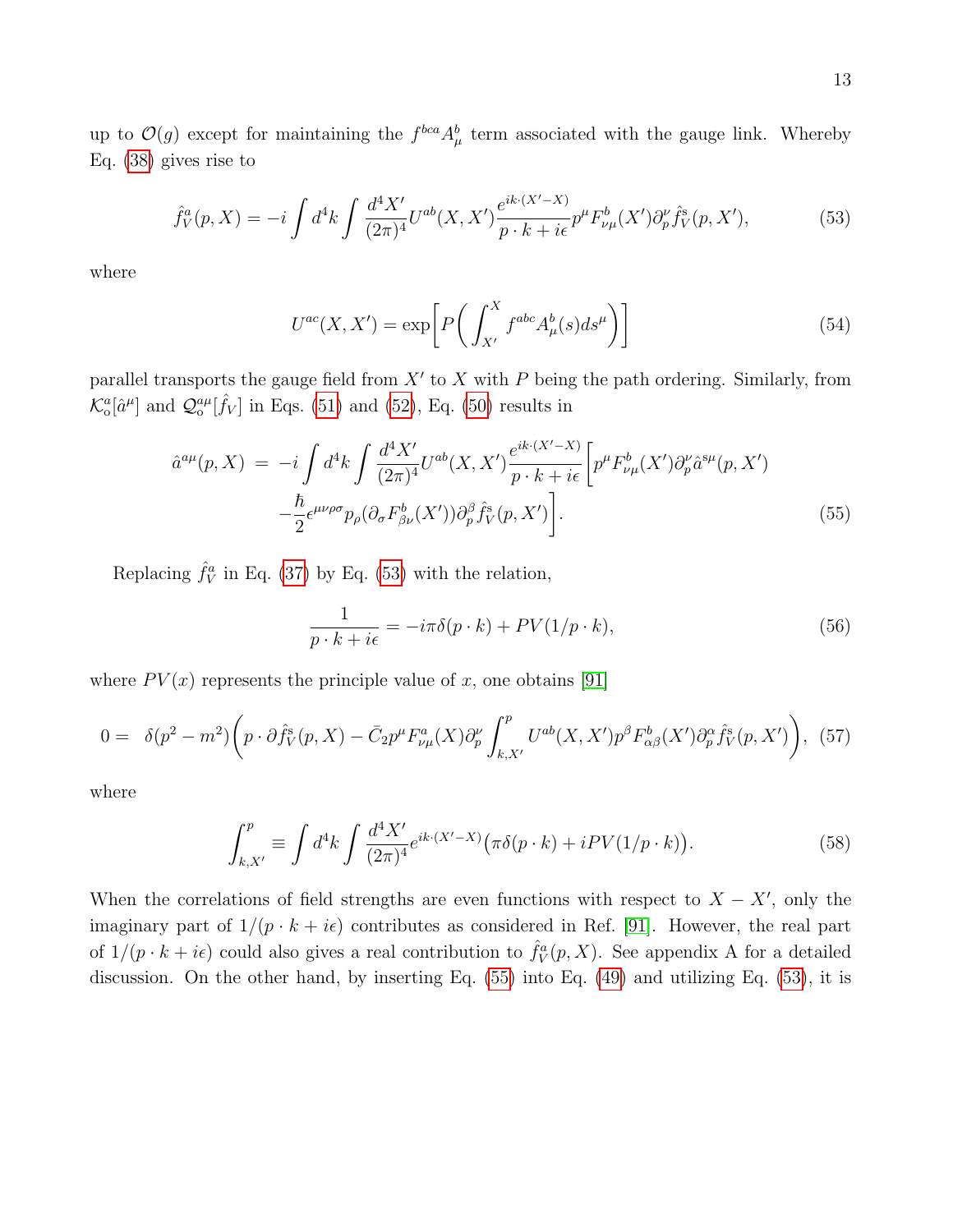found

<span id="page-13-0"></span>
$$
0 = \delta(p^2 - m^2) \bigg\{ p \cdot \partial \hat{a}^{s\mu}(p, X) - \bar{C}_2 p^\lambda F_{\kappa\lambda}^a(X) \partial_p^{\kappa} \int_{k, X'}^p U^{ab}(X, X') \bigg[ p^\beta F_{\alpha\beta}^b(X') \partial_p^{\alpha} \hat{a}^{s\mu}(p, X') - \frac{\hbar}{2} \epsilon^{\mu\nu\rho\sigma} p_\rho (\partial_\sigma F_{\beta\nu}^b(X')) \partial_p^{\beta} \hat{f}_V^s(p, X') \bigg] + \frac{\hbar \bar{C}_2}{2} \epsilon^{\mu\nu\rho\sigma} p_\rho (\partial_\sigma F_{\kappa\nu}^a(X)) \partial_p^{\kappa} \int_{k, X'}^p U^{ab}(X, X') p^\beta F_{\alpha\beta}^b(X') \partial_p^{\alpha} \hat{f}_V^s(p, X') \bigg\}.
$$
 (59)

By taking the ensemble average, we may recast Eq. [\(59\)](#page-13-0) into

<span id="page-13-2"></span>
$$
0 = \delta(p^2 - m^2) \Big( p \cdot \partial \tilde{a}^{\text{su}}(p, X) - \partial_p^{\kappa} \mathscr{D}_{\kappa}[\tilde{a}^{\text{su}}] + \hbar \partial_p^{\kappa} \big( \mathscr{A}_{\kappa}^{\mu}[f_V^{\text{s}}] \big) \Big), \tag{60}
$$

where

$$
\mathscr{D}_{\kappa}[O] = \bar{C}_2 \int_{k,X'}^{p} p^{\lambda} p^{\rho} \langle F_{\kappa\lambda}^{a}(X) F_{\alpha\rho}^{a}(X') \rangle \partial_p^{\alpha} O(p, X')
$$
(61)

and

$$
\mathscr{A}_{\kappa}^{\mu}[O] = \frac{\bar{C}_{2}}{2} \epsilon^{\mu\nu\rho\sigma} \int_{k,X'}^{p} p^{\lambda} p_{\rho} \Big( \partial_{X'\sigma} \langle F_{\kappa\lambda}^{a}(X) F_{\alpha\nu}^{a}(X') \rangle + \partial_{X\sigma} \langle F_{\kappa\nu}^{a}(X) F_{\alpha\lambda}^{a}(X') \rangle \Big) \partial_{p}^{\alpha} O(p,X'). \tag{62}
$$

Here we have dropped the term proportional to  $\epsilon^{\mu\nu\rho\sigma}\partial_{\sigma}F_{\rho\nu}^a(X) = \mathcal{O}(g^2)$  and used  $\langle \hat{O}f_V^s \rangle =$  $\langle \hat{O} \rangle \langle \hat{f}_V^s \rangle$  and  $\langle \hat{O} \hat{a}^{s\mu} \rangle = \langle \hat{O} \rangle \langle \hat{a}^{s\mu} \rangle$  with  $\hat{O}$  an arbitrary operator based on the quasi-particle approximation. Also, we introduce the color-field correlator with the insertion of a gauge link,

<span id="page-13-1"></span>
$$
\langle F_{\kappa\lambda}^a(X)F_{\alpha\rho}^a(X')\rangle \equiv \langle F_{\kappa\lambda}^a(X)U^{ab}(X,X')F_{\alpha\rho}^b(X')\rangle,\tag{63}
$$

which comes from the ensemble average of the gauge field and color-octet distribution function. Note that the background color fields in Eq. [\(63\)](#page-13-1) in QGP originates from soft gluons emitted by stochastic sources or induced by the Weibel-type plasma instability, whereas the influence from quantum fluctuations of hard gluons characterized by on-shell gluonic Wigner functions are encoded in  $\Sigma^{\lessgtr}$  in the collision term delineating the interaction with the probe strange quark with hard-momentum exchange. Such a scale separation results in the Fokker-Plank equation plus hard scattering kernel in kinetic theory [\[105,](#page-38-6) [106\]](#page-38-7). Recall that the color-singlet SKE in Eq. [\(57\)](#page-12-2) with the same approximations reads [\[91\]](#page-37-17)

<span id="page-13-3"></span>
$$
0 = \delta(p^2 - m^2) \left( p \cdot \partial f_V^s(p, X) - \partial_p^{\kappa} \mathcal{D}_{\kappa}[f_V^s] \right) = 0. \tag{64}
$$

One finds that both Eqs. [\(60\)](#page-13-2) and [\(64\)](#page-13-3) have similar diffusion terms,  $\partial_p^{\kappa} \mathscr{D}_{\kappa}[\tilde{a}^{s\mu}]$  and  $\partial_p^{\kappa} \mathscr{D}_{\kappa}[f_N^s]$ ,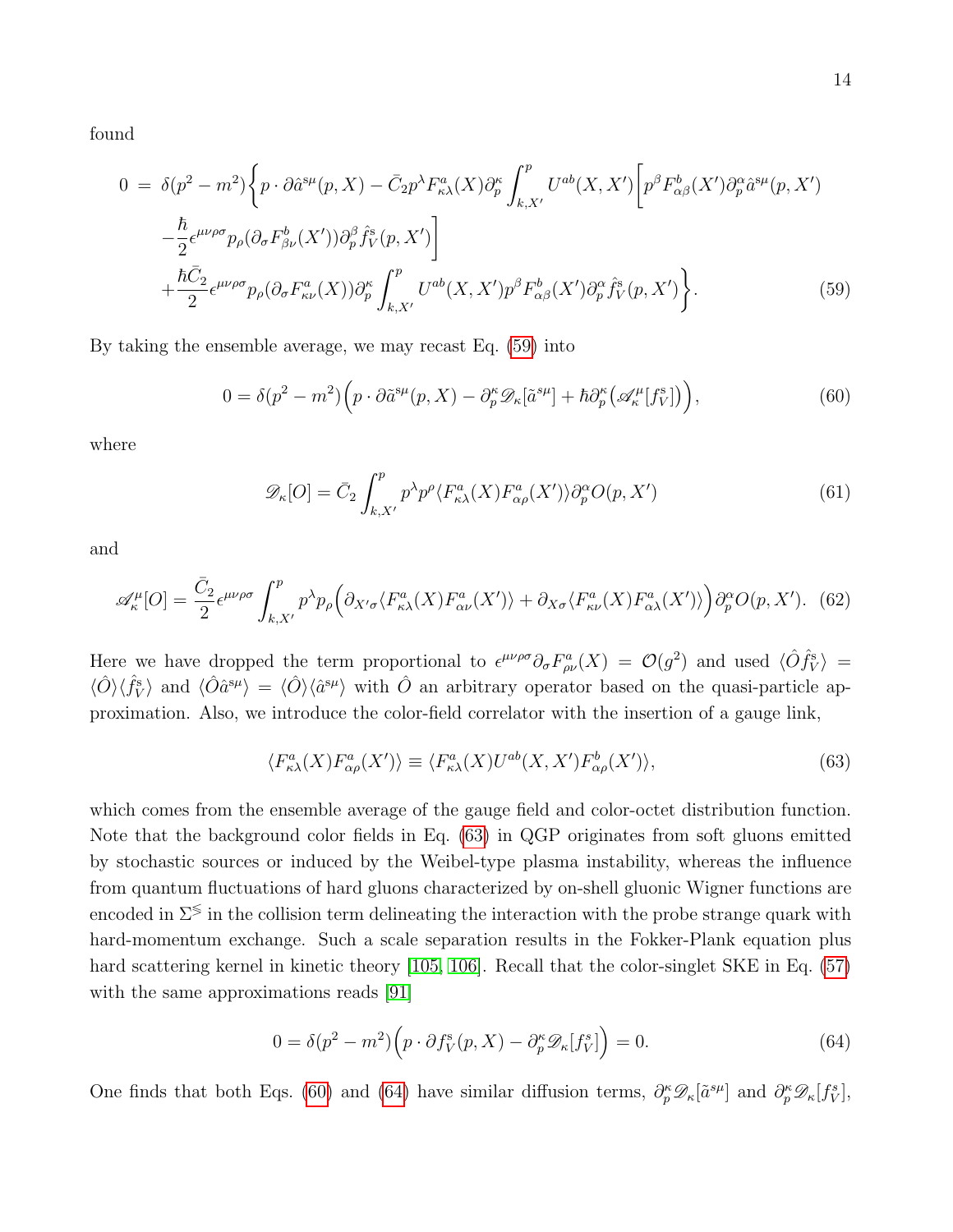while Eq. [\(60\)](#page-13-2) further incorporates the quantum correction,  $\hbar \partial_p^{\kappa} (\mathscr{A}_{\kappa}^{\mu}[f^s_V])$ , as a source term for dynamical spin polarization.

In addition, from Eq. [\(29\)](#page-7-2), the color-singlet component of the axial-vector Wigner function,  $\langle A^{\rm s}\mu \rangle = {\rm tr}_{\rm c}(\langle A^{\mu} \rangle)/N_c$ , in the rest frame reads

$$
\langle \mathcal{A}^{s\mu} \rangle = 2\pi \left[ \delta(p^2 - m^2) \tilde{a}^{s\mu} + \frac{\hbar \bar{C}_2}{2} \left( \partial_{p\nu} \delta(p^2 - m^2) \right) \langle \tilde{F}^{a\mu\nu} \hat{f}^a_V \rangle \right]
$$
  
= 
$$
2\pi \left[ \delta(p^2 - m^2) \left( \tilde{a}^{s\mu} - \frac{\hbar \bar{C}_2}{2} \langle \tilde{F}^{a\mu\nu} \partial_{p\nu} \hat{f}^a_V \rangle \right) + \frac{\hbar \bar{C}_2}{2} \partial_{p\nu} \left( \delta(p^2 - m^2) \langle \tilde{F}^{a\mu\nu} \hat{f}^a_V \rangle \right) \right].
$$
 (65)

In order to obtain the spectrum of spin polarization for on-shell fermions, we have to integrate over  $p \cdot \bar{n}$  with  $\bar{n}^{\mu} = (1, 0)$  being a timelike vector to define the particle energy. It turns out that

$$
\int \frac{dp_0}{2\pi} \langle \mathcal{A}^{s\mu} \rangle = \frac{1}{2\epsilon_p} \left( \tilde{a}^{s\mu} - \frac{\hbar \bar{C}_2}{2} \langle \tilde{F}^{a\mu\nu} \partial_{p\nu} \hat{f}^a_V \rangle \right)_{p_0 = \epsilon_p} + \frac{\hbar \bar{C}_2}{4} \partial_{p_\perp\nu} \left( \frac{\langle \tilde{F}^{a\mu\nu} \hat{f}^a_V \rangle}{\epsilon_p} \right)_{p_0 = \epsilon_p}, \tag{66}
$$

where  $p_{\perp}^{\mu} \equiv (\eta^{\mu\nu} - \bar{n}^{\mu} \bar{n}^{\nu}) p_{\nu}, \, |\mathbf{p}| = \sqrt{-p_{\perp}^2}$ , and  $\epsilon_{\mathbf{p}} \equiv \sqrt{|\mathbf{p}|^2 + m^2}$ . Here we only consider the particle with positive energy. Consequently, we could introduce the color singlet of the on-shell axial charge current density in phase space,

<span id="page-14-0"></span>
$$
\mathcal{A}^{s\mu}(\mathbf{p}, X) \equiv \int \frac{dp_0}{2\pi} \langle \mathcal{A}^{s\mu} \rangle = \frac{1}{2\epsilon_{\mathbf{p}}} \left( \tilde{a}^{s\mu} + \hbar \bar{C}_2 \mathcal{A}^{\mu}_Q \right)_{p_0 = \epsilon_{\mathbf{p}}},\tag{67}
$$

where  $\mathcal{A}_{Q}^{\mu} = \mathcal{A}_{Q1}^{\mu} + \mathcal{A}_{Q}^{\mu}$  $\frac{\mu}{Q2}$  and

$$
\mathcal{A}_{Q1}^{\mu} = \left[\frac{\partial_{p\kappa}}{2} \int_{k,X'}^{p} p^{\beta} \langle \tilde{F}^{a\mu\kappa}(X) F_{\alpha\beta}^{a}(X') \rangle \partial_{p}^{\alpha} f_{V}^{s}(p,X')\right]_{p_{0}=\epsilon_{p}},\tag{68}
$$

$$
\mathcal{A}_{Q2}^{\mu} = -\frac{\epsilon_{\mathbf{p}}}{2} \partial_{p_{\perp} \kappa} \left[ \int_{k,X'}^{p} \hat{p}^{\beta} \langle \tilde{F}^{a\mu\kappa}(X) F_{\alpha\beta}^{a}(X') \rangle \partial_{p}^{\alpha} f_{V}^{s}(p, X') \right]_{p_{0} = \epsilon_{\mathbf{p}}} \n= \frac{1}{2\epsilon_{\mathbf{p}}^{2}} (p_{\perp \kappa} - \epsilon_{\mathbf{p}}^{2} \partial_{p_{\perp} \kappa}) \left[ \int_{k,X'}^{p} p^{\beta} \langle \tilde{F}^{a\mu\kappa}(X) F_{\alpha\beta}^{a}(X') \rangle \partial_{p}^{\alpha} f_{V}^{s}(p, X') \right]_{p_{0} = \epsilon_{\mathbf{p}}},
$$
\n(69)

with  $\hat{p}_{\mu} \equiv p_{\mu}/p_0$ .

One should solve for  $f^s_V(p, X)$  and  $\tilde{a}^{s\mu}$  from Eqs. [\(64\)](#page-13-3) and [\(60\)](#page-13-2), respectively, and input the solutions to Eq. [\(67\)](#page-14-0) for evaluating the spin polarization spectrum governed by the modified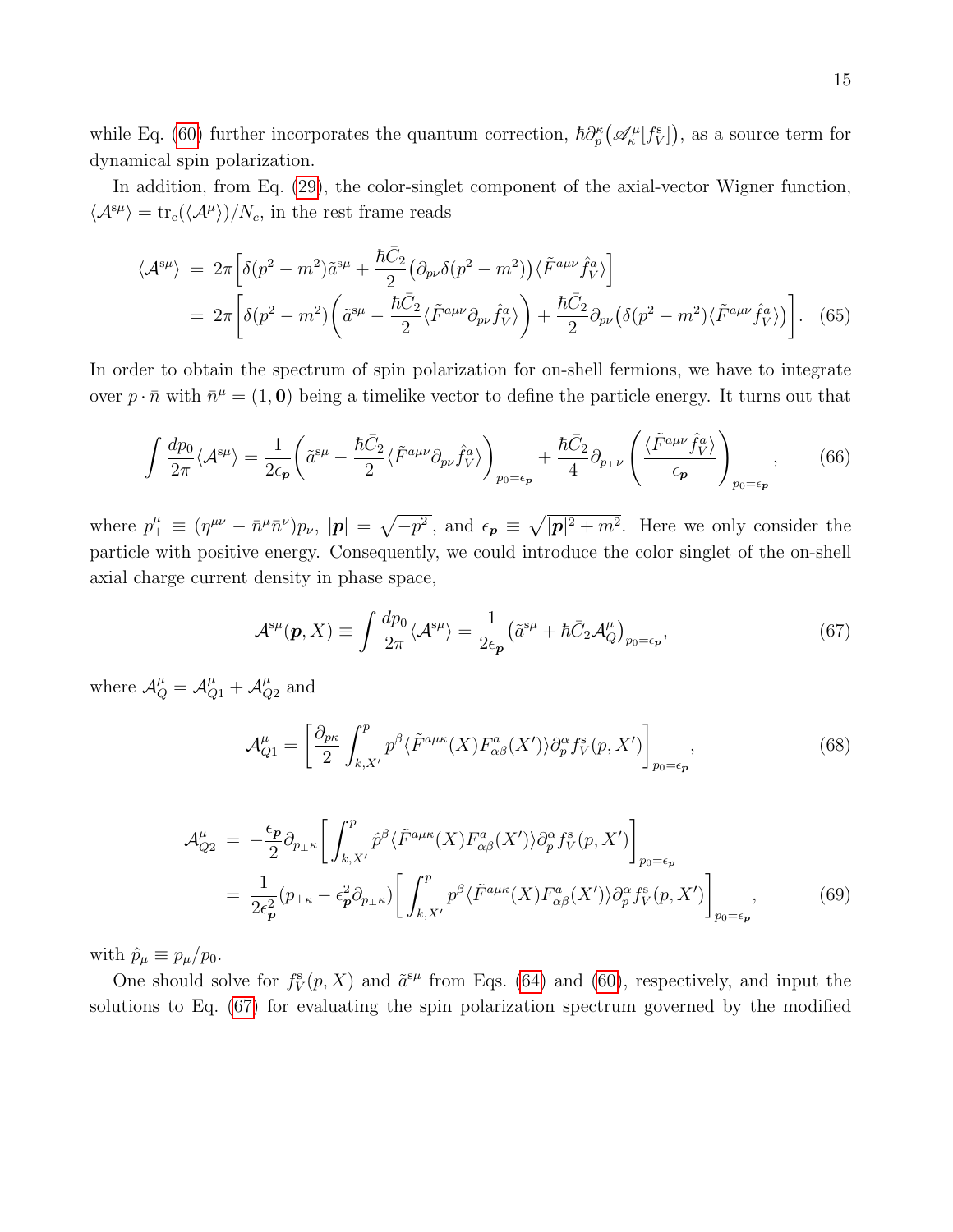Cooper-Frye formula over the freeze-out hypersurface  $\Sigma_{\mu}$  [\[53,](#page-36-10) [69\]](#page-37-2),

$$
\mathcal{P}^{\mu}(\mathbf{p}) = \frac{\int d\Sigma \cdot p\hat{\mathcal{A}}^{s\mu}(\mathbf{p}, X)}{2m \int d\Sigma \cdot p f_V^s(\mathbf{p}, X)},\tag{70}
$$

where  $\hat{\mathcal{A}}^{s\mu}(\bm{p},X) = 2\epsilon_{\bm{p}}\mathcal{A}^{s\mu}(\bm{p},X)$  and we have imposed the on-shell condition with positive energy. In Ref. [\[94\]](#page-37-20), there is a mistake for the omission of  $\mathcal{A}_{\mathcal{C}}^{\mu}$  $_{Q2}^{\mu}.$ 

## <span id="page-15-0"></span>V. SPIN POLARIZATION AND AXIAL WARD IDENTITY

Although the genuine color-field correlators have to be obtained through the real-time simulations in heavy ion collisions, we may propose an approximated form based on the physical arguments as presented in Ref. [\[94\]](#page-37-20). Here we provide details for the analysis therein and further discuss the constant-field limit, which is not a realistic situation in heavy ion collisions but an ideal case for theoretical interest. We will focus on the source terms giving rise to spin polarization, while the diffusion term in the SKE has been studied in Ref. [\[91\]](#page-37-17) and the one in the AKE takes a similar form. Note that what we study here is a non-equilibrium (more precisely, near-equilibrium) effect on spin polarization in particular due to the involvement of color electric fields. The detailed balance for hard collisions could yield an equilibrium result for spin polarization proportional to thermal vorticity. The anomalous spin polarization from color fields should be regraded as a non-equilibrium correction on top of the equilibrium one, whereas the hydrodynamic gradient terms are assumed to be suppressed compared to the magnitude of color fields in the following analysis. One could in principle include other non-equilibrium corrections from the hard scattering kernel of QKT in e.g. Refs. [\[38,](#page-36-0) [68\]](#page-37-0) with non-QCD effective models. In practice, we focus on high-energy collisions such that the thermal vorticity and other gradient terms are expected to be negligible, which is supported by the suppressed spin polarization of  $\Lambda$ hyperons in LHC.

#### <span id="page-15-1"></span>A. Spin polarization and axial charge currents

Physically, considering (space-time) translational invariance, we may assume  $\langle F_{\kappa\lambda}^a(X)F_{\alpha\rho}^a(X')\rangle$ only depends on  $X - X'$ . More precisely, we may set  $\langle F_{\kappa\lambda}^a(X)F_{\alpha\rho}^a(X')\rangle = \langle F_{\kappa\lambda}^a(X')F_{\alpha\rho}^a(X)\rangle =$  $\langle F^a_{\kappa\lambda}F^a_{\alpha\rho}\rangle\Phi(X-X')$ <sup>8</sup>. Introducing new coordinates,  $\bar{X}=(X+X')/2$  and  $\delta X=X-X'$ , one finds  $\partial_X = \partial_{\bar{X}}/2 + \partial_{\delta X}$  and  $\partial_{X'} = \partial_{\bar{X}}/2 - \partial_{\delta X}$ . By employing the relation in Eq. [\(A21\)](#page-34-2), the

<sup>&</sup>lt;sup>8</sup> Note that the Bianchi identity  $D_{\mu}F^{\mu\nu} = 0$  should yields  $k^{\mu}\langle \tilde{F}_{\mu\nu}^{a}F_{\alpha\rho}^{a}\rangle = k^{\nu}\langle \tilde{F}_{\mu\nu}^{a}F_{\alpha\rho}^{a}\rangle = 0$  as the constraint under this approximation.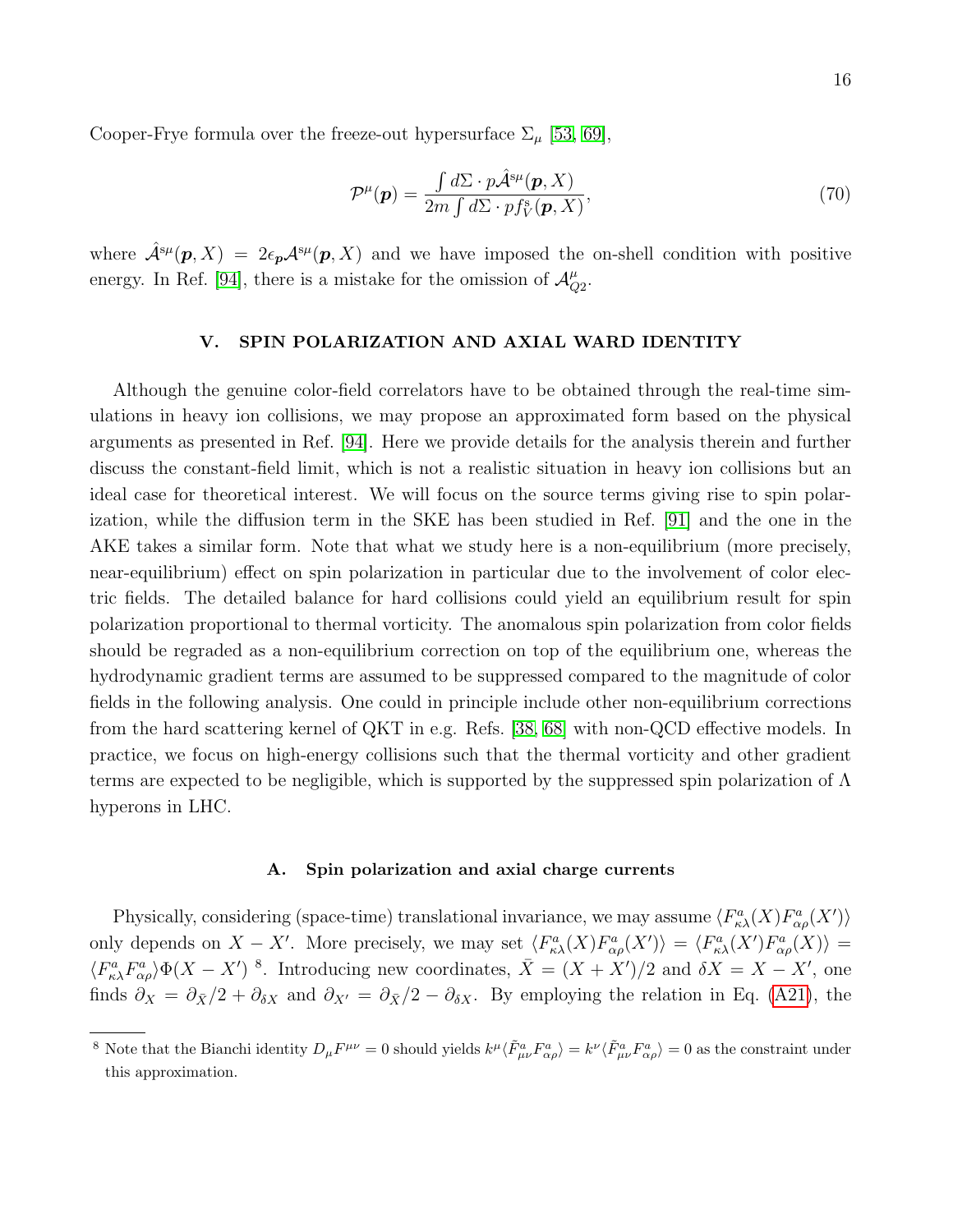dynamical source term stemming from quantum corrections in Eq. [\(60\)](#page-13-2) becomes

$$
\partial_{p}^{\kappa} \left( \mathscr{A}_{\kappa}^{\mu} [f_{V}^{s}] \right) = -\frac{\bar{C}_{2}}{2} \epsilon^{\mu\nu\rho\sigma} \int_{k,\delta X}^{p} \left[ \partial_{\delta X\sigma} \left( p_{\rho} \langle F_{\nu}^{a\lambda}(X) F_{\alpha\lambda}^{a}(X') \rangle + p^{\lambda} \langle F_{\rho\lambda}^{a}(X) F_{\alpha\nu}^{a}(X') \rangle \right) \partial_{p}^{\alpha} f_{V}^{s}(p) \right. \\
\left. + p^{\lambda} p_{\rho} \partial_{\delta X\sigma} \left( \langle F_{\kappa\lambda}^{a}(X) F_{\alpha\nu}^{a}(X') \rangle - \langle F_{\kappa\nu}^{a}(X) F_{\alpha\lambda}^{a}(X') \rangle \right) \partial_{p}^{\kappa} \partial_{p}^{\alpha} f_{V}^{s}(p) \right] + \chi_{1} + \chi_{2} \\
= -\frac{\bar{C}_{2}}{2} \epsilon^{\mu\nu\rho\sigma} \int_{k,\delta X}^{p} \left( p_{\rho} \langle F_{\nu}^{a\lambda} F_{\alpha\lambda}^{a} \rangle + p^{\lambda} \langle F_{\rho\lambda}^{a} F_{\alpha\nu}^{a} \rangle \right) \left( \partial_{\delta X\sigma} \Phi(\delta X) \right) \partial_{p}^{\alpha} f_{V}^{s}(p) + \chi_{1} + \chi_{2},
$$
\n(71)

where  $\int_{k,X'}^p = \int_{k,\delta X}^p \equiv \int d^4k \int \frac{d^4\delta X}{(2\pi)^4}$  $\frac{d^4 \delta X}{(2\pi)^4} e^{-ik \cdot \delta X} (\pi \delta(p+k) + iPV(1/p+k))$  and we have used  $\langle F^a_{\kappa\nu}F^a_{\alpha\lambda}\rangle \partial^{\kappa}_p \partial^{\alpha}_p f^s_V(p) = 0.$  Here

$$
\chi_1 = -\frac{\mathscr{A}_0^{\mu}[f_V^s(p)]}{p_0} = \frac{\bar{C}_2}{2p_0} \epsilon^{\mu\nu\rho\sigma} \int_{k,\delta X}^p p^{\lambda} p_{\rho} \langle F_{0[\lambda}^a F_{\alpha\nu]}^a \rangle \big( \partial_{\delta X \sigma} \Phi(\delta X) \big) \partial_p^{\alpha} f_V^s(p) \tag{72}
$$

and

$$
\chi_2 = -\frac{\bar{C}_2}{2p_0} \epsilon^{\mu\nu\rho\sigma} \int_{k,\delta X}^p \delta X_0 p^\lambda p_\rho \langle F_{\kappa[\lambda}^a F_{\alpha\nu]}^a \rangle \left( \partial_{\delta X_\perp^\gamma} \partial_{\delta X \sigma} \Phi(\delta X) \right) \left[ \partial_{p\kappa} \left( \frac{p_\perp^{\gamma}}{p_0} \right) \right] \partial_p^{\alpha} f_Y^s(p), \tag{73}
$$

while their contributions will vanish in the following approximations.

We may now introduce the chromo-electric and chromo-magnetic fields explicitly via

$$
F_{\kappa\lambda}^a = -\epsilon_{\kappa\lambda\xi\eta} B^{a\xi} \bar{n}^\eta + E_{[\kappa}^a \bar{n}_{\lambda]}, \quad \tilde{F}^{a\mu\kappa} = B^{a[\mu} \bar{n}^{\kappa]} + \epsilon^{\mu\kappa\xi\eta} E_{\xi}^a \bar{n}_{\eta}. \tag{74}
$$

When assuming the hierarchy  $|\langle B^a_\mu B^a_\nu \rangle| \gg |\langle E^a_\mu B^a_\nu \rangle| \gg |\langle E^a_\mu E^a_\nu \rangle|$ , stemming from the screening of chromo-electric field as opposed to the chromo-magnetic field albeit in the static case [\[107\]](#page-38-8) and amplification of the latter from plasma instability in anisotropic QGP [\[88\]](#page-37-24), the color-singlet SKE is satisfied by  $f_V^s(p) = f_{\text{eq}}(p \cdot u) \equiv 1/(e^{\beta(p \cdot u - \mu)} + 1)$  in equilibrium with  $u^{\mu}$  the fluid four velocity and  $\beta = 1/T$  the inverse of temperature <sup>9</sup>. For the parity-odd correlation, we further assume the symmetric condition  $\langle E^a_\mu B^a_\nu \rangle = \langle B^a_\mu E^a_\nu \rangle$  for simplification. One could further derive the deviation of  $f_V^s$  near local equilibrium to extract the anomalous transport coefficient from the diffusion term [\[91\]](#page-37-17). We may focus on the spin polarization when the charge distribution of quarks reaches local equilibrium with negligible corrections from spacetime gradients of fluid velocity, temperature, and chemical potential. Assuming the absence of initial spin polarization in the non-equilibrium phase, the spin diffusion term is then relatively negligible than the source

<sup>&</sup>lt;sup>9</sup> Nonzero  $\langle E_{\mu}^a E_{\nu}^a \rangle$  or  $\langle E_{\mu}^a E_{\nu}^a \rangle$  can further lead to non-equilibrium corrections such that  $\delta f_V^s(p) = f_V^s(p) - f_{\text{eq}}(p)$ .  $u \neq 0$ , but these corrections will be at  $\mathcal{O}(g^2)$  and suppressed at weak coupling.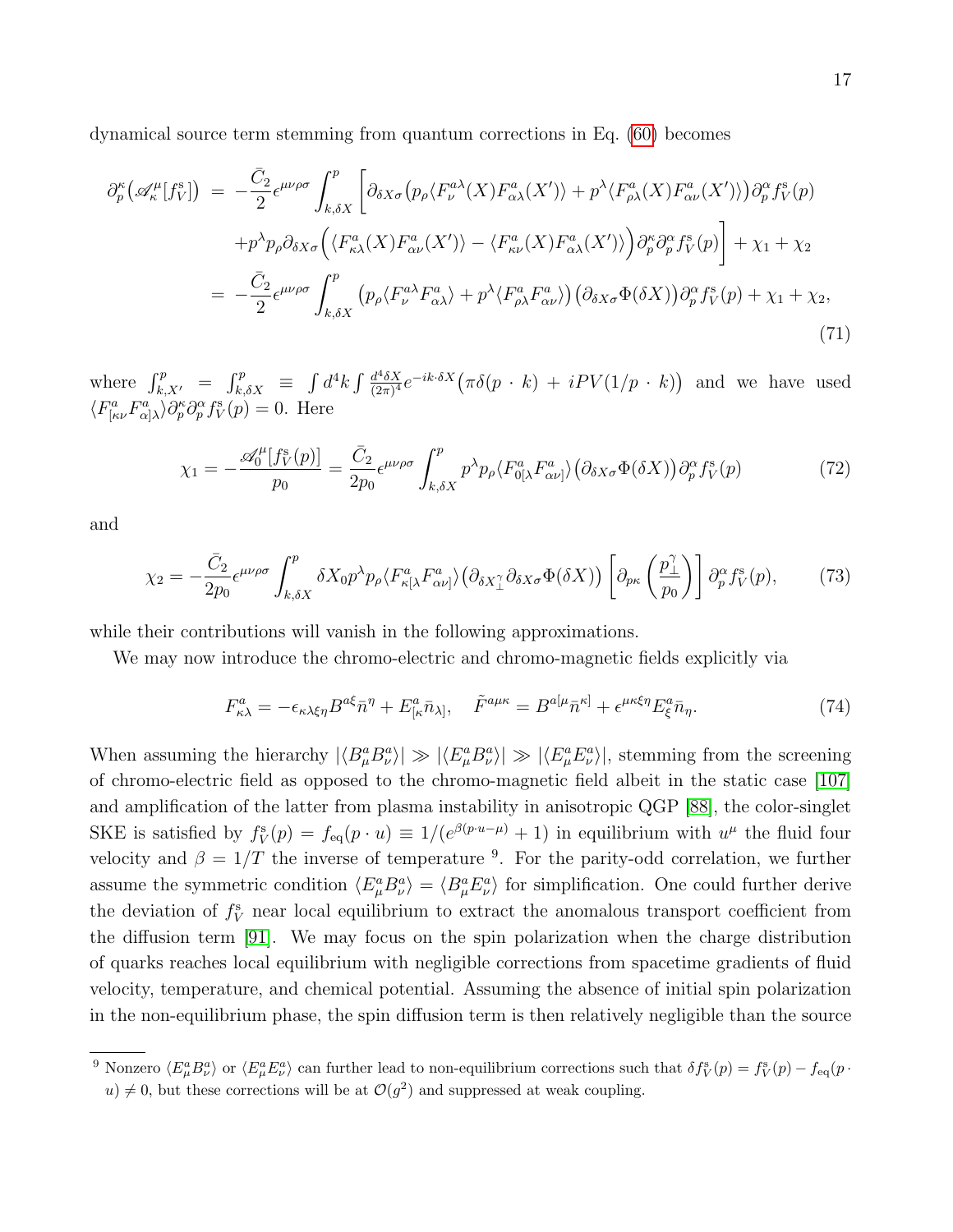term. The suppression of the diffusion term will be explicitly shown later. Accordingly, Eq. [\(60\)](#page-13-2) reduces to

<span id="page-17-0"></span>
$$
0 = \delta(p^2 - m^2) \Big[ p \cdot \partial \tilde{a}^{\rm s}{}^{\mu}(p, X) + \hbar \partial_p^{\kappa} \big( \mathscr{A}_{\kappa}^{\mu}[f_V^{\rm s}] \big)_{\rm eq} \Big], \tag{75}
$$

where  $\chi_1$  vanishes and we find

$$
\partial_p^{\kappa} \left( \mathscr{A}_{\kappa}^{\mu} [f_V^{\rm s}] \right)_{\rm eq} \approx -\frac{\bar{C}_2}{2} \int_{k,\delta X}^p \left( \partial_{p0} f_{\rm eq}(p_0) \right) \left[ \langle B^{a\mu} E^{a\nu} \rangle p_{\nu} u \cdot \partial_{\delta X} + \langle B^a \cdot E^a \rangle u^{[\mu} p^{\nu]} \partial_{\delta X \nu} - \langle B^{a\rho} E^{a\nu} \rangle \right] \times u^{\mu} p_{\nu} \partial_{\delta X \rho} + \epsilon^{\mu\nu\rho\sigma} u_{\rho} (\langle E_{\nu}^a E_{\lambda}^a \rangle p^{\lambda} - \langle E^a \cdot E^a \rangle p_{\nu}) \partial_{\delta X \sigma} \right] \Phi(\delta X) + \chi_2 \tag{76}
$$

by working in the fluid rest frame (not to be confused with the frame choice for the spin basis) such that  $u^{\mu} \approx (1, \mathbf{u})$  with  $|\mathbf{u}| \ll 1$ . Here we have taken  $u^{\mu} \approx \bar{n}^{\mu}$  and introduced the condition  $\langle B^{a\mu}(X)E^{a\beta}(X')\rangle = \langle E^{a\beta}(X)B^{a\mu}(X')\rangle$ . When further imposing the spatial homogeneity of the field-strength correlators such that  $\Phi(\delta X) = \Phi(\delta X_0)$  and accordingly  $\chi_2 = 0$ , it is found

$$
\partial_{p}^{\kappa} \left( \mathscr{A}_{\kappa}^{\mu}[f_{V}^{\mathrm{s}}] \right)_{\mathrm{eq}} = -\frac{\bar{C}_{2}}{2} \int dk_{0} \int \frac{d\delta X_{0}}{2\pi} e^{-ik_{0}\delta X_{0}} \left[ \pi \delta(p_{0}k_{0}) + i \mathrm{PV} \left( \frac{1}{p_{0}k_{0}} \right) \right] \left( \partial_{p0} f_{\mathrm{eq}}(p_{0}) \right) \times \left( \langle B^{a\mu} E^{a\nu} \rangle p_{\nu} - \langle B^{a} \cdot E^{a} \rangle p_{\perp}^{\mu} \right) \partial_{\delta X_{0}} \Phi(\delta X_{0})
$$
  
\n
$$
= -\frac{\bar{C}_{2}}{4} \int d\delta X_{0} \frac{(1 + \mathrm{sgn}(\delta X_{0}))}{p_{0}} \left( \partial_{p0} f_{\mathrm{eq}}(p_{0}) \right) \left( \langle B^{a\mu} E^{a\nu} \rangle p_{\nu} - \langle B^{a} \cdot E^{a} \rangle p_{\perp}^{\mu} \right) \times \partial_{\delta X_{0}} \Phi(\delta X_{0}). \tag{77}
$$

Notably, when  $\Phi(x)|_{x\to\pm\infty}=0$ , one can carry out the integration by parts for the equation above and derive

$$
\partial_p^{\kappa} \big(\mathscr{A}_{\kappa}^{\mu}[f_V^{\rm s}]\big)_{\rm eq} = \frac{\bar{C}_2 \Phi(0)}{2p_0} \big(\partial_{p0} f_{\rm eq}(p_0)\big) \big(\langle B^{a\mu} E^{a\nu} \rangle p_{\nu} - \langle B^{a} \cdot E^{a} \rangle p_{\perp}^{\mu}\big). \tag{78}
$$

Setting

$$
\Phi(\delta X_0) = e^{-\delta X_0^2/\tau_c^2} \tag{79}
$$

as the Gaussian form with  $\tau_c$  the correlation time, we further obtain

<span id="page-17-1"></span>
$$
\partial_p^{\kappa} \big(\mathscr{A}_{\kappa}^{\mu}[f_V^{\rm s}]\big)_{\rm eq} = \frac{\bar{C}_2}{2p_0} \big(\partial_{p0} f_{\rm eq}(p_0)\big) \big(\langle B^{a\mu} E^{a\nu} \rangle p_{\nu} - \langle B^{a} \cdot E^{a} \rangle p_{\perp}^{\mu}\big). \tag{80}
$$

Since now  $\partial_p^{\kappa}(\mathscr{A}_{\kappa}^{\mu}[f_{V}^{\mathrm{s}}])_{\mathrm{eq}}$  is independent of X,  $\tilde{a}^{s\mu}$  will be a function linear to time. More precisely,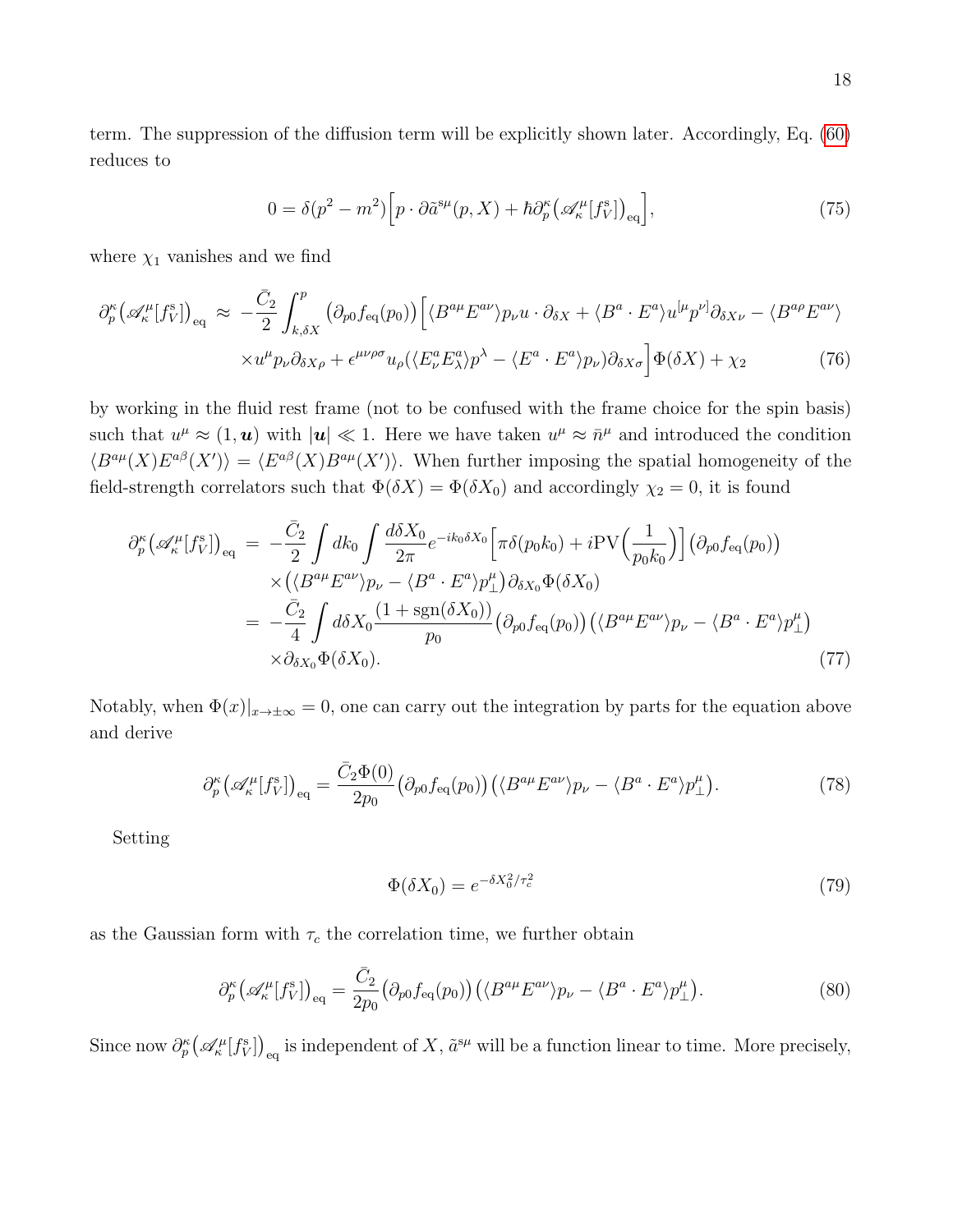by solving Eq.  $(75)$  with Eq.  $(80)$ , we obtain  $^{10}$ 

<span id="page-18-0"></span>
$$
\tilde{a}^{s\mu}(t,p) = -\frac{\hbar \bar{C}_2(t-t_0)}{2p_0^2} \Phi(0) \left(\partial_{p0} f_{\text{eq}}(p_0)\right) \left(\langle B^{a\mu} E^{a\nu} \rangle p_{\nu} - \langle B^{a} \cdot E^{a} \rangle p_{\perp}^{\mu}\right)
$$

$$
= -\frac{\hbar \bar{C}_2(t-t_0)}{2p_0^2} \left(\partial_{p0} f_{\text{eq}}(p_0)\right) \left(\langle B^{a\mu} E^{a\nu} \rangle p_{\nu} - \langle B^{a} \cdot E^{a} \rangle p_{\perp}^{\mu}\right),\tag{81}
$$

for  $\tilde{a}^{\mu}(t_0, p) = 0$ . This secular solution stems from only the  $\delta X$  dependence of color-field correlators. Notwithstanding the ostensible  $\tau_c$  independence of Eq. [\(80\)](#page-17-1), the source term should vanish when color-field correlators become constant. That is,  $\partial_p^{\kappa} (\mathscr{A}_{\kappa}^{\mu}[f_{V}^s])_{\text{eq}} \to 0$  when  $\tau_c \to \infty$ . In a finite system, there exists an upper bound for  $|\delta X|$  determined by the size of the system. When  $\tau_c$  is greater than the system size,  $\Phi(\delta X_0)$  is peaked at  $\delta X_0 = 0$  and the source term in the AKE is suppressed. In heavy ion collisions, one may instead assume an approximately infinite system.

In principle, at a sufficiently long time,  $\tilde{a}^{s\mu}$  is no longer small and the diffusion term should start to play a role. According to the proposed hierarchy, the diffusion term in the color-singlet AKE is given by

$$
\partial_p^{\kappa} \mathcal{D}_{\kappa}[\tilde{a}^{s\mu}] \approx \bar{C}_2 \epsilon_{\alpha\beta\gamma\kappa} \epsilon_{\nu\rho\lambda\sigma} u^{\alpha} u^{\nu} \partial_p^{\beta} \int_{k,X'}^{p} \langle B^{a\kappa}(X) B^{a\sigma}(X') \rangle p^{\gamma} p^{\lambda} \partial_p^{\rho} \tilde{a}^{s\mu} \n= \frac{\bar{C}_2 \sqrt{\pi} \tau_m}{2p_0} \epsilon_{\alpha\beta\gamma\kappa} \epsilon_{\nu\rho\lambda\sigma} u^{\alpha} u^{\nu} \langle B^{a\kappa} B^{a\sigma} \rangle \partial_p^{\beta} (p^{\gamma} p^{\lambda} \partial_p^{\rho} \tilde{a}^{s\mu}),
$$
\n(82)

where we derive the second equality by assuming  $\langle B^{a\kappa}(X)B^{a\sigma}(X')\rangle = \langle B^{a\kappa}B^{a\sigma}\rangle e^{-\delta X_0^2/\tau_m^2}$ . Conducting a simple power counting,  $\partial_p^{\kappa} \mathscr{D}_{\kappa}[\tilde{a}^{s\mu}]$  becomes comparable to  $p \cdot \partial \tilde{a}^{s\mu}$  when

$$
(t - t_0)\tau_m |\langle B^{a\kappa} B^{a\sigma} \rangle| \sim p_0^2. \tag{83}
$$

Based on the kinetic region we considered for the  $\hbar$  expansion,  $p_0^2 \gg |B^{a\mu}|$ , we may in general neglect the diffusion term given no other sources for spin polarization. Nevertheless, the suppression of the diffusion term is also valid because of the properties of postulated color fields, which may not be always the case in a more general condition.

Moreover, nonzero spin polarization could be engendered by the explicit  $\hbar$  term in Eq. [\(67\)](#page-14-0), which could be regarded as a non-dynamical source term for spin polarization, even when the dynamical source term in the AKE is suppressed. We will analyze such a contribution from

<sup>&</sup>lt;sup>10</sup> The  $\langle B^{a\mu}E^{a\nu}\rangle p_{\nu}$  term below will be in fact  $\langle E^{a\mu}B^{a\nu}\rangle p_{\nu}$  without using the symmetric correlation  $\langle B^{a\mu}E^{a\nu}\rangle =$  $\langle B^{a\nu}E^{a\mu}\rangle$ .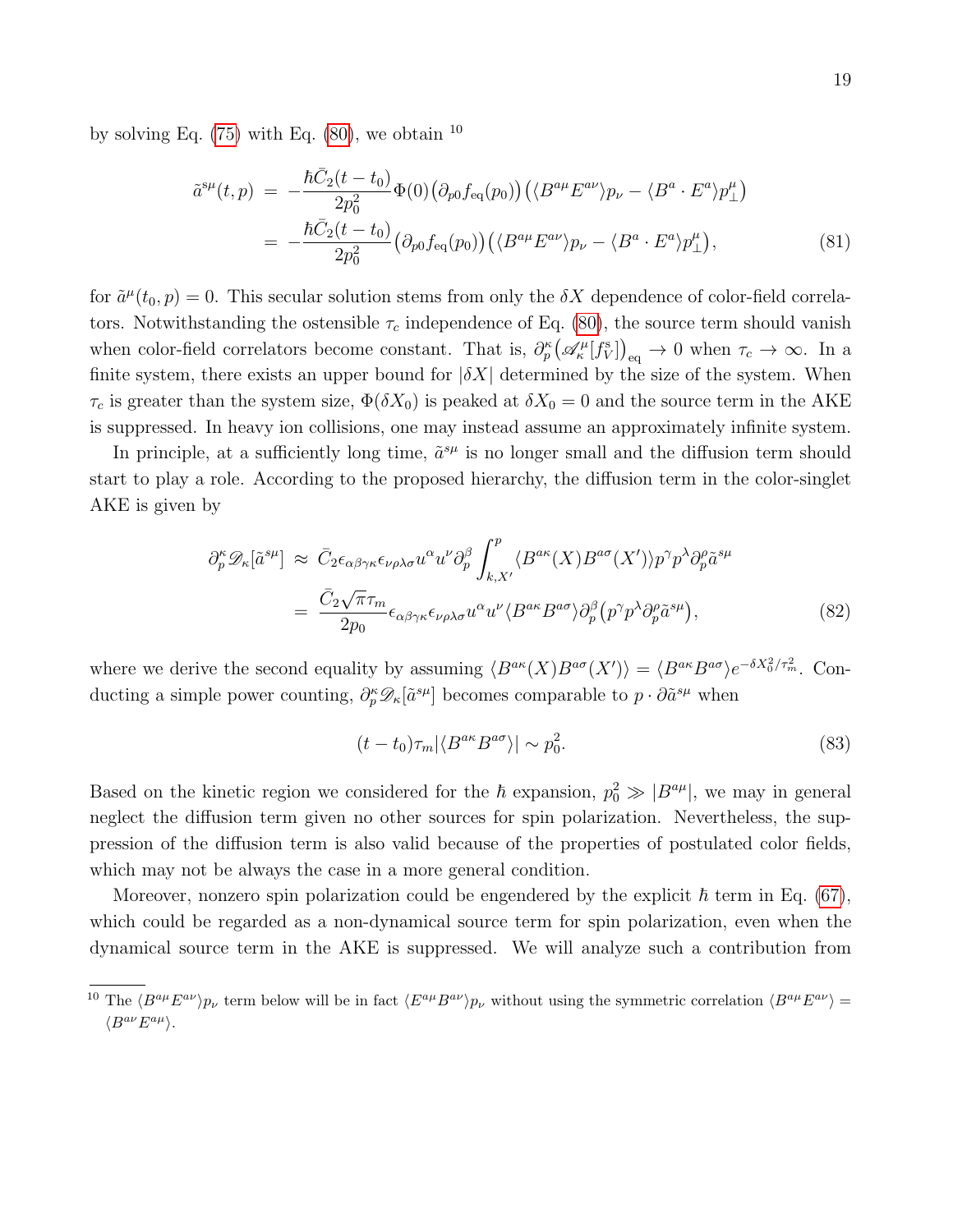Eq. [\(67\)](#page-14-0) in the following paragraphs. When  $f_V^s(p)$  is in thermal equilibrium, one obtains

<span id="page-19-0"></span>
$$
\mathcal{A}_{Q1}^{\mu} = -\frac{1}{2} \bigg[ \int_{k,X'}^{p} \langle \tilde{F}^{a\mu\kappa}(X) E^a_{\beta}(X') \rangle \big( \delta_{\kappa}^{\beta} + u_{\kappa} (p^{\beta} \partial_0 - \hat{p}^{\beta}) \big) \partial_{p0} f_{\text{eq}}(p_0) \bigg]_{p_0 = \epsilon_p} + \xi_1 \tag{84}
$$

and

$$
\mathcal{A}_{Q2}^{\mu} = -\frac{1}{2\epsilon_p^2} (p_{\perp\kappa} - \epsilon_p^2 \partial_{p_{\perp\kappa}}) \left[ \int_{k,X'}^p p^\beta \langle \tilde{F}^{a\mu\kappa}(X) E^a_\beta(X') \rangle \partial_{p0} f_{\text{eq}}(p_0) \right]_{p_0 = \epsilon_p} + \xi_2
$$
  
= 
$$
-\frac{1}{2} \left[ \int_{k,X'}^p \langle \tilde{F}^{a\mu\kappa}(X) E^a_\beta(X') \rangle \left( \hat{p}_{\perp\kappa} \hat{p}^\beta (2 - p_0 \partial_{p0}) - \delta_\kappa^\beta \right) \partial_{p0} f_{\text{eq}}(p_0) \right]_{p_0 = \epsilon_p} + \xi_2
$$
(85)

Here

$$
\xi_1 = -\frac{1}{2} \bigg[ \int_{k,X'}^p \delta X_0 \partial_{\delta X_\perp \rho} \langle \tilde{F}^{a\mu\kappa}(X) E^a_\beta(X') \rangle p^\beta \big( \partial_{p0} f_{\text{eq}}(p_0) \big) \partial_{p\kappa} \left( \frac{p_\perp^{\rho}}{p_0} \right) \bigg]_{p_0 = \epsilon_p} \tag{86}
$$

and

$$
\xi_2 = \frac{1}{2} \bigg[ \int_{k,X'}^{p} \delta X_0 \partial_{\delta X_{\perp} \rho} \langle \tilde{F}^{a\mu\kappa}(X) E^a_{\beta}(X') \rangle p^{\beta} \partial_{p0} f_{\text{eq}}(p_0) \bigg]_{p_0 = \epsilon_p} \partial_{p_{\perp} \kappa} \left( \frac{p_{\perp}^{\rho}}{\epsilon_p} \right). \tag{87}
$$

Further taking  $\langle E^{a\mu}(X)B^{a\beta}(X')\rangle$  =  $\langle E^{a\mu}(X')B^{a\beta}(X)\rangle$ ,  $\langle E^{a\mu}(X)E^{a\beta}(X')\rangle$  =  $\langle E^{a\mu}(X')E^{a\beta}(X)\rangle$ , and  $\Phi(\delta X)=\Phi(\delta X_0)$  such that  $\xi_1=\xi_2=0$  and using the relation,

$$
\tilde{F}^{a\mu\beta}(X)F^{a}_{\alpha\beta}(X') = \delta^{\mu}_{\alpha}E^{a}(X) \cdot B^{a}(X') + \bar{n}^{\mu}\bar{n}_{\alpha}\left(B^{a}(X) \cdot E^{a}(X') - E^{a}(X) \cdot B^{a}(X')\right) \n+ B^{a\mu}(X)E^{a}_{\alpha}(X') - E^{a}_{\alpha}(X)B^{a\mu}(X'),
$$
\n(88)

with the symmetric correlation  $\langle E^{a\mu}(X)B^{a\beta}(X') \rangle = \langle E^{a\beta}(X)B^{a\mu}(X') \rangle$ , it is found

$$
\mathcal{A}_{Q1}^{\mu}(\boldsymbol{p}, X) \approx \left[ \int d\delta X_0 \frac{(1 + \text{sgn}(\delta X_0))}{4p_0} \Phi(\delta X_0) \left( \langle E^a \cdot B^a \rangle u^{\mu} - \langle B^{a\mu} E^{a\beta} \rangle (p_\beta \partial_{p_0} - \hat{p}_\beta) \right) \right. \times \partial_{p_0} f_{\text{eq}}(p_0) \bigg]_{p_0 = \epsilon_{\boldsymbol{p}}} , \tag{89}
$$

and

$$
\mathcal{A}_{Q2}^{\mu}(\boldsymbol{p},X) \approx \left[ \int d\delta X_0 \frac{(1+\text{sgn}(\delta X_0))}{4p_0} \Phi(\delta X_0) \left( (\hat{p}^{\alpha} \hat{p}^{\beta} \langle E_{\alpha}^a B_{\beta}^a \rangle u^{\mu} + \epsilon^{\nu \mu \rho \alpha} u_{\nu} \hat{p}_{\rho} \hat{p}^{\beta} \langle E_{\alpha}^a E_{\beta}^a \rangle \right) \times (2-p_0 \partial_{p0}) - \langle E^a \cdot B^a \rangle u^{\mu} \right) \partial_{p_0} f_{\text{eq}}(p_0) \bigg]_{p_0=\epsilon_p}, \tag{90}
$$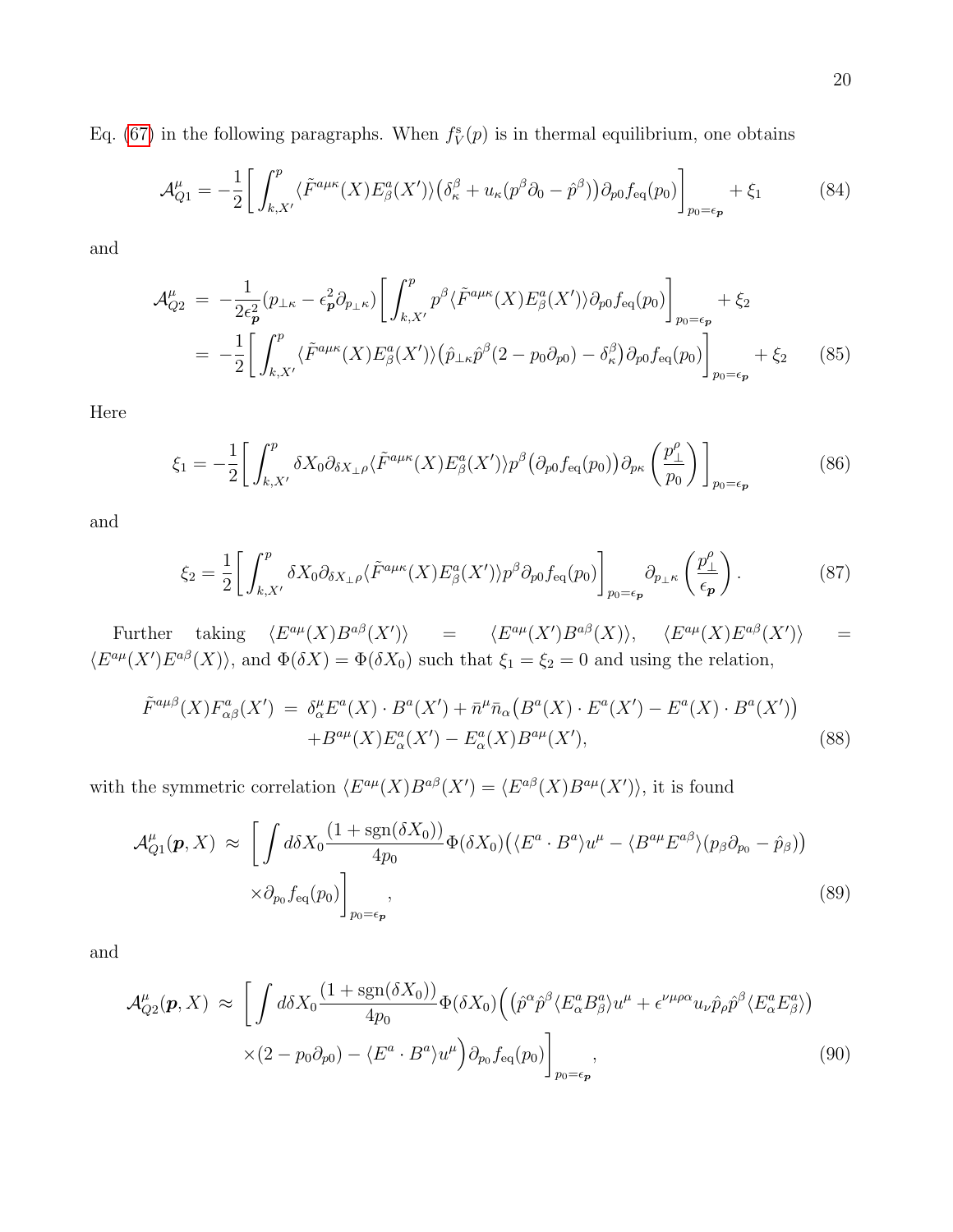which yield

<span id="page-20-2"></span>
$$
\mathcal{A}_{Q}^{\mu}(\boldsymbol{p},X) = \frac{\pi^{1/2}\tau_{c}}{4\epsilon_{\boldsymbol{p}}^{3}} \Big[ \big(p^{\alpha}p^{\beta}\langle E_{\alpha}^{a}B_{\beta}^{a}\rangle u^{\mu} + \epsilon^{\mu\alpha\rho\nu}u_{\nu}p_{\rho}\langle E_{\alpha}^{a}E_{\beta}^{a}\rangle \big) (2p^{\beta} - \epsilon_{\boldsymbol{p}}^{2}\partial_{p}^{\beta}) - \langle B^{a\mu}E^{a\beta}\rangle\epsilon_{\boldsymbol{p}}(\epsilon_{\boldsymbol{p}}^{2}\partial_{p\beta} - p_{\beta}) \Big] \partial_{\epsilon_{\boldsymbol{p}}}f_{\text{eq}}(\epsilon_{\boldsymbol{p}}) \tag{91}
$$

for  $\Phi(\delta X_0) = e^{-\delta X_0^2/\tau_c^2}$ , where we have used  $\epsilon_{\bm p} \partial_{p_\perp}^\beta G(\epsilon_{\bm p}) = p_\perp^\beta$  $\frac{\beta}{\mu} \partial_{\epsilon_p} G(\epsilon_p)$  for an arbitrary function  $G(\epsilon_p)$ . In  $\mathcal{A}_{\mathcal{C}}^{\mu}$  $_{Q2}^{\mu}$ , we further have nonzero contribution from  $\langle E_{\nu}^{a} E^{a\beta} \rangle$  as a parity-even correlator, while it is attached to  $\epsilon^{\mu\alpha\rho\nu}u_{\nu}\hat{p}_{\rho}$  and hence the overall parity-odd contribution is induced. Such a term could be understood as the combination of the Lorentz force and spin Hall effect, whereas it is subdominant according to our assumption that the average magnitude of color magnetic fields is larger than of color electric fields. This term also vanishes when assuming  $\langle E_\alpha^a E_\beta^a \rangle \sim \delta_{\alpha\beta}$ for the correlation of only parallel color fields. When combining the contribution from  $\tilde{a}^{s\mu}$  in Eq. [\(81\)](#page-18-0), one finds

<span id="page-20-3"></span>
$$
\hat{\mathcal{A}}^{s\mu}(\boldsymbol{p},X) = \frac{\hbar \bar{C}_2}{4\epsilon_p^3} \Big\{ \sqrt{\pi} \tau_c \Big[ (p^\alpha p^\beta \langle E^a_\alpha B^a_\beta \rangle u^\mu + \epsilon^{\mu \alpha \rho \nu} u_\nu p_\rho \langle E^a_\alpha E^a_\beta \rangle ) (2p^\beta - \epsilon_p^2 \partial_p^\beta) - \langle B^{a\mu} E^{a\nu} \rangle \times \epsilon_p (\epsilon_p^2 \partial_{p\nu} - p_\nu) \Big] + 2(t - t_0) \epsilon_p \Big( \langle E^a \cdot B^a \rangle p^\mu_\perp - \langle B^{a\mu} E^{a\nu} \rangle p_\nu \Big) \Big\} \partial_{\epsilon_p} f_{\text{eq}}(\epsilon_p). \tag{92}
$$

When considering the non-relativistic limit such that  $|p^{\mu}_{\perp}|$  $|\mu_{\perp}| \ll \epsilon_p$ , we further obtain

$$
\hat{\mathcal{A}}^{s\mu}(\boldsymbol{p}, X) \approx -\frac{\hbar \bar{C}_2}{4\epsilon_{\boldsymbol{p}}} \sqrt{\pi} \tau_c \langle B^{a\mu} E^{a\nu} \rangle p_{\nu} \partial_{\epsilon_{\boldsymbol{p}}} f_{\text{eq}}(\epsilon_{\boldsymbol{p}}), \tag{93}
$$

where one component of the non-dynamical source term dominates. Such a term stems from the combination of spin polarization induced by a color magnetic field and the Lorentz force driven by a color electric field. We may further evaluate the axial charge current via Eq. [\(34\)](#page-9-2), where only  $\mathcal{A}_{\mathcal{C}}^{\mu}$  $\frac{\mu}{Q_1}$  contributes. One hence obtains

<span id="page-20-1"></span>
$$
J_5^{\mu} = 2\hbar \int \frac{d^4 p}{(2\pi)^3} \frac{\delta(p^2 - m^2)}{4p \cdot u} \sqrt{\pi} \tau_c \langle E^a \cdot B^a \rangle u^{\mu} \partial_{p \cdot u} f_{\text{eq}}(p \cdot u). \tag{94}
$$

Here the contribution from  $\tilde{a}^{s\mu}$  in Eq. [\(81\)](#page-18-0) does not affect  $J_5^{\mu}$  $\frac{\mu}{5}$ .

## <span id="page-20-0"></span>B. Axial Ward identity

It is obvious that  $J_5^{\mu}$  $\delta_5^{\mu}$  in Eq. [\(94\)](#page-20-1) is independent of X and thus  $\partial_{\mu}J_5^{\mu}=0$ . It is however useful to investigate the vanishing axial Ward identity from Eq. [\(84\)](#page-19-0). When  $\langle B^a(X) \cdot E^a(X') \rangle$  only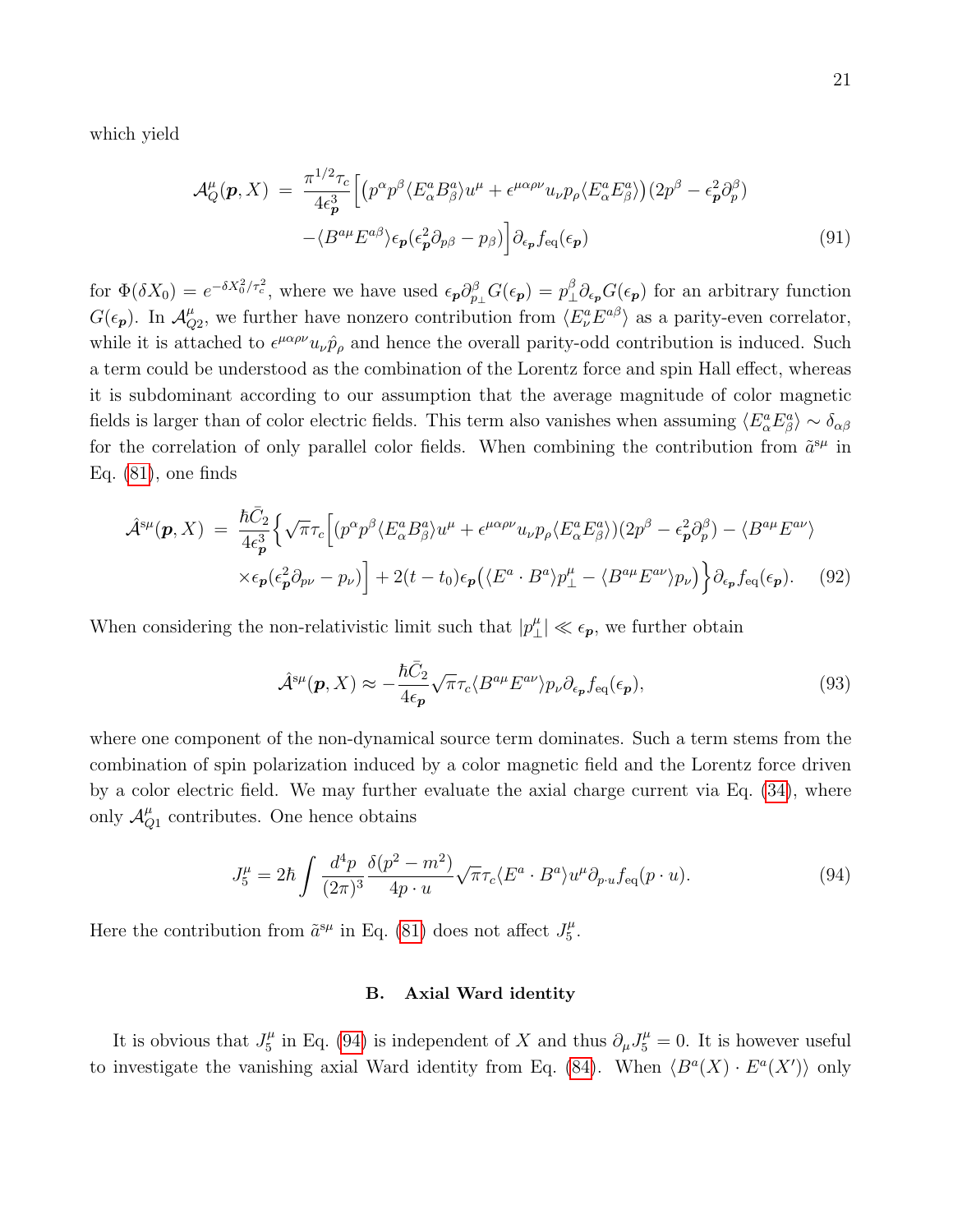depends on  $\delta X$ , it is found

<span id="page-21-0"></span>
$$
\partial_{X\mu} \int_{k,X'}^{p} \langle B^{a}(X) \cdot E^{a}(X') \rangle = \int_{k,\delta X}^{p} (-ik_{\mu} + \partial_{\delta X\mu}) \langle B^{a}(X) \cdot E^{a}(X') \rangle
$$
  

$$
= i \int d^{4}k \frac{d^{4}\delta X}{(2\pi)^{4}} e^{-ik \cdot \delta X} \frac{k_{\mu} + i \partial_{\delta X\mu}}{p \cdot k + i\epsilon} \langle B^{a}(X) \cdot E^{a}(X') \rangle.
$$
 (95)

From the integration by part,  $i\partial_{\delta X\mu}$  in the integrand above could be replaced by  $-k_{\mu}$  and thus we find  $\partial_\mu J^\mu_5$  $\mathcal{L}_5^{\mu}(X) = 0$  for finite  $\tau_c$ . Nevertheless, when  $\tau_c \to \infty$  such that  $\langle B^a(X) \cdot E^a(X') \rangle \to \langle B^a \cdot E^a \rangle$ as the constant-field limit,  $i\partial_{\delta X\mu}$  in the integrand of Eq. [\(95\)](#page-21-0) no longer contributes and we find

$$
\partial_{\mu}J_{5}^{\mu}(X) = 2\hbar \int d^{4}k \frac{d^{4}\delta X}{(2\pi)^{4}} e^{-ik\cdot\delta X} \langle B^{a} \cdot E^{a} \rangle \int \frac{d^{4}p}{(2\pi)^{3}} \text{sgn}(p_{0}) \frac{\delta(p^{2} - m^{2})}{2(p \cdot k + i\epsilon)} k_{0} \partial_{p_{0}} f_{\text{eq}}(p_{0}), \quad (96)
$$

where we further insert  $\text{sgn}(p_0)$  as a sign function for energy to include the contribution from antiquarks. In fact, the ultraviolet contribution from anti-fermions is essential to reproduce the term associated with the chiral anomaly [\[23\]](#page-35-10). Now, the  $\delta X$  integral can be evaluated independently,

$$
\int \frac{d^4 \delta X}{(2\pi)^4} e^{ik \cdot \delta X} = \delta^4(k). \tag{97}
$$

For the remaining  $p$  and  $k$  integrals, one may make the decomposition,

$$
\int d^4k \delta^4(k) \int \frac{d^4p}{(2\pi)^3} \text{sgn}(p_0) \frac{\delta(p^2 - m^2)}{2(p \cdot k + i\epsilon)} k_0 \partial_{p_0} f_{\text{eq}}(p_0) = I_1 + I_2,\tag{98}
$$

where the real part of  $(p \cdot k + i\epsilon)^{-1}$  contributes to <sup>11</sup>

$$
I_1 = \int \frac{d^4 p}{(2\pi)^3} \text{sgn}(p_0) \frac{\delta(p^2 - m^2)}{2p \cdot k} k_0 \partial_{p_0} f_{\text{eq}}(p_0) \Big|_{k_\mu \to 0} = \int \frac{d^3 \mathbf{p}}{(2\pi)^3 4\epsilon_{\mathbf{p}}^2} \frac{d}{d\epsilon_{\mathbf{p}}} \left[ f_{\text{eq}}(\epsilon_{\mathbf{p}}) - f_{\text{eq}}(-\epsilon_{\mathbf{p}}) \right] \tag{99}
$$

with  $\epsilon_p = \sqrt{|\mathbf{p}|^2 + m^2}$ , and the imaginary part of  $(p \cdot k + i\epsilon)^{-1}$  yields

$$
I_2 = -i \int \frac{d^4 p}{(2\pi)^3} \text{sgn}(p_0) \frac{\delta(p^2 - m^2)}{2} k_0 \pi \delta(p \cdot k) \partial_{p_0} f_{\text{eq}}(p_0) \Big|_{k_\mu \to 0} = 0. \tag{100}
$$

<sup>&</sup>lt;sup>11</sup> Here we first take  $\lim_{k\to 0}$  and then  $\lim_{k_0\to 0}$ . In fact, for constant color fields, we may reduce  $\int_{k,X'}^p$  to just the one-dimensional integral as  $\int_{k,X'}^p \equiv \int dk_0 \int \frac{dX'_0}{(2\pi)} e^{ik_0(X'_0 - X_0)} i(p_0 k_0 + i\epsilon)^{-1}$  and hence the **k** and **X'** integrals are redundant since it is natural to assume  $f_V^a$  and  $\tilde{a}_a^{\mu}$  only depend on time.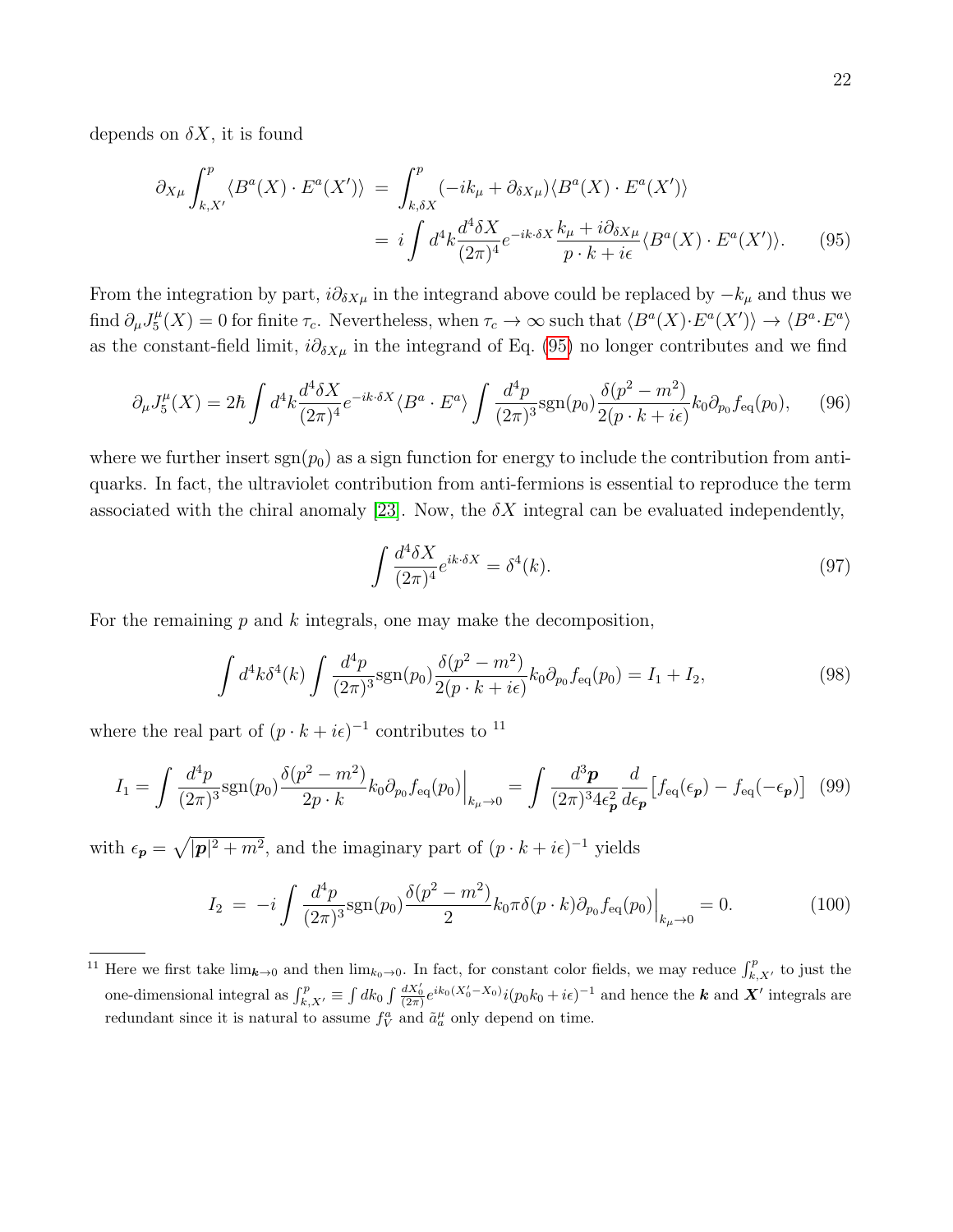

<span id="page-22-0"></span>FIG. 1: The triangle diagram with finite  $\tau_c$  and with  $\tau_c \to \infty$  in the constant-field limit. The blobs denote the axial vertices and the wiggly line with a cross at the center represents the correlator of color fields originating from the medium.

In the end, we obtain an axial Ward identity as

<span id="page-22-1"></span>
$$
\partial_{\mu}J_{5}^{\mu}(X) = \hbar \langle B^{a} \cdot E^{a} \rangle \int_{0}^{\infty} \frac{d|\mathbf{p}||\mathbf{p}|^{2}}{4\pi^{2} \epsilon_{\mathbf{p}}^{2}} \frac{d}{d\epsilon_{\mathbf{p}}} \left[ f_{\text{eq}}(\epsilon_{\mathbf{p}}) - f_{\text{eq}}(-\epsilon_{\mathbf{p}}) \right]. \tag{101}
$$

As briefly discussed in Ref. [\[94\]](#page-37-20), the vanishing axial Ward identity at finite  $\tau_c$  corresponds to a triangle diagram with two gluon legs connected and zero momentum flow from the axial vertex. However, when  $\tau_c \to \infty$ , two legs break apart and allow the momentum exchanges. See Fig. [1](#page-22-0) for a schematic description.

It is found  $\partial_{\mu}J^{\mu}_{5}$  $\mathcal{L}_5^{\mu}(X) \neq 0$  as opposed to the conservation of a vector charge current,  $\partial_{\mu} J^{\mu}_{V}$  $\gamma^{\mu}_V(X) =$ 0, implied by Eq. [\(64\)](#page-13-3) since the diffusion term can be recast into a total momentum derivative including the attached  $\delta(p^2 - m^2)$  due to  $p^k \mathscr{D}_k[O] = 0$ . Now, Eq. [\(101\)](#page-22-1) seems to be in connection to the chiral anomaly but it also receives the finite-mass correction. Recall that

$$
\partial_{\mu}J_{5}^{\mu}(X) = -\frac{E \cdot B}{2\pi^{2}} + 2m\langle \bar{\psi}i\gamma_{5}\psi \rangle \tag{102}
$$

for massive fermions, where we consider the Abelian gauge fields for simplicity yet the similar feature holds for non-Abeleian cases. Here the pseudo-scalar condensate results in further modifications when  $m \neq 0$ . However, it is anticipated that  $\partial_{\mu}J_{5}^{\mu}$  $\mathcal{L}_5^{\mu}(X) = 0$  when  $m \to \infty$ . For example, in the vacuum with constant electromagnetic fields, it is found [\[108\]](#page-38-9),

$$
\langle \bar{\psi} i\gamma_5 \psi \rangle = \frac{E \cdot B}{4\pi^2 m} \Big( 1 - e^{-\pi m^2/|E|} \Big) \tag{103}
$$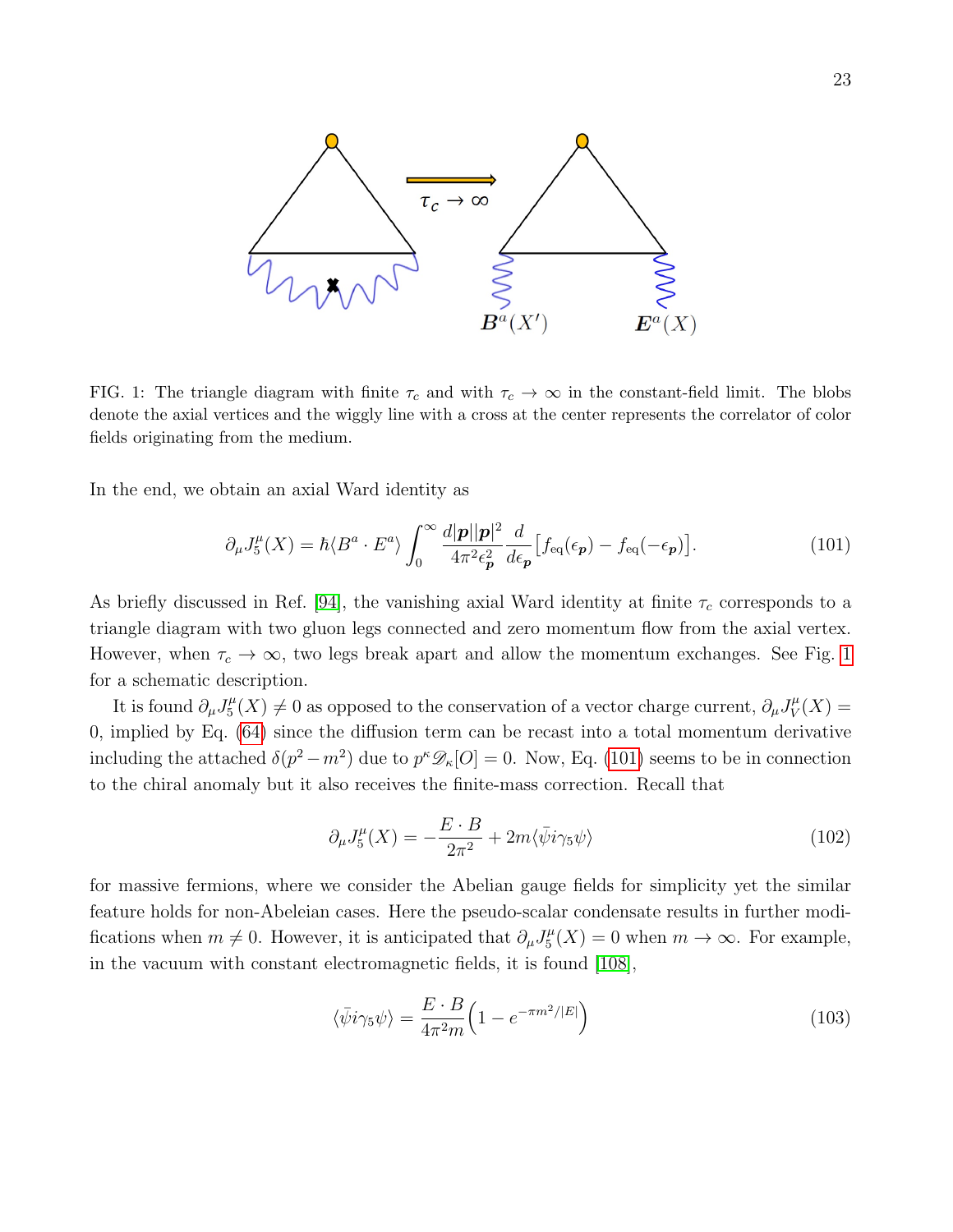and hence

$$
\partial_{\mu}J_{5}^{\mu}(X) = -\frac{E \cdot B}{2\pi^{2}} e^{-\pi m^{2}/|E|}.
$$
\n(104)

As shown in Eq. [\(101\)](#page-22-1),  $\partial_{\mu}J_5^{\mu}$  $\mathcal{L}_5^{\mu}(X) = 0$  when  $m \to \infty$ . In fact, from Eq. [\(101\)](#page-22-1), we can extract the pseudo-scalar condensate,

$$
\langle \bar{\psi} i\gamma_5 \psi \rangle = -\frac{\hbar \langle B^a \cdot E^a \rangle}{8m\pi^2} \int_0^\infty d|\mathbf{p}| \left(1 - \frac{|\mathbf{p}|}{\epsilon_\mathbf{p}}\right) \frac{d}{d|\mathbf{p}|} \left[f_{\text{eq}}(\epsilon_\mathbf{p}) - f_{\text{eq}}(-\epsilon_\mathbf{p})\right],\tag{105}
$$

such that Eq. [\(101\)](#page-22-1) is decomposed as

<span id="page-23-1"></span>
$$
\partial_{\mu}J_{5}^{\mu}(X) = -\hbar \frac{\langle B^{a} \cdot E^{a} \rangle}{4\pi^{2}} + 2m \langle \bar{\psi} i \gamma_{5} \psi \rangle, \tag{106}
$$

where the first term on the right-hand side above is given by

$$
\frac{\hbar}{2} \langle B^a \cdot E^a \rangle \int_0^\infty \frac{d|\mathbf{p}|}{4\pi^2} \frac{d}{d|\mathbf{p}|} \left[ f_{\text{eq}}(|\mathbf{p}|) - f_{\text{eq}}(-|\mathbf{p}|) \right]
$$
\n
$$
= \frac{\hbar}{4\pi^2} \langle B^a \cdot E^a \rangle \left[ f_{\text{eq}}(|\mathbf{p}|) - f_{\text{eq}}(-|\mathbf{p}|) \right] \Big|_{|\mathbf{p}|=0}^{|\mathbf{p}|=\infty}
$$
\n
$$
= -\frac{\hbar}{4\pi^2} \langle B^a \cdot E^a \rangle. \tag{107}
$$

Naively, when taking  $m \to 0$ , it seems  $m \langle \bar{\psi} i \gamma_5 \psi \rangle \to 0$  and the non-Abelian axial anomaly is reproduced in the massless limit. Nevertheless, since we work in the rest frame  $n^{\mu} = n_r^{\mu}(p)$ , the result is in principle subject to a finite-mass regime  $m^2 \gg |E^a|$ ,  $|B^a|$ . We may have to examine the massless limit more rigorously as will be demonstrated in the follow-up section.

## <span id="page-23-0"></span>VI. MASSLESS FERMIONS

In order to investigate the influence of chromo-electromagnetic fields upon light quarks in QGP. We further analyze the similar effects on spin polarization of massless quarks via the CKT with non-Abelian gauge fields to complement the previous study for massive quarks.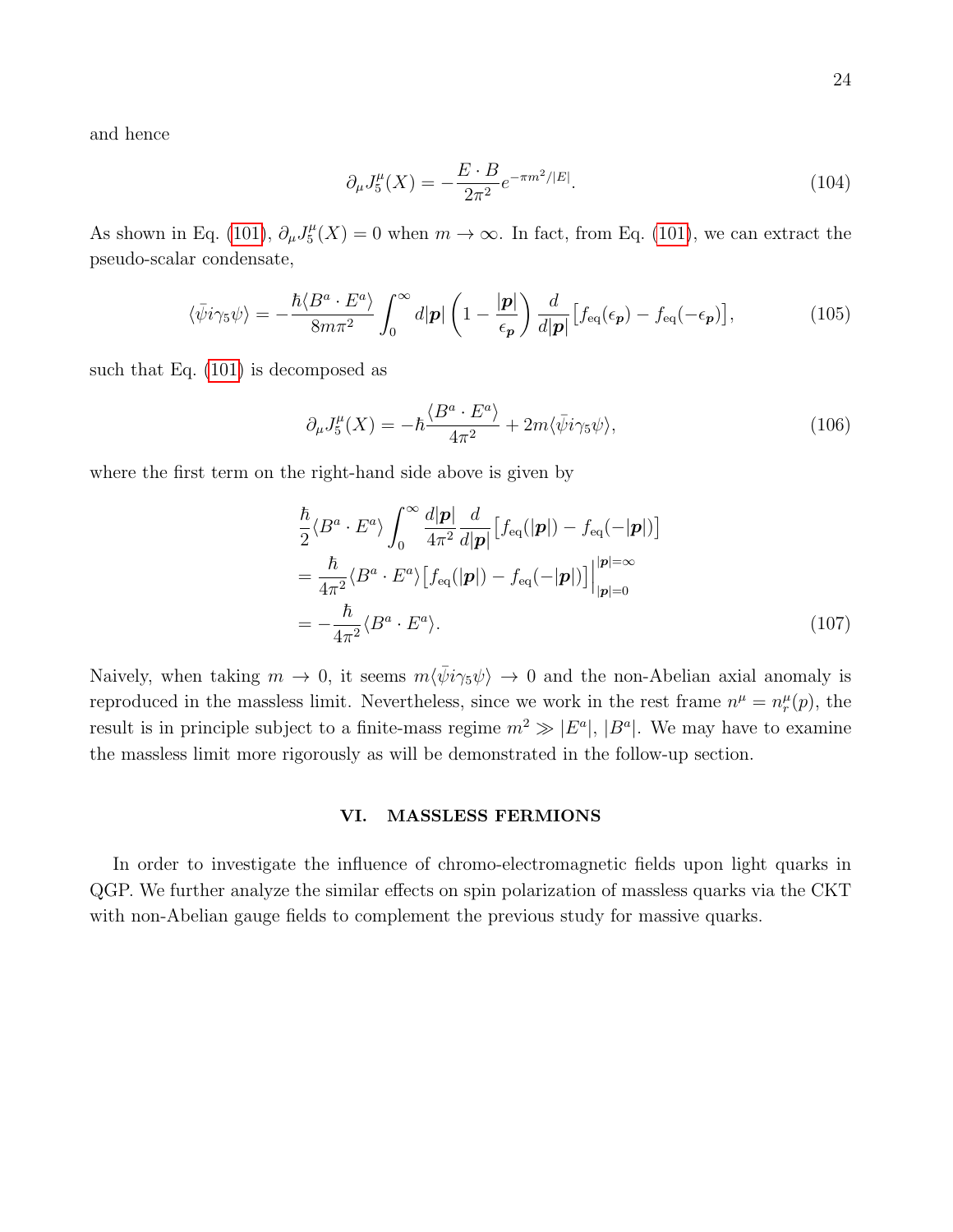#### <span id="page-24-0"></span>A. Derivation of the effective AKE

For massless fermions, it is more convenient to work in the chiral bases and the master equations reduce to

$$
\hat{\nabla} \cdot \mathcal{W}_s = 0,\tag{108}
$$

$$
\hat{\Pi} \cdot \mathcal{W}_s = 0,\tag{109}
$$

$$
\hat{\Pi}_{\nu} \mathcal{W}_{s\mu} - \hat{\Pi}_{\mu} \mathcal{W}_{s\nu} = \frac{s\hbar}{2} \epsilon_{\mu\nu\rho\sigma} \hat{\nabla}^{\rho} \mathcal{W}_{s}^{\sigma},\tag{110}
$$

where  $\mathcal{W}_{s\mu}(p, X)$  denote the chiral components of Wigner operators (lesser propagators) for massless fermions with  $s = 1$  and  $s = -1$  for right and left handed fermions (not to confuse with the superscript s for color singlet). Unlike the case for Dirac fermions,  $\mathcal{W}_s$  are  $2 \times 2$  matrices in spinor space, which can be decomposed as  $W_+ = \bar{\sigma}^\mu \mathcal{W}_{+\mu}$  and  $W_- = \sigma^\mu \mathcal{W}_{-\mu}$ , where  $\sigma^\mu = (1, \sigma)$ and  $\bar{\sigma}^{\mu} = (1, -\sigma)$  with  $\sigma^{i}$  being Pauli matrices. Based on the  $\hbar$  expansion, the master equations explicit read

<span id="page-24-1"></span>
$$
D \cdot \mathcal{W}_s + \frac{1}{2} \{ F_{\nu\mu}, \partial_p^{\nu} \mathcal{W}_s^{\mu} \}_c - \frac{i\hbar}{24} [(\partial_p \cdot DF_{\nu\mu}), \partial_p^{\nu} \mathcal{W}_s^{\mu}]_c = 0, \tag{111}
$$

$$
p_{\mu}\mathcal{W}_{s}^{\mu} + \frac{i\hbar}{8}[F_{\nu\mu}, \partial_{p}^{\nu}\mathcal{W}_{s}^{\mu}]_{c} = 0, \qquad (112)
$$

$$
p_{\lbrack\nu}\mathcal{W}_{s\mu\rbrack} + \frac{i\hbar}{8}[F_{\rho\lbrack\nu}, \partial_p^{\rho}\mathcal{W}_{s\mu\rbrack}]_c = \frac{s\hbar}{2} \epsilon_{\mu\nu\rho\sigma} \Big( D^{\rho}\mathcal{W}_s^{\sigma} + \frac{1}{2} \{F_{\nu\mu}, \partial_p^{\nu}\mathcal{W}_s^{\sigma} \}_c \Big),\tag{113}
$$

up to  $\mathcal{O}(\hbar)$ . By contracting Eq. [\(113\)](#page-24-1) with  $n^{\mu}$ , one can derive the Wigner operator satisfying the constrain in Eq. [\(112\)](#page-24-1). It is found

$$
\mathcal{W}_{s}^{\mu} = 2\pi \left[ \delta(p^{2}) \left( p^{\mu} \hat{f}_{s} + s\hbar S_{(n)}^{\mu\nu} \tilde{\Delta}_{\nu} \hat{f}_{s} \right) + \frac{s\hbar}{2} p_{\nu} \delta'(p^{2}) \{ \tilde{F}^{\mu\nu}, \hat{f}_{s} \}_{c} + \frac{i\hbar}{8} \left( p^{\mu} \delta'(p^{2}) p^{\rho} [F_{\nu\rho}, \partial_{p}^{\nu} \hat{f}_{s}]_{c} \right) + \left[ F^{\rho\mu}, \partial_{p\rho} \delta(p^{2}) \hat{f}_{s} \right]_{c} - \frac{2\delta(p^{2})}{p \cdot n} \left[ F^{\mu\nu} n_{\nu}, \hat{f}_{s} \right]_{c} \right]
$$
\n(114)

up to  $\mathcal{O}(\hbar)$ , where  $S^{\mu\nu}_{(n)} = S^{\mu\nu}_{m(n)}$  $\binom{\mu\nu}{m(n)}|_{m=0}$  represents the spin tensor for massless fermions. When making a conversion to the vector and axial-vector basis by  $(\mathcal{V}/\mathcal{A})^{\mu} = (\mathcal{W}^{\mu}_+ \pm \mathcal{W}^{\mu}_-) / 2$ , one finds

$$
\mathcal{A}^{\mu} = 2\pi \left[ \delta(p^{2}) \left( p^{\mu} \hat{f}_{A} + \hbar S^{\mu\nu}_{(n)} \tilde{\Delta}_{\nu} \hat{f}_{V} \right) + \frac{\hbar}{2} p_{\nu} \delta'(p^{2}) \{ \tilde{F}^{\mu\nu}, \hat{f}_{V} \}_{c} + \frac{i\hbar}{8} \left( p^{\mu} \delta'(p^{2}) p^{\rho} [F_{\nu\rho}, \partial_{p}^{\nu} \hat{f}_{A}]_{c} \right) + \left[ F^{\rho\mu}, \partial_{p\rho} \delta(p^{2}) \hat{f}_{A} \right]_{c} - \frac{2\delta(p^{2})}{p \cdot n} \left[ F^{\mu\nu} n_{\nu}, \hat{f}_{A} \right]_{c} \right], \tag{115}
$$

where  $\hat{f}_{V/A} = (\hat{f}_+ \pm \hat{f}_-) / 2$ . Notably, the  $\hbar$  terms related to commutators in color space are all linear to  $\hat{f}_A$ . As a result, implementing the power counting  $\hat{f}_V \sim \mathcal{O}(\hbar^0)$  and  $\hat{f}_A \sim \mathcal{O}(\hbar)$ , such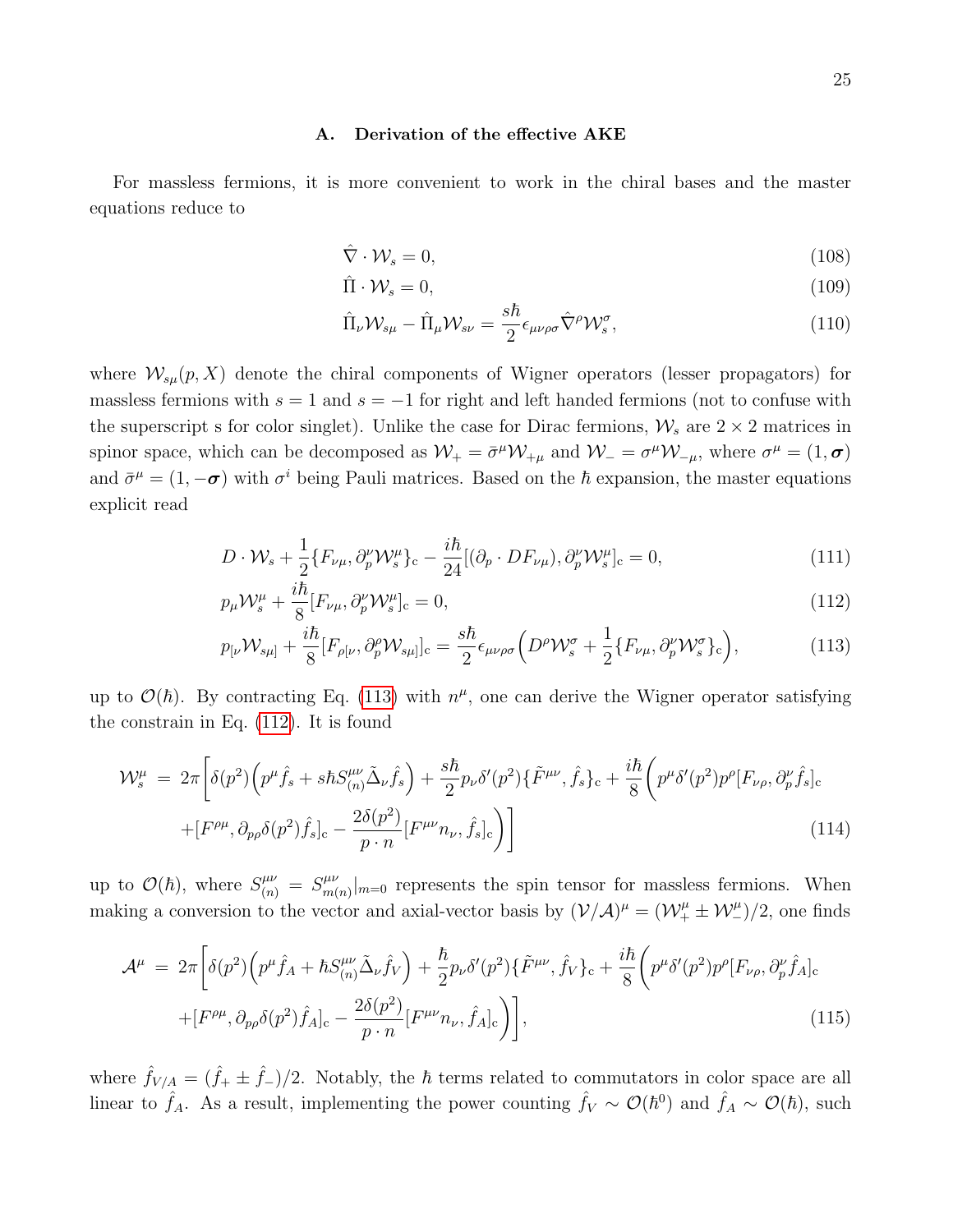terms involving commutators are suppressed. Similarly, the contribution from the last term on the left hand side of Eq. [\(111\)](#page-24-1) in AKE is now of  $\mathcal{O}(\hbar^2)$  and hence omitted. That is, the effective AKE is given by

<span id="page-25-1"></span>
$$
\tilde{\Delta} \cdot \mathcal{A} = D \cdot \mathcal{A} + \frac{1}{2} \{ F_{\nu\mu}, \partial_p^{\nu} \mathcal{A}^{\mu} \}_{c} = 0, \qquad (116)
$$

with

<span id="page-25-0"></span>
$$
\mathcal{A}^{\mu} = 2\pi \left[ \delta(p^2) \left( p^{\mu} \hat{f}_A + \hbar S^{\mu\nu}_{(n)} \tilde{\Delta}_{\nu} \hat{f}_V \right) + \frac{\hbar}{2} p_{\nu} \delta'(p^2) \{ \tilde{F}^{\mu\nu}, \hat{f}_V \}_c \right],
$$
(117)

which corresponds to the massless limit of Eq. [\(29\)](#page-7-2) with  $\hat{a}^{\mu} = p^{\mu} \hat{f}_{A}$  due to the spin locking by helicity. Note that the  $\mathcal{A}^{\mu}$  in Eq. [\(117\)](#page-25-0) is consistent with the result in Ref. [\[37\]](#page-36-19) <sup>12</sup>. As opposed to the massive case, one is now unable to choose the particle rest frame for  $n^{\mu}$ . Consequently, the magnetization-current term pertinent to  $S_{(n)}^{\mu\nu}$  $\binom{\mu\nu}{(n)}$  or the so-called side-jump term [\[17,](#page-35-12) [22\]](#page-35-9) in the massless limit will be always involved. For  $\mathcal{V}^{\mu}$ , we simply retain the leading-order term of  $\mathcal{O}(\hbar^0)$ and thus have  $\mathcal{V}^{\mu} = 2\pi \delta(p^2)p^{\mu} \hat{f}_V$ . Also, the SKE is same as Eq. [\(28\)](#page-7-4) with the massless on-shell condition.

Inserting Eq. [\(117\)](#page-25-0) into Eq. [\(116\)](#page-25-1), the AKE turns out to be

$$
0 = \delta(p^2) \left( p \cdot \tilde{\Delta} \hat{f}_A + \hbar \left( \tilde{\Delta}_{\mu} S^{\mu\nu}_{(n)} \right) \tilde{\Delta}_{\nu} \hat{f}_V + \hbar S^{\mu\nu}_{(n)} \tilde{\Delta}_{\mu} \tilde{\Delta}_{\nu} \hat{f}_V \right) + \hbar \delta'(p^2) S^{\mu\nu}_{(n)} p^{\rho} \{ F_{\rho\mu}, \tilde{\Delta}_{\nu} \hat{f}_V \} + \frac{\hbar}{2} \delta'(p^2) p_{\nu} \tilde{\Delta}_{\mu} \{ \tilde{F}^{\mu\nu}, \hat{f}_V \}_c + \frac{\hbar}{4} \left( \partial^{\rho}_{p} p_{\nu} \delta'(p^2) \right) \{ F_{\rho\mu}, \{ \tilde{F}^{\mu\nu}, \hat{f}_V \} \}_c \right).
$$
 (118)

We may now compute each term above. For the  $\hbar$  corrections pertinent to  $\delta(p^2)$ , it is found

$$
\left(\tilde{\Delta}_{\mu}S_{(n)}^{\mu\nu}\right)\tilde{\Delta}_{\nu}\hat{f}_{V} = \left(\partial_{\mu}S_{(n)}^{\mu\nu}\right)\tilde{\Delta}_{\nu}\hat{f}_{V} + \frac{1}{2p \cdot n}\left(\left\{\tilde{F}^{\nu\beta}n_{\beta}, \tilde{\Delta}_{\nu}\hat{f}_{V}\right\}_{c} - S_{(n)}^{\mu\nu}\left\{n^{\rho}F_{\rho\mu}, \tilde{\Delta}_{\nu}\hat{f}_{V}\right\}_{c}\right),\tag{119}
$$

and

$$
S^{\mu\nu}_{(n)}\tilde{\Delta}_{\mu}\tilde{\Delta}_{\nu}\hat{f}_{V} = \frac{S^{\mu\nu}_{(n)}}{2} \Big( i[F_{\mu\nu}, \hat{f}_{V}]_{c} + \frac{1}{2} \{ (D_{[\mu}F_{\beta\nu]}, \partial_{p}^{\beta}\hat{f}_{V})_{c} + \frac{1}{4} [F_{\alpha[\mu}F_{\beta\nu]}, \partial_{p}^{\alpha}\partial_{p}^{\beta}\hat{f}_{V}]_{c} \Big). \tag{120}
$$

<sup>&</sup>lt;sup>12</sup> There are extra  $\hbar$  terms proportional to  $f_A$  in Ref. [\[37\]](#page-36-19), while these terms are at  $\mathcal{O}(\hbar^2)$  with our power counting and accordingly omitted.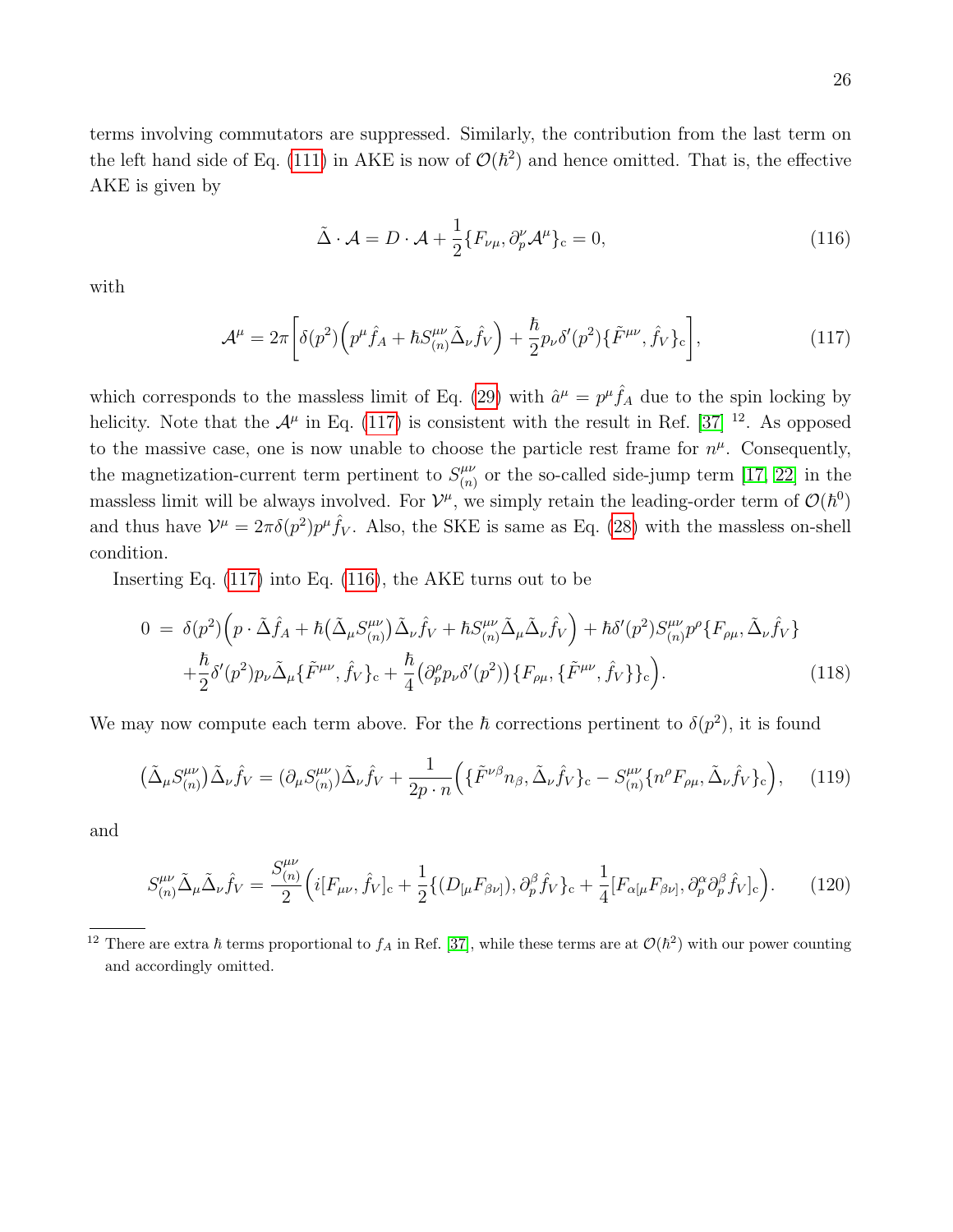On the other hand, for  $\delta'(p^2)$  related terms, we acquire

$$
\delta'(p^2)S_{(n)}^{\mu\nu}p^{\rho}\lbrace F_{\rho\mu}, \tilde{\Delta}_{\nu}\hat{f}_V\rbrace = -\frac{\delta'(p^2)p_{\nu}}{2}\lbrace \tilde{F}^{\mu\nu}, \tilde{\Delta}_{\mu}\hat{f}_V\rbrace_c + \frac{\delta'(p^2)p_{\mu}n_{\nu}}{2p\cdot n}\lbrace \tilde{F}^{\mu\nu}, p\cdot \tilde{\Delta}\hat{f}_V\rbrace_c
$$
\n
$$
-\frac{\delta(p^2)}{2p\cdot n}\lbrace \tilde{F}^{\nu\beta}n_{\beta}, \tilde{\Delta}_{\nu}\hat{f}_V\rbrace_c \tag{121}
$$

by using the Schouten identity and  $p^2\delta'(p^2) = -\delta(p^2)$ . Also, one finds

$$
\frac{\delta'(p^2)}{2}p_{\nu}\tilde{\Delta}_{\mu}\{\tilde{F}^{\mu\nu},\hat{f}_V\}_c = \frac{\delta'(p^2)}{2}p_{\nu}\Big(\{\tilde{F}^{\mu\nu},\tilde{\Delta}_{\mu}\hat{f}_V\}_c + \frac{1}{2}[[F_{\mu\rho},\tilde{F}^{\mu\nu}],\partial_p^{\rho}\hat{f}_V]_c\Big) \tag{122}
$$

by using

$$
[A, \{B, C\}] = \{B, [A, C]\} + \{[A, B], C\}, \quad \{A, \{B, C\}\} = \{B, \{A, C\}\} + [[A, B], C]. \quad (123)
$$

Finally, the last term is given by

$$
\frac{1}{4} \left( \partial_p^{\rho} p_{\nu} \delta'(p^2) \right) \{ F_{\rho\mu}, \{ \tilde{F}^{\mu\nu}, \hat{f}_V \} \}_{\text{c}} \n= \frac{1}{4} \left( \delta'(p^2) \{ F_{\nu\mu}, \{ \tilde{F}^{\mu\nu}, \hat{f}_V \} \}_{\text{c}} + 2 p_{\nu} p^{\rho} \delta''(p^2) \{ F_{\rho\mu}, \{ \tilde{F}^{\mu\nu}, \hat{f}_V \} \}_{\text{c}} \right) \n= \frac{1}{2} \delta''(p^2) p_{\nu} p^{\rho} [[\tilde{F}^{\mu\nu}, F_{\rho\mu}], \hat{f}_V ]_{\text{c}},
$$
\n(124)

where we have used

$$
2p_{\nu}p^{\rho}\{F_{\rho\mu},\{\tilde{F}^{\mu\nu},\hat{f}_V\}\}_{c} = -\frac{p^2}{2}\{F_{\mu\nu}\{\tilde{F}^{\mu\nu},\hat{f}_V\}\}_{c} + 2p_{\nu}p^{\rho}[[\tilde{F}^{\mu\nu},F_{\rho\mu}],\hat{f}_V]_{c}
$$
(125)

obtained from the Schouten identity and  $p^2\delta''(p^2) = -2\delta'(p^2)$ . Combining all terms together, We eventually derive a free-streaming effective AKE for massless quarks coupled with background color fields

$$
0 = \delta(p^{2}) \left[ p \cdot \tilde{\Delta} \hat{f}_{A} + \hbar (\partial_{\mu} S_{(n)}^{\mu \nu}) \tilde{\Delta}_{\nu} \hat{f}_{V} + \frac{\hbar}{2p \cdot n} S_{(n)}^{\mu \nu} \{ n^{\rho} F_{\mu \rho}, \tilde{\Delta}_{\nu} \hat{f}_{V} \}_{c} + \frac{\hbar S_{(n)}^{\mu \nu}}{2} \left( i[F_{\mu \nu}, \hat{f}_{V}]_{c} + \frac{1}{2} \{ (D_{[\mu} F_{\beta \nu]}, \partial_{p}^{\beta} \hat{f}_{V} \}_{c} + \frac{1}{4} [F_{\alpha[\mu} F_{\beta \nu]}, \partial_{p}^{\alpha} \partial_{p}^{\beta} \hat{f}_{V}]_{c} \right) \right] + \frac{\hbar \delta'(p^{2}) p_{\mu} n_{\nu}}{2p \cdot n} \{ \tilde{F}^{\mu \nu}, p \cdot \tilde{\Delta} \hat{f}_{V} \}_{c} + \frac{\hbar \delta'(p^{2})}{4} p_{\nu} [[F_{\mu \rho}, \tilde{F}^{\mu \nu}], \partial_{p}^{\rho} \hat{f}_{V}]_{c} + \frac{\hbar \delta''(p^{2})}{2} p_{\nu} p^{\rho} [[F_{\mu \rho}, \tilde{F}^{\mu \nu}], \hat{f}_{V}]_{c}.
$$
\n(126)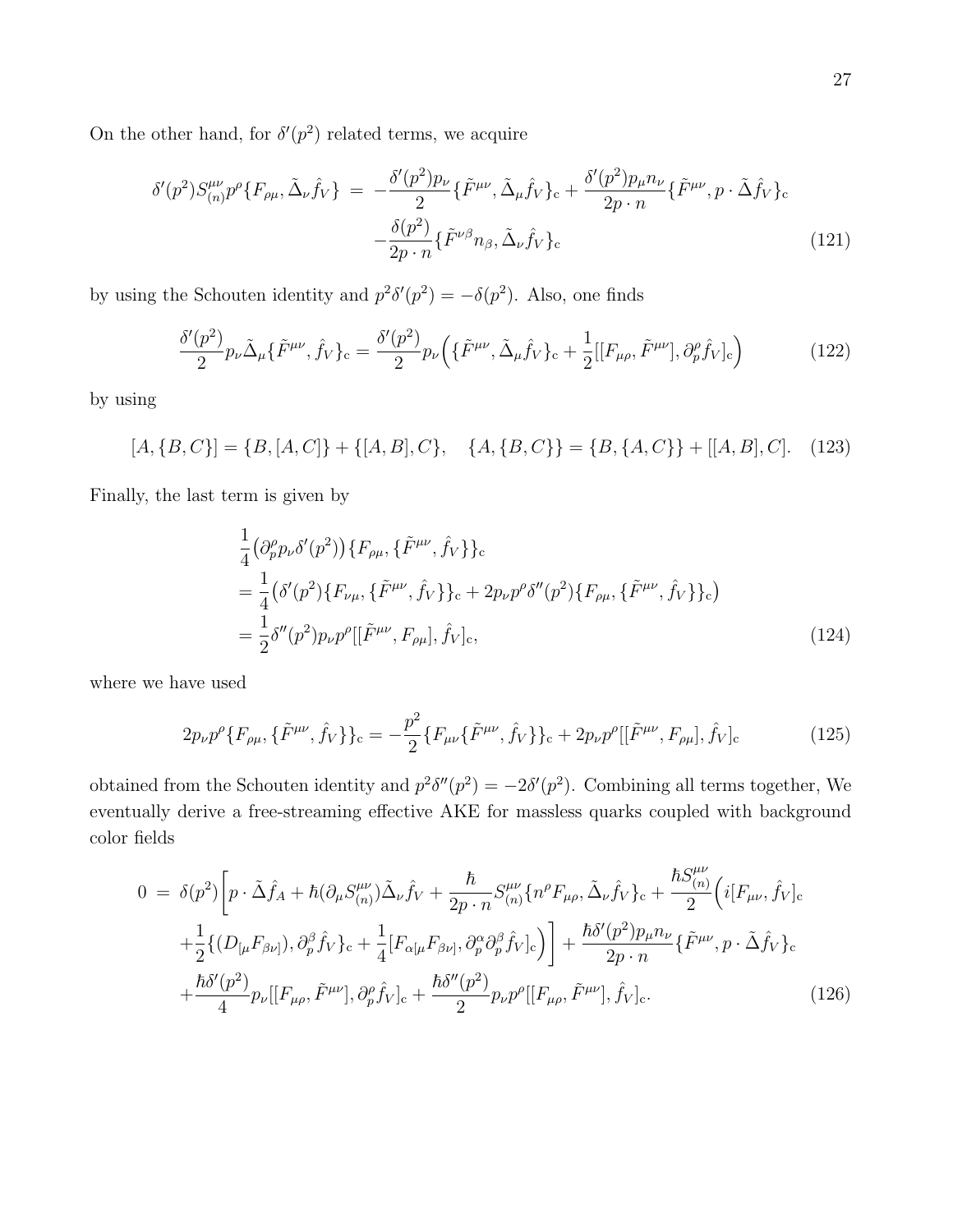## <span id="page-27-0"></span>B. Spin diffusion and source terms

Implementing the color decomposition  $\hat{f}_{V/A} = \hat{f}_{V/A}^s I + \hat{f}_{V/A}^a t^a$  and taking  $p \cdot \tilde{\Delta} \hat{f}_V = 0$  from the off-shell SKE, the color-singlet and color-octet components of the AKE are given by

<span id="page-27-2"></span>
$$
0 = \delta(p^2) \left[ p^{\mu} \mathcal{K}_{s\mu}[\hat{f}_A] + \hbar (\partial_{\mu} S^{\mu\nu}_{(n)}) \mathcal{K}_{s\nu}[\hat{f}_V] + \frac{\hbar S^{\mu\nu}_{(n)}}{2p \cdot n} \bar{C}_2 n^{\rho} F^a_{\mu\rho} (2 \partial_{\nu} f^a_V + d^{abc} F^b_{\lambda\nu} \partial^{\lambda}_{p} \hat{f}^c_V) + \hbar S^{\mu\nu}_{(n)} (\bar{C}_2 ((\partial_{\mu} F^a_{\beta\nu}) - f^{abc} A^b_{\mu} F^c_{\beta\nu}) \partial^{\beta}_{p} \hat{f}^a_V \right],
$$
\n(127)

and

<span id="page-27-1"></span>
$$
0 = \delta(p^2) \bigg[ p^{\mu} \mathcal{K}_{o\mu}^{a} [\hat{f}_A] + \hbar (\partial_{\mu} S_{(n)}^{\mu\nu}) \mathcal{K}_{o\mu}^{a} [\hat{f}_V] + \frac{\hbar}{2p \cdot n} S_{(n)}^{\mu\nu} n^{\rho} \big( 2F_{\mu\rho}^{a} \mathcal{K}_{s\nu} [\hat{f}_V] + d^{abc} F_{\mu\rho}^{b} \mathcal{K}_{o\nu}^{c} [\hat{f}_V] \big) + \hbar S_{(n)}^{\mu\nu} \big( (\partial_{\mu} F_{\beta\nu}^{a}) - f^{abc} A_{\mu}^{b} F_{\beta\nu}^{c} \big) \partial_{p}^{\beta} \hat{f}_{V}^{s} - \frac{\hbar S_{(n)}^{\mu\nu}}{2} \bigg( f^{abc} F_{\mu\nu}^{b} - d^{abc} \big( (\partial_{\mu} F_{\beta\nu}^{b}) - f^{bef} A_{\nu}^{e} F_{\beta\nu}^{f} \big) \partial_{p}^{\beta} + \frac{f^{abc} f^{bef}}{4} F_{\alpha\mu}^{e} F_{\beta\nu}^{f} \partial_{p}^{\alpha} \partial_{p}^{\beta} \big) \hat{f}_{V}^{c} \bigg] - \frac{\hbar}{4} p_{\nu} f^{abc} f^{bef} F_{\mu\rho}^{e} \tilde{F}^{f\mu\nu} \bigg( \delta'(p^2 - m^2) \partial_{p}^{\rho} + 2p^{\rho} \delta'' (p^2 - m^2) \bigg) \hat{f}_{V}^{c},
$$
(128)

where

$$
\mathcal{K}_{s\mu}[O] \equiv \partial_{\mu}O^s + \bar{C}_2 F^a_{\nu\mu} \partial^{\nu}_{p} O^a,
$$
  
\n
$$
\mathcal{K}_{o\mu}^{a}[O] \equiv \partial_{\mu}O^a - f^{bca} A^b_{\mu} O^c + F^a_{\nu\mu} \partial^{\nu}_{p} O^s + \frac{d^{bca}}{2} F^b_{\nu\mu} \partial^{\nu}_{p} O^c.
$$
\n(129)

Given  $\mathcal{O}^a \sim \mathcal{O}(g)$ , Eq. [\(128\)](#page-27-1) leads to

$$
0 \approx p^{\mu} \left( \partial_{\mu} \hat{f}_{A}^{a} - f^{bca} A_{\mu}^{b} \hat{f}_{A}^{c} + F_{\nu\mu}^{a} \partial_{p}^{\nu} \hat{f}_{V}^{s} \right) + \hbar \left( \partial_{\mu} S_{(n)}^{\mu\nu} \right) \partial_{\nu} \hat{f}_{V}^{a} + \hbar S_{(n)}^{\mu\nu} \left( \frac{n^{\rho} F_{\mu\rho}^{a}}{p \cdot n} \partial_{\nu} + (\partial_{\mu} F_{\beta\nu}^{a}) \partial_{p}^{\beta} \right) \hat{f}_{V}^{s} \tag{130}
$$

and thus

$$
\hat{f}_{A}^{a}(p,X) = -\int_{k,X'}^{ab,p} \left[ p^{\mu} F_{\nu\mu}^{b}(X') \partial_{p}^{\nu} + \hbar S_{(n)}^{\mu\nu} \left( \frac{n^{\rho} F_{\mu\rho}^{b}(X')}{p \cdot n} \partial_{X'\nu} + (\partial_{X'\mu} F_{\beta\nu}^{a}(X')) \partial_{p}^{\beta} \right) \right] \hat{f}_{V}^{s}(p,X') + \int_{k,X'}^{ab,p} \hbar (\partial_{X'\mu} S_{(n)}^{\mu\nu}) \partial_{X'\nu} \int_{k',X''}^{bc,p} \left[ p^{\alpha} F_{\beta\alpha}^{c}(X'') \partial_{X''p}^{\beta} \hat{f}_{V}^{s}(p,X'') \right]
$$
(131)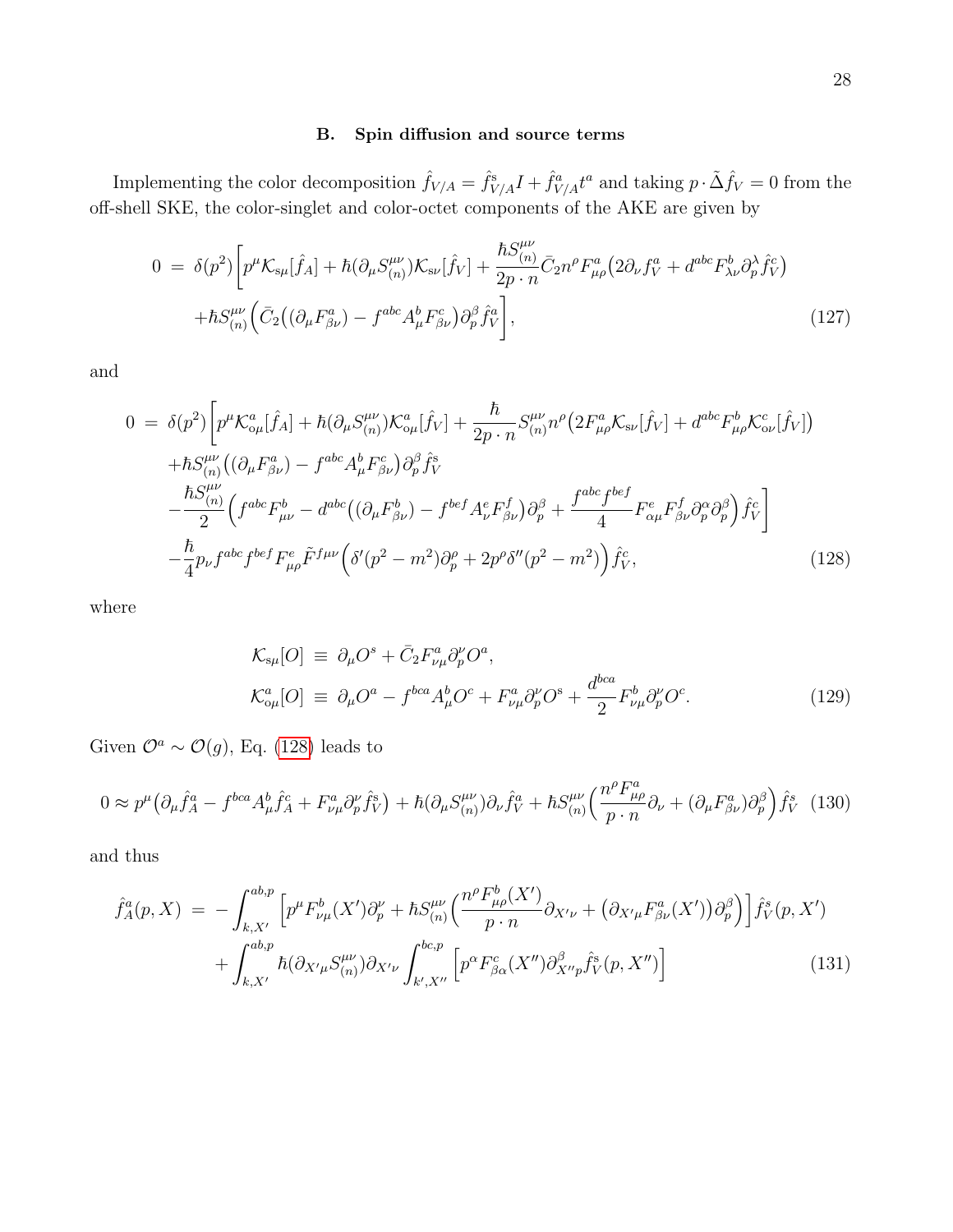up to  $\mathcal{O}(g)$ , where we have employed Eq. [\(53\)](#page-12-0) to rewrite  $\hat{f}_V^a$  in terms of  $\hat{f}_V^s$ . For simplicity, we may work with a constant frame vector. Then Eq. [\(127\)](#page-27-2) becomes

$$
0 \approx \delta(p^2) \left[ p \cdot \partial \hat{f}_A^s + \bar{C}_2 p^\mu F_{\nu\mu}^a \partial_p^\nu \hat{f}_A^a + \frac{\hbar S_{(n)}^{\mu\nu}}{p \cdot n} \bar{C}_2 n^\rho F_{\mu\rho}^a \partial_\nu \hat{f}_V^a + \hbar S_{(n)}^{\mu\nu} \bar{C}_2 (\partial_\mu F_{\rho\nu}^a) \partial_p^\rho \hat{f}_V^a \right] \tag{132}
$$

up to  $\mathcal{O}(g^2)$ . By replacing  $\hat{f}_{V/A}^a$  with  $\hat{f}_{V/A}^s$  and taking the ensemble averages, we eventually derive

<span id="page-28-1"></span>
$$
0 = \delta(p^2) \Big( p \cdot \partial f_A^{\rm s}(p, X) - \partial_p^{\kappa} \mathcal{D}_{\kappa}[f_A^{\rm s}] + \hbar \partial_p^{\sigma} \mathcal{B}_{\sigma}[f_V^{\rm s}] + \hbar S_{(n)}^{\mu\nu} \mathcal{C}_{\mu\nu}[f_V^{\rm s}] \Big), \tag{133}
$$

where

$$
\mathcal{B}_{\sigma}[O] = \bar{C}_2 p^{\rho} S_{(n)}^{\mu\nu} \int_{k,X'}^{p} \left[ \left( \partial_{X'\mu} \langle F_{\sigma\rho}^a(X) F_{\nu\lambda}^a(X') \rangle \right) \partial_p^{\lambda} - \frac{n^{\lambda}}{p \cdot n} \langle F_{\sigma\rho}^a(X) F_{\nu\lambda}^a(X') \rangle \partial_{X'\mu} \right] O(p,X')
$$
\n(134)

and

$$
\mathscr{C}_{\mu\nu}[O] = \bar{C}_2 p^{\rho} \int_{k,X'}^{p} \left[ \frac{n^{\lambda}}{p \cdot n} \partial_{X'\mu} \langle F_{\nu\lambda}^a(X) F_{\sigma\rho}^a(X') \rangle + \partial_{X\mu} \langle F_{\nu\lambda}^a(X) F_{\sigma\rho}^a(X') \rangle \partial_p^{\lambda} \right] \partial_p^{\sigma} O(p,X'). \tag{135}
$$

Here we have utilized

$$
\bar{C}_2 p^{\mu} \langle F_{\nu\mu}^a \partial_p^{\nu} \hat{f}_A^a \rangle = \hbar \bar{C}_2 p^{\rho} \partial_p^{\sigma} \left\{ S_{(n)}^{\mu\nu} \int_{k,X'}^p \left[ \left( \partial_{X'\mu} \langle F_{\sigma\rho}^a(X) F_{\nu\lambda}^a(X') \rangle \right) \partial_p^{\lambda} \right. \right. \\ \left. - \frac{n^{\lambda}}{p \cdot n} \langle F_{\sigma\rho}^a(X) F_{\nu\lambda}^a(X') \rangle \partial_{X'\mu} \right] f_V^s(p, X') \right\}, \tag{136}
$$

<span id="page-28-0"></span>
$$
\frac{\hbar S_{(n)}^{\mu\nu}}{p \cdot n} \bar{C}_2 n^{\rho} \langle F_{\mu\rho}^a \partial_{\nu} \hat{f}_V^a \rangle = \frac{\hbar S_{(n)}^{\mu\nu}}{p \cdot n} \bar{C}_2 n^{\lambda} \langle F_{\nu\lambda}^a(X) \partial_{X\mu} \int_{k,X'}^p F_{\sigma\rho}^a(X') \rangle \partial_p^{\sigma} f_V^s(p, X'), \tag{137}
$$

$$
\hbar S^{\mu\nu}_{(n)} \bar{C}_2 \langle (\partial_\mu F^a_{\rho\nu}) \partial_p^{\rho} \hat{f}^a_V \rangle = \hbar \bar{C}_2 S^{\mu\nu}_{(n)} \partial_p^{\lambda} \int_{k,X'}^p p^{\rho} \partial_{X\mu} \langle F^a_{\nu\lambda}(X) F^a_{\sigma\rho}(X') \rangle \partial_p^{\sigma} f^s_V(p, X'), \tag{138}
$$

and have assumed the relation

$$
\partial_{X\mu} \int_{k,X'}^{p} G(X') = -i \int_{k,X'}^{p} k_{\mu} G(X') = \int_{k,X'}^{p} \partial_{X'\mu} G(X') \tag{139}
$$

given  $e^{ik \cdot X'} G(X')|_{X'' = \pm \infty} = 0$  for an arbitrary function  $G(X')$  is applicable for Eq. [\(137\)](#page-28-0).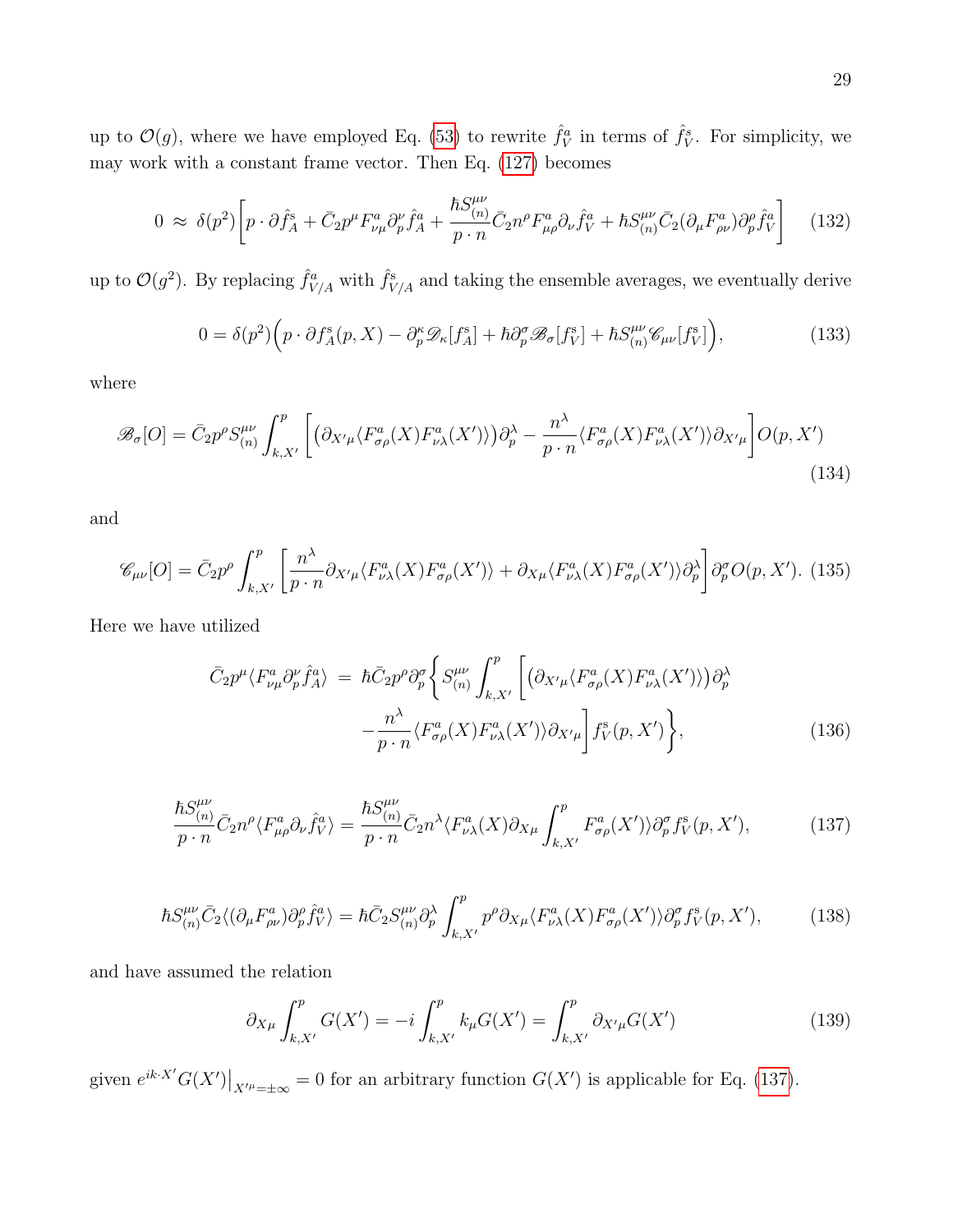Although the  $\hbar$  correction, corresponding to the source term for dynamical spin polarization, in the AKE for massless quarks takes a slightly different form compared to that for massive fermions, they both stem from spacetime variations of color fields. On the other hand, the color-singlet axial-vector component of the Wigner function reads

<span id="page-29-1"></span>
$$
\langle \mathcal{A}^{s\mu} \rangle = 2\pi \left\{ \delta(p^2) \left[ p^{\mu} f_A^s + \hbar S^{\mu\nu}_{(n)} \left( \partial_{\nu} f_V^s + \bar{C}_2 \langle F_{\rho\nu}^a \partial_p^{\rho} \hat{f}_V^a \rangle \right) - \frac{\hbar \bar{C}_2}{2} \langle \tilde{F}^{a\mu\nu} \partial_{p\nu} \hat{f}_V^a \rangle \right] + \frac{\hbar \bar{C}_2}{2} \partial_{p\nu} \left( \delta(p^2) \langle \tilde{F}^{a\mu\nu} \hat{f}_V^a \rangle \right) \right\}, \tag{140}
$$

which yields the color singlet of the on-shell axial charge current density in phase space,

<span id="page-29-2"></span>
$$
\mathcal{A}^{s\mu}(\mathbf{p}, X) \equiv \int \frac{dp_0}{2\pi} \langle \mathcal{A}^{s\mu} \rangle = \frac{1}{2|\mathbf{p}|} \left( p^{\mu} f_A^s + \hbar \bar{C}_2 \tilde{\mathcal{A}}_Q^{\mu} \right)_{p_0 = |\mathbf{p}|},\tag{141}
$$

where  $\tilde{\mathcal{A}}^{\mu}_Q = \tilde{\mathcal{A}}^{\mu}_{Q_1} + \tilde{\mathcal{A}}^{\mu}_{Q_2} + \tilde{\mathcal{A}}^{\mu}_{Q_3}$  with  $\tilde{\mathcal{A}}^{\mu}_{Q_1} = \mathcal{A}^{\mu}_{Q_3}$  $_{Q1}^\mu \vert_{m=0}, \, \tilde{\mathcal{A}}_{Q2}^\mu = \mathcal{A}_Q^\mu$  $_{Q2}^{\mu}|_{m=0}$ , and

$$
\tilde{\mathcal{A}}^{\mu}_{Q3}(\boldsymbol{p},X) = -\bigg[S^{\mu\nu}_{(n)}\partial^{\rho}_{p}\int_{k,X'}^{p}p^{\beta}\langle F^{a}_{\rho\nu}(X)F_{\alpha\beta}(X')\rangle\partial^{\alpha}_{p}f^{s}_{V}(p,X')\bigg]_{p_{0}=|\boldsymbol{p}|},\tag{142}
$$

which also contain the source terms coming from  $\hbar$  corrections for spin polarization.

#### <span id="page-29-0"></span>C. Spin polarization, axial charge currents, and axial Ward identity

We may now also investigate the spin polarization, axial charge current, and axial Ward identity of massless fermions for  $f_V^s$  near equilibrium with negligible gradient corrections in hydrodynamics. In such a case, it is more convenient to choose  $n^{\mu} = u^{\mu}$  and work in the fluid rest frame <sup>13</sup>. We re-emphasize that the Wigner function is however independent of the choice of a frame. Moreover, we may consider the color-field correlators only depending on  $\delta X_0$  with the temporal direction now defined in the fluid rest frame. Notably, since  $S_{(n)}^{\mu\nu}$  $\int_{(n)}^{\mu\nu} \partial_{\delta X \nu} \Phi(\delta X_0) = 0$  for  $n^{\mu} = u^{\mu} \approx (1, 0)$ , it turns out that the source term in Eq. [\(133\)](#page-28-1) vanishes in our particular setup. In such a case,  $f_A^s$  should simply diffuse to zero in equilibrium given no vortical corrections. When  $f_V^s$  is in equilibrium and  $f_A^s = 0$ , Eq. [\(140\)](#page-29-1) reduces to

$$
\hat{\mathcal{A}}^{s\mu}(\boldsymbol{p},X) = \hbar \bar{C}_2 \big( \tilde{\mathcal{A}}^{\mu}_{Q1}(\boldsymbol{p},X) + \tilde{\mathcal{A}}^{\mu}_{Q2}(\boldsymbol{p},X) + \tilde{\mathcal{A}}^{\mu}_{Q3}(\boldsymbol{p},X) \big), \tag{143}
$$

<sup>13</sup> Similar to finding the local-equilibrium distribution functions in CKT [\[23\]](#page-35-10), such a frame choice is made and the distribution function in an arbitrary frame can be derived from the modified frame transformation.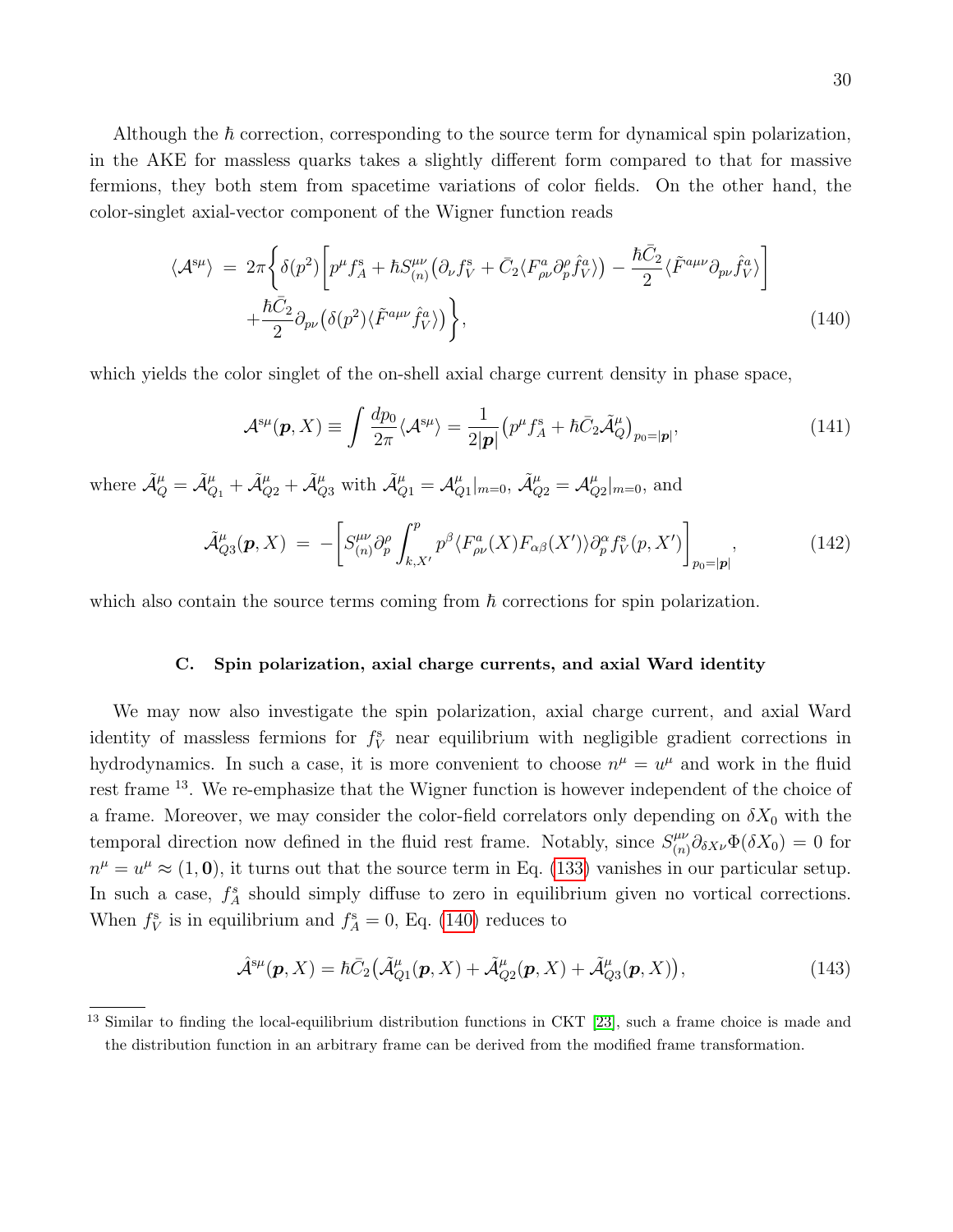where  $\tilde{\mathcal{A}}^{\mu}_{Q1}(\boldsymbol{p},X) + \tilde{\mathcal{A}}^{\mu}_{Q2}(\boldsymbol{p},X)$  is nothing but Eq. [\(91\)](#page-20-2) with  $m = 0$ , and

$$
\tilde{\mathcal{A}}^{\mu}_{Q3}(\boldsymbol{p},X) = \frac{\pi^{1/2}\tau_c}{2p_0} S^{\mu\nu}_{(n)} \langle E^a_{\nu} E^a_{\beta} \rangle \hat{p}^{\beta} (1 - p_0 \partial_{p0}) \partial_{p0} f_{\text{eq}}(p_0) \Big|_{p_0 = |\boldsymbol{p}|}
$$
(144)

by similarly assuming  $\Phi(\delta X_0) = e^{-\delta X_0^2/\tau_c^2}$  and working in the fluid-rest frame. When dropping the subleading correlation function of two color electric fields, the non-dynamical source term for spin polarization of massless quarks matches the one of massive quarks by simply taking  $m = 0$ .

One can analogously evaluate the axial charge current for finite  $\tau_c$ , which reads

$$
J_5^{\mu}(X) = -2\hbar \int \frac{d^4 p}{(2\pi)^3} \frac{\delta(p^2)}{2} \int_{k,X'}^p \langle B^{a\rho}(X) E^a_{\rho}(X') \rangle \beta u^{\mu} f_{\text{eq}}(p \cdot u)(1 - f_{\text{eq}}(p \cdot u))
$$
  
= 
$$
2\hbar \int \frac{d^4 p}{(2\pi)^3} \frac{\delta(p^2)}{4p \cdot u} \sqrt{\pi} \tau_c \langle E^a \cdot B^a \rangle u^{\mu} \partial_{p \cdot u} f_{\text{eq}}(p \cdot u)
$$
(145)

and agrees with the result for massive fermions by taking  $m = 0$  and hence  $\partial \cdot J_5 = 0$ . In the limit for  $\tau_c \to \infty$ , following the previous calculations for massive fermions and taking  $\langle B^{a\rho}(X)E^a_{\rho}(X')\rangle = \langle B^{a} \cdot E^{a}\rangle$ , it turns out that

<span id="page-30-1"></span>
$$
\partial_{\mu}J_{5}^{\mu}(X) = -\frac{\hbar}{4\pi^{2}} \langle B^{a} \cdot E^{a} \rangle, \tag{146}
$$

which corresponds to the non-Abelian axial anomaly as expected.

#### <span id="page-30-0"></span>VII. SUMMARY AND DISCUSSIONS

Here we briefly summarize the primary findings. We have derived the AKE containing a classical spin diffusion term and a source term from quantum corrections that could possibly trigger spin polarization for massive quarks (with mass greater than the gradient scales) as shown in Eq. [\(60\)](#page-13-2). A similar equation for massless quarks is also derived in Eq. [\(133\)](#page-28-1). On the other hand, there also exist explicit quantum corrections in Wigner functions, which severe as the additional source terms to generate spin polarization shown in Eqs. [\(67\)](#page-14-0) and [\(141\)](#page-29-2) for massive and massless quarks, respectively. Given postulated color-field correlators based on spacetime translational invariance and spatial homogeneity, the parity-odd correlators of color fields, depending on their time difference can dominantly generate nonzero spin polarization as shown in Eq. [\(92\)](#page-20-3) for massive fermions near thermal equilibrium. Such a contribution further results in a nonzero axial charge current or more precisely the axial charge density in the fluid rest frame. This constant axial charge current also gives the vanishing axial Ward identity with finite correlation time of the color-field correlators. However, in the constant-field limit with infinite correlation time, the nonzero axial Ward identity associated with the pseudo-scalar condensate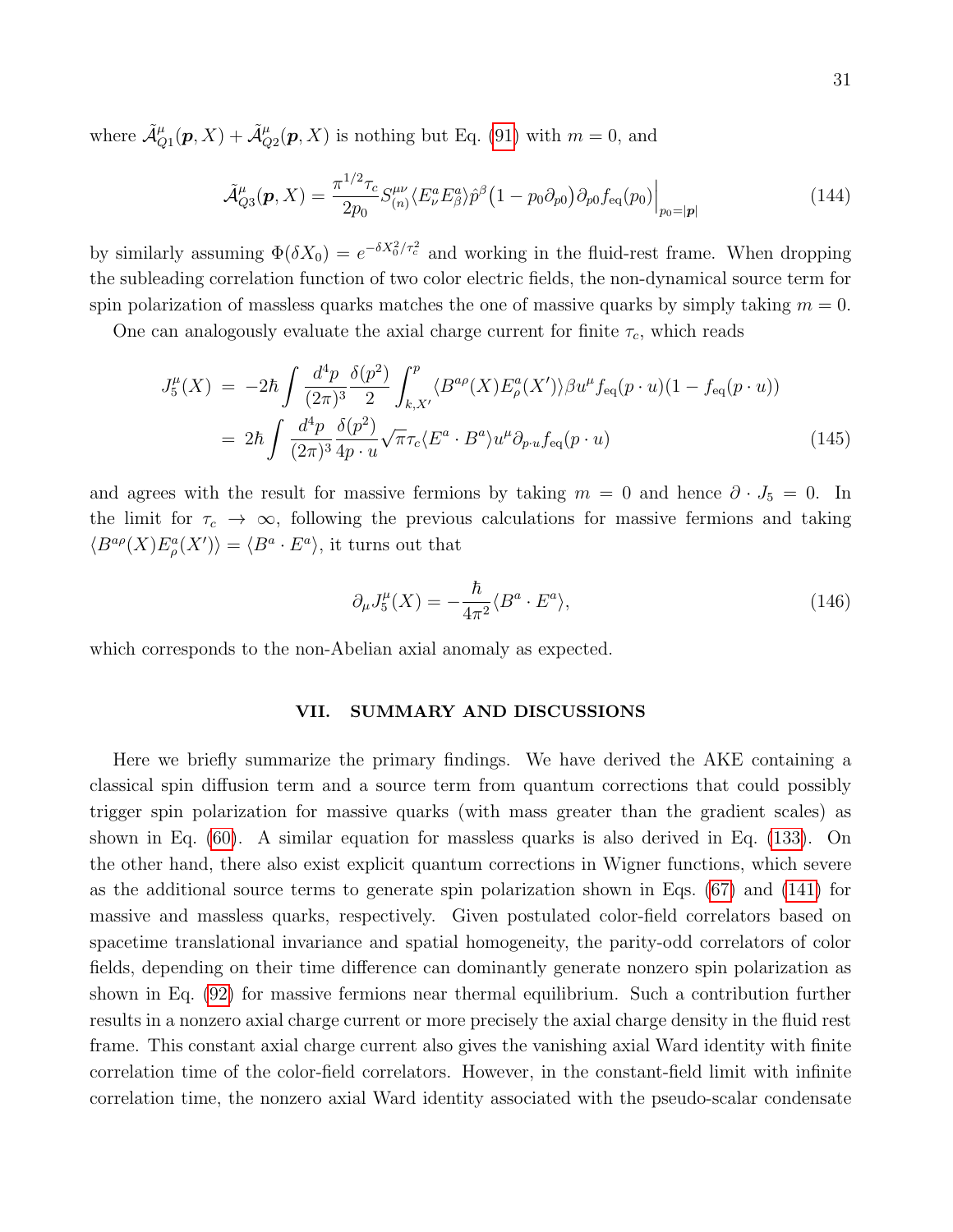at finite temperature is acquired as shown in Eq. [\(106\)](#page-23-1). For massless fermions, a particular frame choice leads to the vanishing dynamical source term in AKE, while there exists a similar non-dynamical source term for spin polarization in the Wigner function. Note that the choice of a frame is simply for the technical reason, which does not affect the physical observables in the end. The axial Ward identity reduces to the expected axial anomaly as manifested by Eq. [\(146\)](#page-30-1) in the constant-field limit as anticipated. In order to make a smooth connection between the results of the massive and massless quarks, it is necessary to further work out the AKT of massive quarks in a proper frame for arbitrary mass such as  $n^{\mu} = u^{\mu}$  for  $f_V^s$  near equilibrium.

In phenomenology, as proposed in Ref. [\[94\]](#page-37-20), such spin polarization of quarks engendered by color-field correlators could potentially affect the spin alignment of vector mesons observed in heavy ion collisions  $[49, 50]$  $[49, 50]$  as an unsettled question in theory (see Refs  $[109-112]$  $[109-112]$  for other theoretical explanations). In order to make direct comparisons with experimental data, it is necessary to incorporate the color-field correlators from real-time simulations with prescribed initial conditions. According to the approximations adopted in Ref. [\[94\]](#page-37-20) and this work, the parity-odd correlator between a chromo-magnetic field and a chromo-electric field is essential to generate spin polarization for massive quarks. However, due to the event-by-event fluctuations of the sign for such a correlator, the anomalous spin polarization by turbulent color fields may contribute to spin alignment of vector mesons, coming from the product of spin polarization for a quark and for an anti-quark, without affecting the spin polarization of Lambda hyperons. Further studies on simulations or more practical estimation of color-field correlators and the generalization of present QKT with source terms to arbitrary quark mass will be needed.

### <span id="page-31-0"></span>Acknowledgments

The author would like to thank B. Müller for insightful comments on the preliminary version of this work and K. Hattori for fruitful discussions. This work was supported by Ministry of Science and Technology, Taiwan under Grant No. MOST 110-2112-M-001-070-MY3.

## <span id="page-31-1"></span>Appendix A: Details of integration

In this appendix, we will consider the relevant integral of an arbitrary function  $\tilde{G}(p, X, X') =$  $G(p, X, \delta X)$ . For brevity, we will simply denote  $G(p, X, \delta X) = G(X, \delta X)$ , while the p dependence has to be taken into account in the end. We now consider the integral

$$
I_{k,X'} \equiv \int d^4k \int \frac{d^4X'}{(2\pi)^4} \frac{e^{ik \cdot (X'-X)}}{p \cdot k} \tilde{G}(X,X') = \int d^4k \int \frac{d^4\delta X}{(2\pi)^4} \frac{e^{-ik \cdot \delta X}}{p \cdot k} G(X,\delta X), \tag{A1}
$$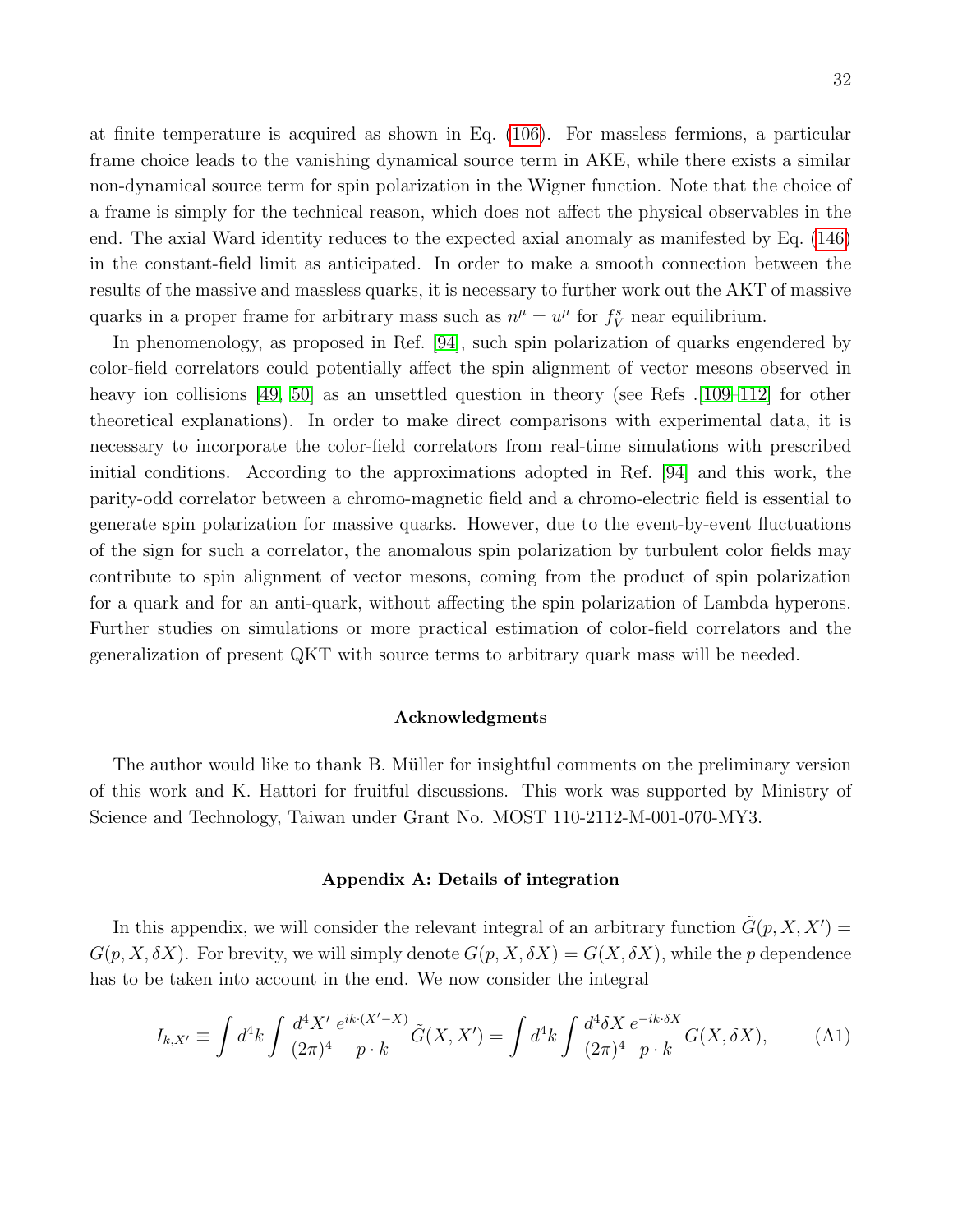where  $\delta X \equiv X - X'$ . Assigning  $p_{\mu} = (p_0, 0, 0, p_z)$ , it is found

$$
I_{k,X'} = \int \frac{d^4 \delta X}{(2\pi)^2} \int dk_0 dk_z \frac{e^{-ik_0 \delta X_0 + ik_z \delta X_z}}{p_0 k_0 - p_z k_z} \delta^2(\delta X_{\text{T}}) G(X, \delta X)
$$
  
\n
$$
= \int \frac{d^4 \delta X}{(2\pi)^2} \int dk_z d\tilde{k}_0 \frac{e^{-i\tilde{k}_0 \delta X_0 - i\frac{p_z k_z}{p_0} \delta X_0 + ik_z \delta X_z}}{p_0 \tilde{k}_0} \delta^2(\delta X_{\text{T}}) G(X, \delta X)
$$
  
\n
$$
= -i\pi \int \frac{d^4 \delta X}{(2\pi)} \delta \left(\frac{p_z}{p_0} \delta X_0 - \delta X_z\right) \frac{\text{sgn}(\delta X_0)}{p_0} \delta^2(\delta X_{\text{T}}) G(X, \delta X), \tag{A2}
$$

where  $\delta X_{\rm T}$  are the transverse components of  $\delta X_{\mu}$  with respect to  $p_{\mu}$ ,  $\tilde{k}_0 = k_0 - p_z k_z / p_0$ , and we have utilized the Fourier transform

$$
\int_{-\infty}^{\infty} dx e^{-ikx} / x = -i\pi \text{sgn}(k). \tag{A3}
$$

Integrating over  $\delta X_{\text{T}}$  and  $\delta X_{z}$ , one finally obtains

<span id="page-32-0"></span>
$$
I_{k,X'} = -\frac{i}{2p_0} \int d\delta X_0 \Big[ \text{sgn}(\delta X_0) G(X, \delta X) \Big]_{\delta X_T = 0, \delta X_z = p_z \delta X_0 / p_0}.
$$
 (A4)

It turns out that  $I_{k,X'}$  is non-vanishing only when  $G(X, \delta X)$  is an odd function of  $\delta X_0$  or of  $\delta X_z$ .

On the contrary, we shall consider the integral

$$
I_{k,X'}^+ \equiv \lim_{\epsilon \to 0} \int d^4k \int \frac{d^4\delta X}{(2\pi)^4} \frac{e^{-ik \cdot \delta X}}{p \cdot k + i\epsilon} G(X, \delta X), \tag{A5}
$$

where  $\epsilon > 0$ . By employing the decomposition,

$$
\frac{1}{p \cdot k + i\epsilon} = \frac{p \cdot k}{(p \cdot k)^2 + \epsilon^2} - \frac{i\epsilon}{(p \cdot k)^2 + \epsilon^2},\tag{A6}
$$

we may also decompose  $I_{k, X}^{+}$ , into

$$
I_{k,X'}^+ = I_{k,X'}^{+(1)} + I_{k,X'}^{+(2)},\tag{A7}
$$

where

$$
I_{k,X'}^{+(1)} = \lim_{\epsilon \to 0} \int d^4k \int \frac{d^4\delta X}{(2\pi)^4} \frac{p \cdot ke^{-ik \cdot \delta X}}{(p \cdot k)^2 + \epsilon^2} G(X, \delta X) \tag{A8}
$$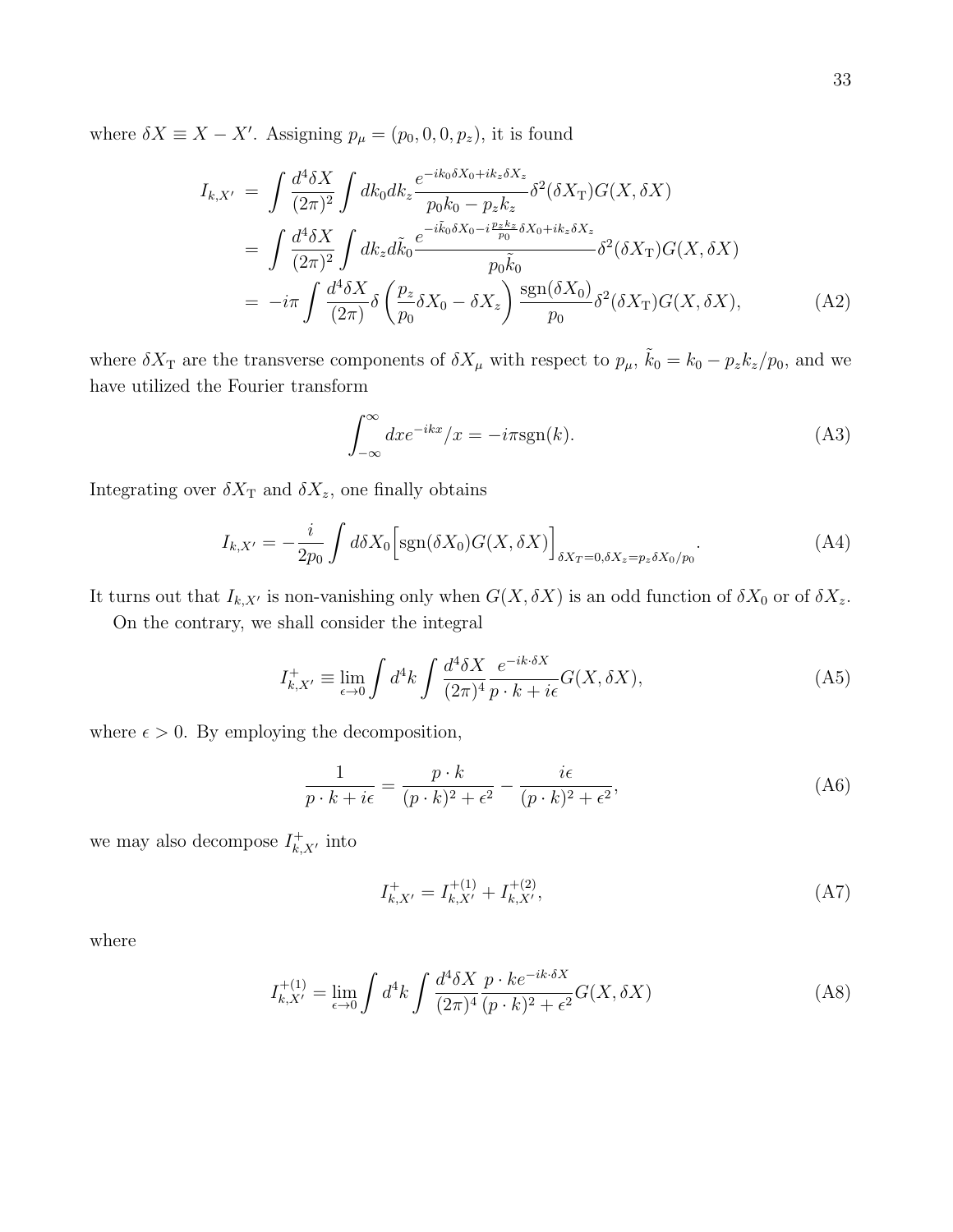and

$$
I_{k,X'}^{+(2)} = \lim_{\epsilon \to 0} \int d^4k \int \frac{d^4\delta X}{(2\pi)^4} \frac{-i\epsilon e^{-ik\cdot\delta X}}{(p \cdot k)^2 + \epsilon^2} G(X, \delta X). \tag{A9}
$$

Using

$$
\lim_{\epsilon \to 0} \frac{\epsilon}{x^2 + \epsilon^2} = \pi \delta(x),\tag{A10}
$$

one immediately finds

<span id="page-33-0"></span>
$$
I_{k,X'}^{+(2)} = -i\pi \int d^4k \int \frac{d^4\delta X}{(2\pi)^4} \delta(p \cdot k) e^{-ik \cdot \delta X} G(X, \delta X). \tag{A11}
$$

To evaluate  $I_{k, X'}^{+(1)}$ , we assign  $p_{\mu} = (p_0, 0, 0, p_z)$  and hence

$$
I_{k,X'}^{+(1)} = \lim_{\epsilon \to 0} \int dk_0 dk_z \int \frac{d\delta X_0 d\delta X_z}{(2\pi)^2} \frac{(p_0 k_0 - p_z k_z)e^{-ik_0 \delta X_0 + ik_z \delta X_z}}{(p_0 k_0 - p_z k_z)^2 + \epsilon^2} G(X, \delta X)|_{\delta X_{x,y} = 0}, \quad (A12)
$$

where we have integrated over  $k_{x,y}$  and then  $\delta X_{x,y}$ . We then first take the limit of the integrand,

$$
\lim_{\epsilon \to 0} \frac{(p_0 k_0 - p_z k_z) e^{-ik_0 \delta X_0 + ik_z \delta X_z}}{(p_0 k_0 - p_z k_z)^2 + \epsilon^2} = \frac{e^{-ik_0 \delta X_0 + ik_z \delta X_z}}{(p_0 k_0 - p_z k_z)}
$$
(A13)

and subsequently integrate over  $k_0$  by using

$$
\int_{-\infty}^{\infty} dk e^{-ikx} / (k+a) = -i\pi \text{sgn}(x) e^{ika}.
$$
 (A14)

It is found

$$
I_{k,X'}^{+(1)} = -i\pi \int dk_z \int \frac{d\delta X_0 d\delta X_z}{(2\pi)^2} \frac{\text{sgn}(\delta X_0)}{p_0} e^{ik_z(\delta X_z - \delta X_0 p_z/p_0)} G(X, \delta X)|_{\delta X_{x,y}=0}
$$
  
\n
$$
= -i\pi \int \frac{d\delta X_0 d\delta X_z}{(2\pi)} \frac{\text{sgn}(\delta X_0)}{p_0} \delta(\delta X_z - \delta X_0 p_z/p_0) G(X, \delta X)|_{\delta X_{x,y}=0}
$$
  
\n
$$
= -\frac{i}{2p_0} \int d\delta X_0 \Big[ \text{sgn}(\delta X_0) G(X, \delta X) \Big]_{\delta X_{x,y}=0, \delta X_z = p_z \delta X_z/p_0} . \tag{A15}
$$

which agrees with Eq. [\(A4\)](#page-32-0). Similarly, from Eq. [\(A11\)](#page-33-0), one can also obtain

$$
I_{k,X'}^{+(2)} = -\frac{i}{2p_0} \int d\delta X_0 G(X,\delta X)|_{\delta X_{x,y}=0,\delta X_z=p_z \delta X_0/p_0},\tag{A16}
$$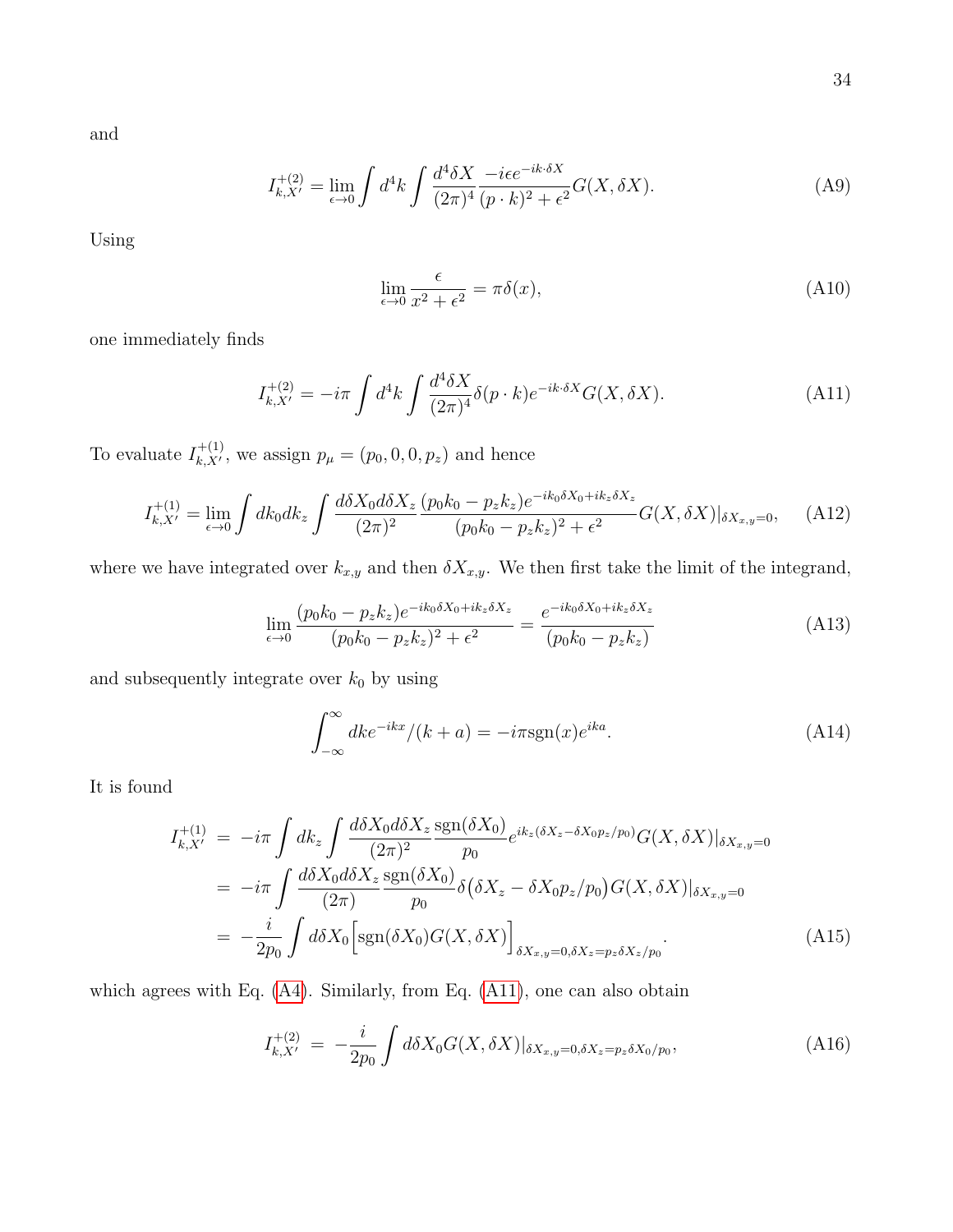and hence

$$
I_{k,X'}^{+} = -\frac{i}{2p_0} \int d\delta X_0 \Big( 1 + \text{sgn}(\delta X_0) \Big) G(X, \delta X)|_{\delta X_{x,y}=0, \delta X_z=p_z \delta X_0/p_0}, \tag{A17}
$$

Eventually, the principle value part of  $1/(p \cdot k + i\epsilon)$  should still contribute to the integral  $I_{k,X}^+$ . Nevertheless, when  $G(X, \delta X)$  is an even function of  $\delta X_{0,z}$ , only  $I_{k,X'}^{+(2)}$  yields a non-vanishing result. The conclusion is then consistent with the finding in Ref. [\[91\]](#page-37-17).

Recall that  $G(X, \delta X) = G(p, X, \delta X)$ . Given

$$
I_{k,X'}^+ = -i \int_{k,X'}^p G(X, \delta X) = -\frac{i}{2p_0} \int d\delta X_0 \Big( 1 + \text{sgn}(\delta X_0) \Big) G(X, \delta X)|_{\delta X_c}, \tag{A18}
$$

where  $\delta X_c \equiv \{ \delta X_{x,y} = 0, \delta X_z = p_z \delta X_0 / p_0 \}$ , it is found

$$
\partial_{p\kappa} I_{k,X'}^+ = -\frac{\delta_\kappa^0}{p_0} I_{k,X'}^+ - \frac{i}{2p_0} \int d\delta X_0 \Big( 1 + \text{sgn}(\delta X_0) \Big) \partial_{p\kappa} \big( G(X, \delta X) |_{\delta X_c} \Big). \tag{A19}
$$

Using the chain rule,

$$
\partial_{p\kappa}\big(G(X,\delta X)|_{\delta X_c}\big) = \big(\partial_{p\kappa}G(X,\delta X)\big)_{\delta X_c} + \big(\partial_{\delta X_z}G(X,\delta X)\big)_{\delta X_c}\delta X_0\partial_{p\kappa}(p_z/p_0). \tag{A20}
$$

one finds another useful relation,

<span id="page-34-2"></span>
$$
\partial_{p\kappa} \int_{k,X'}^{p} G(X,\delta X) = -\frac{\delta_{\kappa}^{0}}{p_{0}} \int_{k,X'}^{p} G(X,\delta X) + \int_{k,X'}^{p} \partial_{p\kappa} G(X,\delta X) + \int_{k,X'}^{p} \delta X_{0} \frac{\partial G(X,\delta X)}{\partial \delta X_{\perp}^{\mu}} \partial_{p\kappa} \left(\frac{p_{\perp}^{\mu}}{p_{0}}\right)
$$
(A21)

for the off-shell integral. When imposing the on-shell condition first, an analogous relation reads

$$
\partial_{p\kappa} \Big( \int_{k,X'}^{p} G(X,\delta X) \Big)_{p_0=\epsilon_p} = -\frac{p_{\perp\kappa}}{\epsilon_p^2} \int_{k,X'}^{p} G(X,\delta X)_{p_0=\epsilon_p} + \int_{k,X'}^{p} \partial_{p_{\perp}\kappa} G(X,\delta X)_{p_0=\epsilon_p} + \int_{k,X'}^{p} \delta X_0 \left( \frac{\partial G(X,\delta X)}{\partial \delta X_{\perp}^{\mu}} \right)_{p_0=\epsilon_p} \partial_{p_{\perp}\kappa} \left( \frac{p_{\perp}^{\mu}}{\epsilon_p} \right), \tag{A22}
$$

<span id="page-34-0"></span>where  $\int_{k,X'}^p = \int_{k,X'}^p \Big|_{p_0=\epsilon_p}$ .

- <span id="page-34-1"></span>[1] A. Vilenkin, Phys. Rev. D22, 3080 (1980).
- [2] H. B. Nielsen and M. Ninomiya, Phys. Lett. B 130, 389 (1983).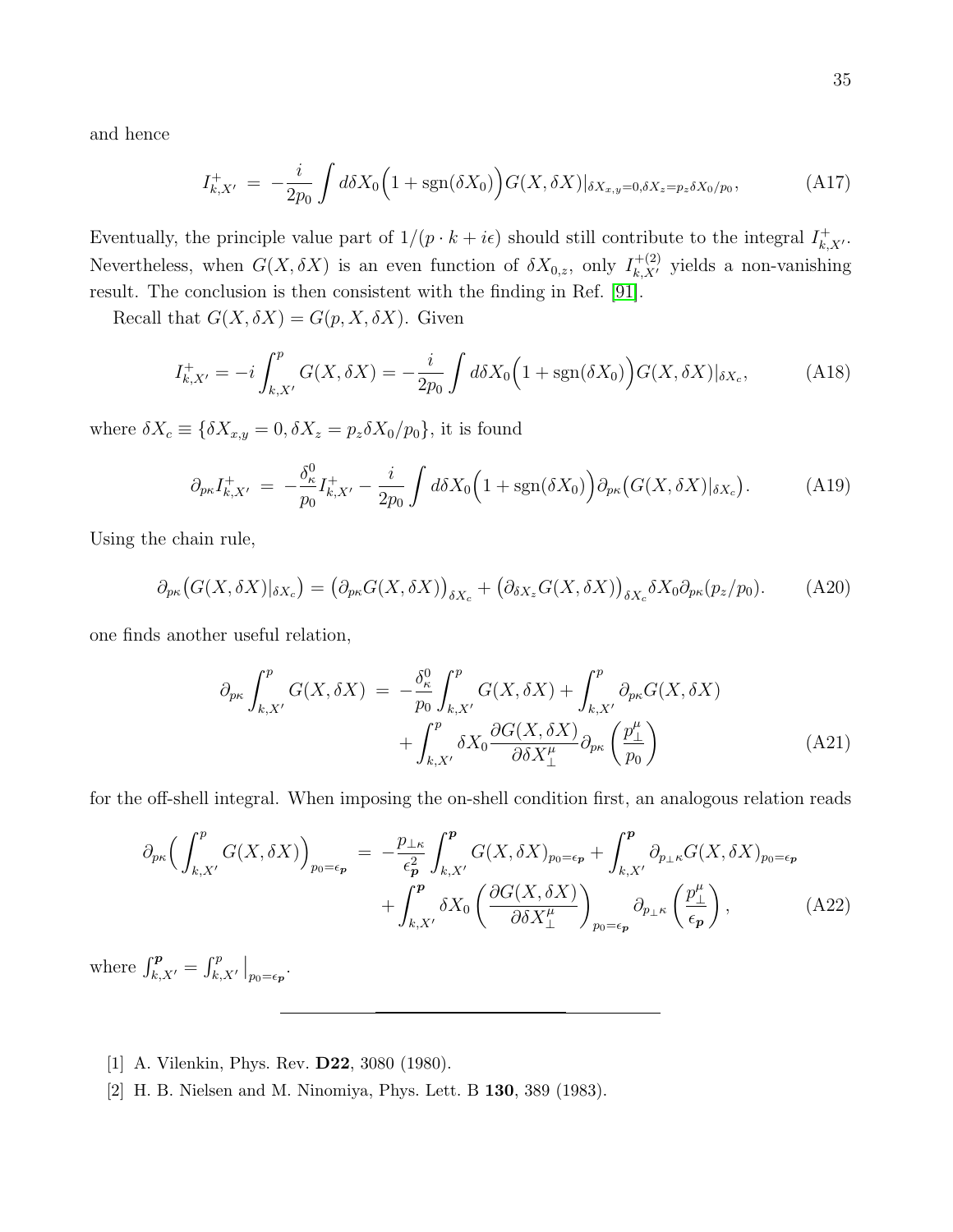- [3] A. Y. Alekseev, V. V. Cheianov, and J. Frohlich, Phys. Rev. Lett. 81, 3503 (1998), condmat/9803346.
- [4] D. Kharzeev, Phys.Lett. **B633**, 260 (2006), hep-ph/0406125.
- <span id="page-35-0"></span>[5] D. E. Kharzeev, L. D. McLerran, and H. J. Warringa, Nucl. Phys. A803, 227 (2008), 0711.0950.
- <span id="page-35-1"></span>[6] K. Fukushima, D. E. Kharzeev, and H. J. Warringa, Phys. Rev. D78, 074033 (2008), 0808.3382.
- [7] A. Vilenkin, Phys. Rev. **D20**, 1807 (1979).
- [8] J. Erdmenger, M. Haack, M. Kaminski, and A. Yarom, JHEP 01, 055 (2009), 0809.2488.
- [9] N. Banerjee et al., JHEP 01, 094 (2011), 0809.2596.
- <span id="page-35-2"></span>[10] D. T. Son and P. Surowka, Phys. Rev. Lett. 103, 191601 (2009), 0906.5044.
- <span id="page-35-3"></span>[11] K. Landsteiner, E. Megias, and F. Pena-Benitez, Phys. Rev. Lett. 107, 021601 (2011), 1103.5006.
- <span id="page-35-4"></span>[12] S. L. Adler, Phys. Rev. **177**, 2426 (1969).
- <span id="page-35-5"></span>[13] J. S. Bell and R. Jackiw, Nuovo Cim. A 60, 47 (1969).
- [14] D. T. Son and N. Yamamoto, Phys. Rev. Lett. 109, 181602 (2012), 1203.2697.
- [15] M. Stephanov and Y. Yin, Phys. Rev. Lett. 109, 162001 (2012), 1207.0747.
- <span id="page-35-12"></span>[16] J.-W. Chen, J.-y. Pang, S. Pu, and Q. Wang, Phys. Rev. D89, 094003 (2014), 1312.2032.
- [17] J.-Y. Chen, D. T. Son, M. A. Stephanov, H.-U. Yee, and Y. Yin, Phys. Rev. Lett. 113, 182302 (2014), 1404.5963.
- <span id="page-35-7"></span><span id="page-35-6"></span>[18] J.-Y. Chen, D. T. Son, and M. A. Stephanov, Phys. Rev. Lett. 115, 021601 (2015), 1502.06966.
- [19] J.-H. Gao, Z.-T. Liang, S. Pu, Q. Wang, and X.-N. Wang, Phys. Rev. Lett. 109, 232301 (2012), 1203.0725.
- <span id="page-35-8"></span>[20] J.-W. Chen, S. Pu, Q. Wang, and X.-N. Wang, Phys. Rev. Lett. 110, 262301 (2013), 1210.8312.
- <span id="page-35-9"></span>[21] D. T. Son and N. Yamamoto, Phys. Rev. D87, 085016 (2013), 1210.8158.
- <span id="page-35-10"></span>[22] Y. Hidaka, S. Pu, and D.-L. Yang, Phys. Rev. D95, 091901 (2017), 1612.04630.
- <span id="page-35-11"></span>[23] Y. Hidaka, S. Pu, and D.-L. Yang, Phys. Rev. D97, 016004 (2018), 1710.00278.
- [24] C. Manuel and J. M. Torres-Rincon, Phys. Rev. D89, 096002 (2014), 1312.1158.
- [25] C. Manuel and J. M. Torres-Rincon, Phys. Rev. D90, 076007 (2014), 1404.6409.
- [26] Y. Hidaka and D.-L. Yang, Phys. Rev. D98, 016012 (2018), 1801.08253.
- [27] N. Mueller and R. Venugopalan, Phys. Rev. D96, 016023 (2017), 1702.01233.
- [28] N. Mueller and R. Venugopalan, Phys. Rev. D97, 051901 (2018), 1701.03331.
- [29] A. Huang, S. Shi, Y. Jiang, J. Liao, and P. Zhuang, Phys. Rev. D98, 036010 (2018), 1801.03640.
- [30] D.-L. Yang, Phys. Rev. D98, 076019 (2018), 1807.02395.
- [31] Y.-C. Liu, L.-L. Gao, K. Mameda, and X.-G. Huang, Phys. Rev. D99, 085014 (2019), 1812.10127.
- [32] S. Lin and A. Shukla, JHEP 06, 060 (2019), 1901.01528.
- [33] S. Lin and L. Yang, Phys. Rev. D 101, 034006 (2020), 1909.11514.
- [34] S. Shi, C. Gale, and S. Jeon, Phys. Rev. C 103, 044906 (2021), 2008.08618.
- [35] G. Fauth, J. Berges, and A. Di Piazza, Phys. Rev. D 104, 036007 (2021), 2103.13437.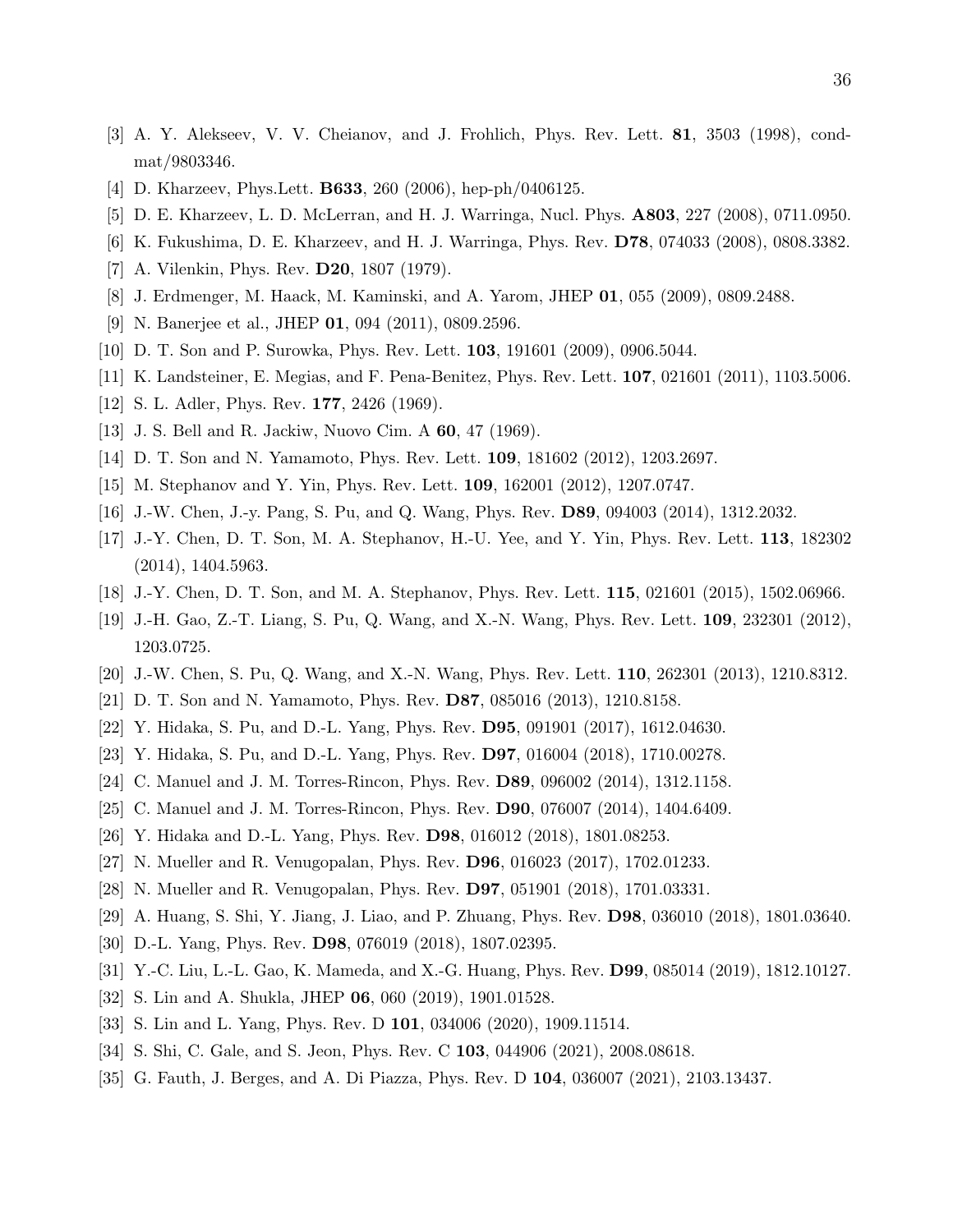- <span id="page-36-19"></span>[36] Z. Chen and S. Lin, Phys. Rev. D 105, 014015 (2022), 2109.08440.
- <span id="page-36-0"></span>[37] X.-L. Luo and J.-H. Gao, JHEP 11, 115 (2021), 2107.11709.
- <span id="page-36-1"></span>[38] S. Fang, S. Pu, and D.-L. Yang (2022), 2204.11519.
- [39] Y. Sun and C. M. Ko, Phys. Rev. C96, 024906 (2017), 1706.09467.
- <span id="page-36-2"></span>[40] Y. Sun and C. M. Ko, Phys. Rev. **C98**, 014911 (2018), 1803.06043.
- <span id="page-36-3"></span>[41] S. Y. Liu, Y. Sun, and C. M. Ko, Phys. Rev. Lett. 125, 062301 (2020), 1910.06774.
- [42] E. V. Gorbar, V. A. Miransky, I. A. Shovkovy, and P. O. Sukhachov, Phys. Rev. Lett. 118, 127601 (2017), 1610.07625.
- [43] E. V. Gorbar, V. A. Miransky, I. A. Shovkovy, and P. O. Sukhachov, Phys. Rev. B 95, 115202 (2017), 1611.05470.
- <span id="page-36-4"></span>[44] E. V. Gorbar, V. A. Miransky, I. A. Shovkovy, and P. O. Sukhachov, *Electronic Properties of* Dirac and Weyl Semimetals (World Scientific, Singapore, 2021).
- <span id="page-36-6"></span><span id="page-36-5"></span>[45] N. Yamamoto and D.-L. Yang, Astrophys. J. 895, 1 (2020), 2002.11348.
- <span id="page-36-7"></span>[46] N. Yamamoto and D.-L. Yang, Phys. Rev. D 104, 123019 (2021), 2103.13159.
- <span id="page-36-18"></span>[47] L. Adamczyk et al. (STAR), Nature 548, 62 (2017), 1701.06657.
- <span id="page-36-22"></span>[48] J. Adam et al. (STAR), Phys. Rev. Lett. **123**, 132301 (2019), 1905.11917.
- <span id="page-36-8"></span>[49] S. Acharya et al. (ALICE), Phys. Rev. Lett. 125, 012301 (2020), 1910.14408.
- <span id="page-36-9"></span>[50] S. Singha (STAR), Nucl. Phys. A 1005, 121733 (2021), 2002.07427.
- [51] Z.-T. Liang and X.-N. Wang, Phys. Rev. Lett. 94, 102301 (2005), [Erratum: Phys. Rev. Lett.96,039901(2006)], nucl-th/0410079.
- <span id="page-36-10"></span>[52] Z.-T. Liang and X.-N. Wang, Phys. Lett. B 629, 20 (2005), nucl-th/0411101.
- <span id="page-36-11"></span>[53] F. Becattini, V. Chandra, L. Del Zanna, and E. Grossi, Annals Phys. 338, 32 (2013), 1303.3431.
- <span id="page-36-21"></span>[54] J.-H. Gao and Z.-T. Liang, Phys. Rev. D100, 056021 (2019), 1902.06510.
- [55] N. Weickgenannt, X.-L. Sheng, E. Speranza, Q. Wang, and D. H. Rischke, Phys. Rev. D100, 056018 (2019), 1902.06513.
- <span id="page-36-20"></span><span id="page-36-12"></span>[56] K. Hattori, Y. Hidaka, and D.-L. Yang, Phys. Rev. D100, 096011 (2019), 1903.01653.
- <span id="page-36-13"></span>[57] Z. Wang, X. Guo, S. Shi, and P. Zhuang, Phys. Rev. D100, 014015 (2019), 1903.03461.
- <span id="page-36-14"></span>[58] D.-L. Yang, K. Hattori, and Y. Hidaka, JHEP 20, 070 (2020), 2002.02612.
- [59] X.-L. Sheng, N. Weickgenannt, E. Speranza, D. H. Rischke, and Q. Wang, Phys. Rev. D 104, 016029 (2021), 2103.10636.
- <span id="page-36-15"></span>[60] N. Weickgenannt, E. Speranza, X.-l. Sheng, Q. Wang, and D. H. Rischke, Phys. Rev. Lett. 127, 052301 (2021), 2005.01506.
- <span id="page-36-16"></span>[61] N. Weickgenannt, E. Speranza, X.-l. Sheng, Q. Wang, and D. H. Rischke, Phys. Rev. D 104, 016022 (2021), 2103.04896.
- <span id="page-36-17"></span>[62] W. Florkowski, A. Kumar, and R. Ryblewski, Phys. Rev. C98, 044906 (2018), 1806.02616.
- [63] J.-j. Zhang, R.-h. Fang, Q. Wang, and X.-N. Wang, Phys. Rev. C100, 064904 (2019), 1904.09152.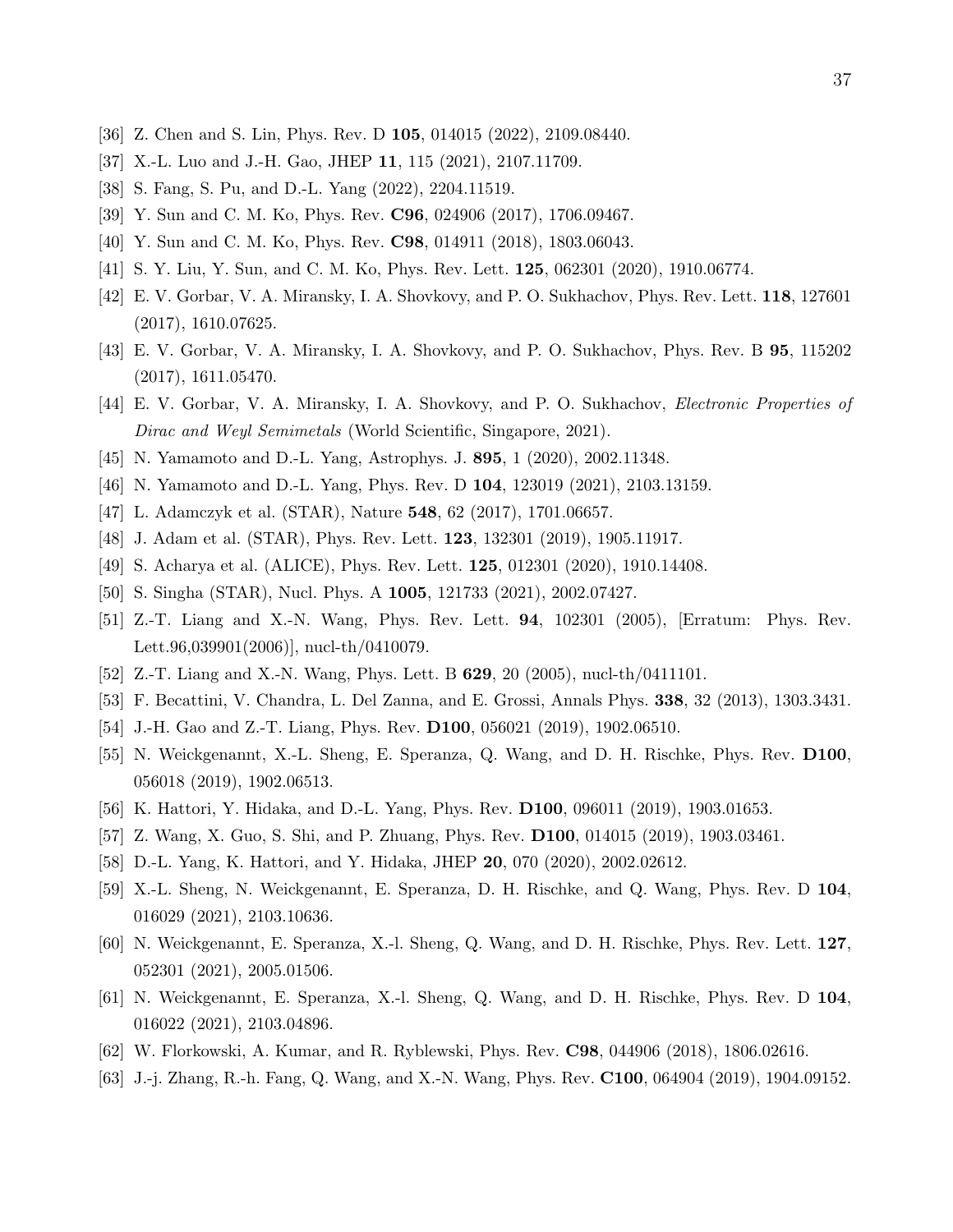- [64] J. I. Kapusta, E. Rrapaj, and S. Rudaz, Phys. Rev. C 101, 024907 (2020), 1907.10750.
- [65] Y.-C. Liu, K. Mameda, and X.-G. Huang, Chin. Phys. C 44, 094101 (2020), [Erratum: Chin.Phys.C 45, 089001 (2021)], 2002.03753.
- <span id="page-37-13"></span><span id="page-37-1"></span>[66] S. Li and H.-U. Yee, Phys. Rev. **D100**, 056022 (2019), 1905.10463.
- <span id="page-37-0"></span>[67] Z. Wang, X. Guo, and P. Zhuang, Eur. Phys. J. C 81, 799 (2021), 2009.10930.
- <span id="page-37-2"></span>[68] Z. Wang and P. Zhuang (2021), 2105.00915.
- <span id="page-37-3"></span>[69] R.-h. Fang, L.-g. Pang, Q. Wang, and X.-n. Wang, Phys. Rev. C 94, 024904 (2016), 1604.04036.
- [70] I. Karpenko and F. Becattini, Eur. Phys. J. C77, 213 (2017), 1610.04717.
- [71] H. Li, L.-G. Pang, Q. Wang, and X.-L. Xia, Phys. Rev. C96, 054908 (2017), 1704.01507.
- [72] Y. Xie, D. Wang, and L. P. Csernai, Phys. Rev. C 95, 031901 (2017), 1703.03770.
- <span id="page-37-4"></span>[73] D.-X. Wei, W.-T. Deng, and X.-G. Huang, Phys. Rev. C99, 014905 (2019), 1810.00151.
- <span id="page-37-5"></span>[74] S. Ryu, V. Jupic, and C. Shen, Phys. Rev. C 104, 054908 (2021), 2106.08125.
- <span id="page-37-6"></span>[75] S. Y. F. Liu and Y. Yin, Phys. Rev. D 104, 054043 (2021), 2006.12421.
- <span id="page-37-7"></span>[76] S. Y. F. Liu and Y. Yin, JHEP 07, 188 (2021), 2103.09200.
- <span id="page-37-8"></span>[77] F. Becattini, M. Buzzegoli, and A. Palermo, Phys. Lett. B 820, 136519 (2021), 2103.10917.
- <span id="page-37-9"></span>[78] C. Yi, S. Pu, and D.-L. Yang, Phys. Rev. C 104, 064901 (2021), 2106.00238.
- <span id="page-37-10"></span>[79] Y.-C. Liu and X.-G. Huang (2021), 2109.15301.
- <span id="page-37-12"></span>[80] B. Fu, S. Y. F. Liu, L. Pang, H. Song, and Y. Yin, Phys. Rev. Lett. 127, 142301 (2021), 2103.10403.
- [81] F. Becattini, M. Buzzegoli, A. Palermo, G. Inghirami, and I. Karpenko (2021), 2103.14621.
- [82] W. Florkowski, A. Kumar, A. Mazeliauskas, and R. Ryblewski (2021), 2112.02799.
- <span id="page-37-11"></span>[83] C. Yi, S. Pu, J.-H. Gao, and D.-L. Yang, Phys. Rev. C 105, 044911 (2022), 2112.15531.
- <span id="page-37-22"></span>[84] Y. Sun, Z. Zhang, C. M. Ko, and W. Zhao, Phys. Rev. C 105, 034911 (2022), 2112.14410.
- <span id="page-37-23"></span>[85] X.-G. Huang, P. Mitkin, A. V. Sadofyev, and E. Speranza, JHEP 10, 117 (2020), 2006.03591.
- <span id="page-37-14"></span>[86] K. Hattori, Y. Hidaka, N. Yamamoto, and D.-L. Yang, JHEP 02, 001 (2021), 2010.13368.
- <span id="page-37-24"></span>[87] S. Mrowczynski, Phys. Lett. B 214, 587 (1988), [Erratum: Phys.Lett.B 656, 273 (2007)].
- <span id="page-37-15"></span>[88] S. Mrowczynski, Phys. Lett. B 314, 118 (1993).
- <span id="page-37-16"></span>[89] P. Romatschke and M. Strickland, Phys. Rev. D 68, 036004 (2003), hep-ph/0304092.
- <span id="page-37-17"></span>[90] M. Asakawa, S. A. Bass, and B. Muller, Phys. Rev. Lett. 96, 252301 (2006), hep-ph/0603092.
- <span id="page-37-18"></span>[91] M. Asakawa, S. A. Bass, and B. Muller, Prog. Theor. Phys. 116, 725 (2007), hep-ph/0608270.
- <span id="page-37-19"></span>[92] S. Mrowczynski, Eur. Phys. J. A 54, 43 (2018), 1706.03127.
- <span id="page-37-20"></span>[93] M. E. Carrington, A. Czajka, and S. Mrowczynski, Nucl. Phys. A 1001, 121914 (2020), 2001.05074.
- <span id="page-37-21"></span>[94] B. Müller and D.-L. Yang, Phys. Rev. D 105, L011901 (2022), 2110.15630.
- [95] M. Joyce and M. E. Shaposhnikov, Phys. Rev. Lett. 79, 1193 (1997), astro-ph/9703005.
- [96] Y. Akamatsu and N. Yamamoto, Phys. Rev. Lett. 111, 052002 (2013), 1302.2125.
- [97] M. Mace, S. Schlichting, and R. Venugopalan, Phys. Rev. D 93, 074036 (2016), 1601.07342.
- [98] N. Tanji, N. Mueller, and J. Berges, Phys. Rev. D 93, 074507 (2016), 1603.03331.